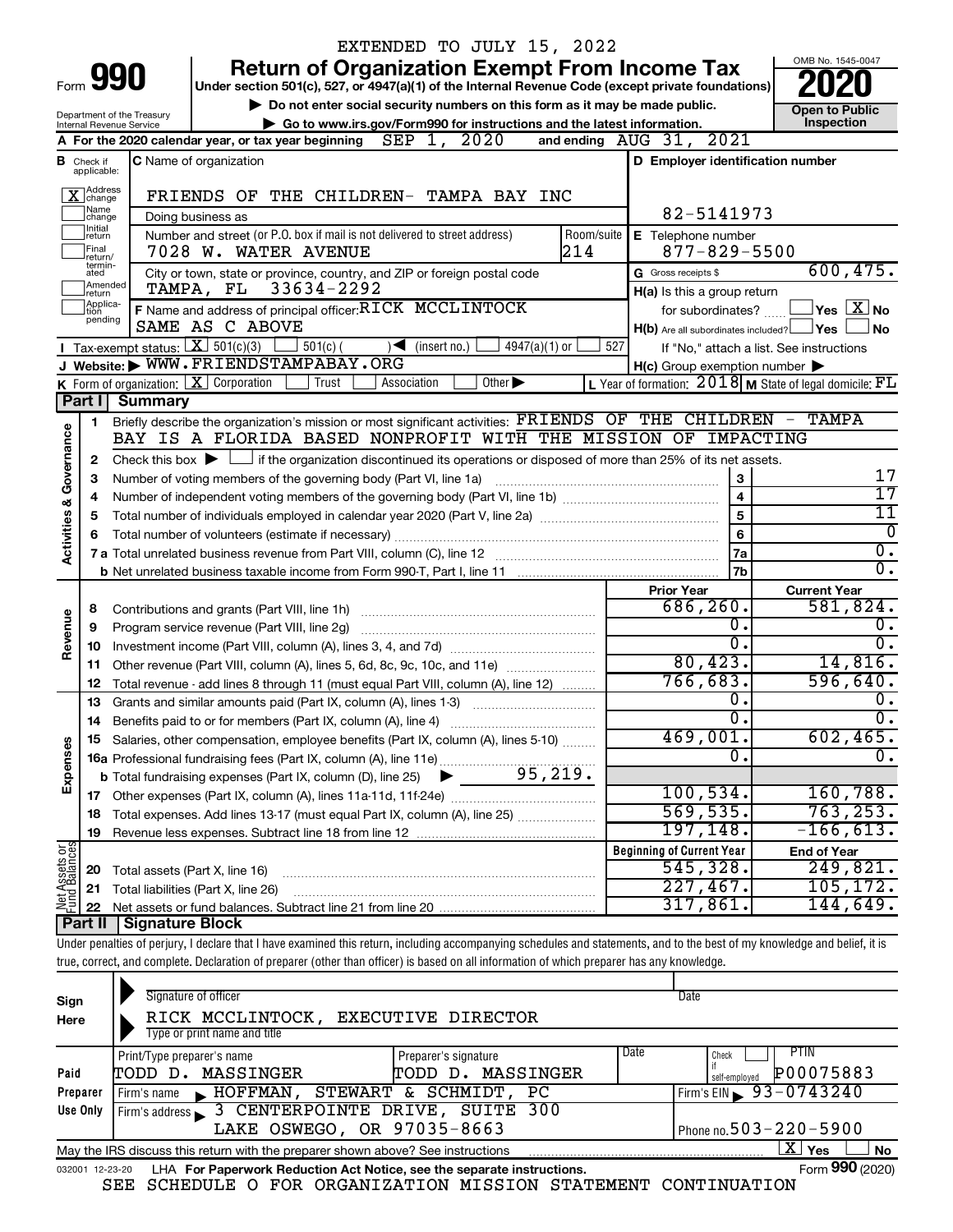|              | 82-5141973<br>FRIENDS OF THE CHILDREN- TAMPA BAY INC<br>Form 990 (2020)                                                                      | Page 2                                                |
|--------------|----------------------------------------------------------------------------------------------------------------------------------------------|-------------------------------------------------------|
|              | Part III   Statement of Program Service Accomplishments                                                                                      |                                                       |
|              |                                                                                                                                              | $\boxed{\text{X}}$                                    |
| 1            | Briefly describe the organization's mission:<br>FRIENDS OF THE CHILDREN - TAMPA BAY IS A FLORIDA BASED NONPROFIT WITH                        |                                                       |
|              | THE MISSION OF IMPACTING GENERATIONAL CHANGE BY EMPOWERING YOUTH WHO                                                                         |                                                       |
|              | ARE FACING THE GREATEST OBSTACLES THROUGH RELATIONSHIPS WITH                                                                                 |                                                       |
|              | PROFESSIONAL MENTORS - 12+ YEARS, NO MATTER WHAT. 83% OF OUR YOUTH                                                                           |                                                       |
| $\mathbf{2}$ | Did the organization undertake any significant program services during the year which were not listed on the                                 |                                                       |
|              | prior Form 990 or 990-EZ?                                                                                                                    | $\overline{\mathbf{y}}$ es $\overline{\mathbf{X}}$ No |
|              | If "Yes," describe these new services on Schedule O.                                                                                         |                                                       |
| 3            | Did the organization cease conducting, or make significant changes in how it conducts, any program services?                                 | $\Box$ Yes $[\overline{\mathrm{X}}]$ No               |
|              | If "Yes," describe these changes on Schedule O.                                                                                              |                                                       |
| 4            | Describe the organization's program service accomplishments for each of its three largest program services, as measured by expenses.         |                                                       |
|              | Section 501(c)(3) and 501(c)(4) organizations are required to report the amount of grants and allocations to others, the total expenses, and |                                                       |
| 4a           | revenue, if any, for each program service reported.<br>$558,821$ . including grants of \$<br>) (Revenue \$<br>(Expenses \$<br>(Code:         |                                                       |
|              | YOUTH IN THE FRIENDS PROGRAM FACE CONSIDERABLE CHALLENGES, INCLUDING                                                                         |                                                       |
|              | PLACEMENT IN THE FOSTER CARE SYSTEM, UNDER-RESOURCED NEIGHBORHOOD                                                                            |                                                       |
|              | SCHOOLS, HOMELESSNESS, HUNGER, AND DISPARITIES IN ACCESS TO AND QUALITY                                                                      |                                                       |
|              | OF HEALTH CARE. DESPITE THESE BARRIERS, PROGRAM YOUTH ENTER ADULTHOOD                                                                        |                                                       |
|              | WITH STRONG FOUNDATIONS FOR CONTINUING ACHIEVEMENT: 83% GRADUATE HIGH                                                                        |                                                       |
|              | SCHOOL OR EARN A GED, 93% AVOID THE JUVENILE JUSTICE SYSTEM, AND 98%                                                                         |                                                       |
|              | AVOID TEEN PARENTING.                                                                                                                        |                                                       |
|              |                                                                                                                                              |                                                       |
|              |                                                                                                                                              |                                                       |
|              |                                                                                                                                              |                                                       |
|              |                                                                                                                                              |                                                       |
| 4b           | $\frac{1}{2}$ (Code: $\frac{1}{2}$ ) (Expenses \$                                                                                            |                                                       |
|              |                                                                                                                                              |                                                       |
|              |                                                                                                                                              |                                                       |
|              |                                                                                                                                              |                                                       |
|              |                                                                                                                                              |                                                       |
|              |                                                                                                                                              |                                                       |
|              |                                                                                                                                              |                                                       |
|              |                                                                                                                                              |                                                       |
|              |                                                                                                                                              |                                                       |
|              |                                                                                                                                              |                                                       |
|              |                                                                                                                                              |                                                       |
|              |                                                                                                                                              |                                                       |
| 4c           | (Code: ) (Expenses \$<br>including grants of \$<br>) (Revenue \$                                                                             |                                                       |
|              |                                                                                                                                              |                                                       |
|              |                                                                                                                                              |                                                       |
|              |                                                                                                                                              |                                                       |
|              |                                                                                                                                              |                                                       |
|              |                                                                                                                                              |                                                       |
|              |                                                                                                                                              |                                                       |
|              |                                                                                                                                              |                                                       |
|              |                                                                                                                                              |                                                       |
|              |                                                                                                                                              |                                                       |
|              |                                                                                                                                              |                                                       |
|              |                                                                                                                                              |                                                       |
| 4d           | Other program services (Describe on Schedule O.)<br>(Expenses \$<br>(Revenue \$<br>including grants of \$                                    |                                                       |
| 4e           | 558,821.<br>Total program service expenses                                                                                                   |                                                       |
|              |                                                                                                                                              | Form 990 (2020)                                       |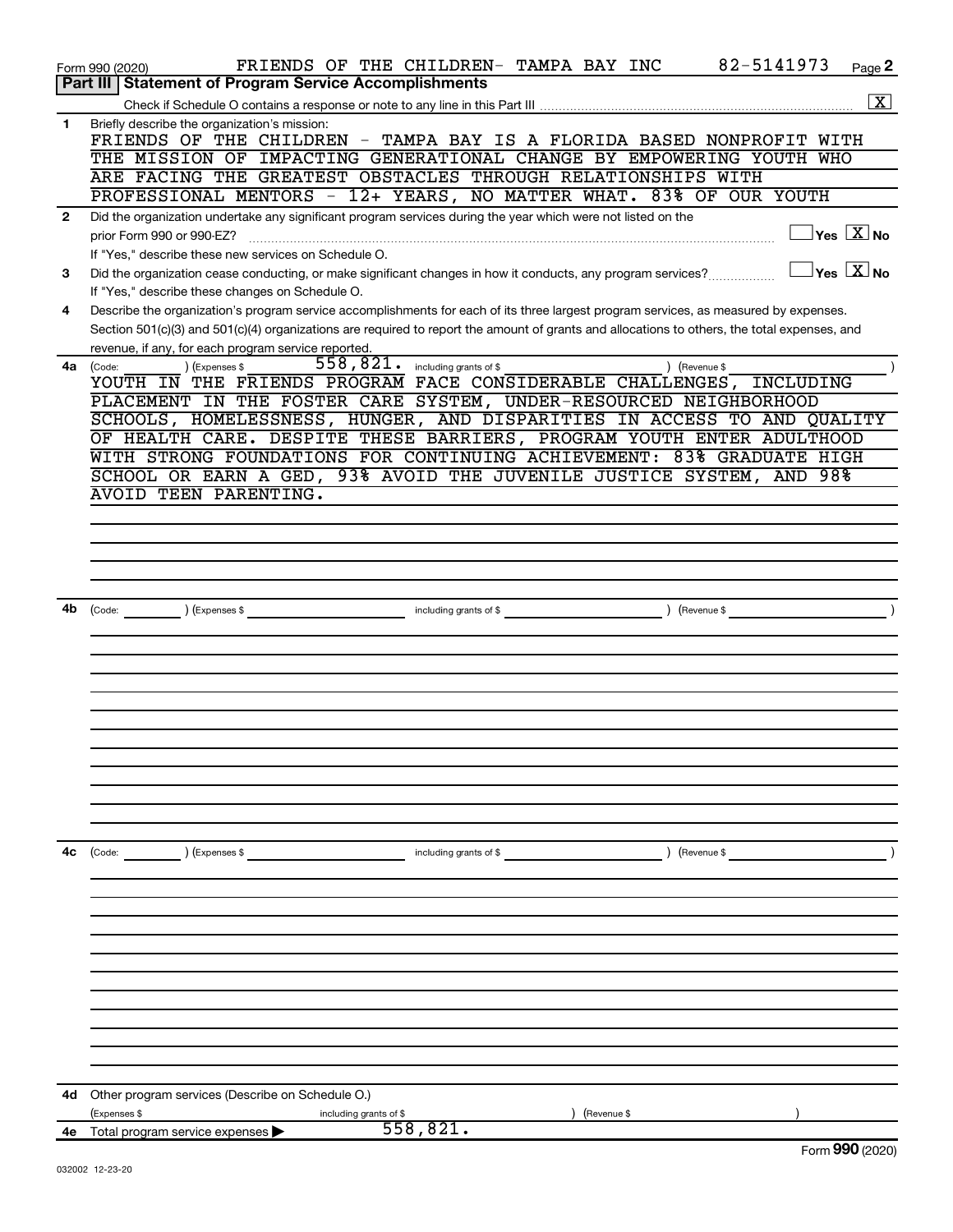| Form 990 (2020) | FRIENDS OF T                                     |  |
|-----------------|--------------------------------------------------|--|
|                 | <b>Part IV   Checklist of Required Schedules</b> |  |

|     |                                                                                                                                                         |                 | Yes | No                         |
|-----|---------------------------------------------------------------------------------------------------------------------------------------------------------|-----------------|-----|----------------------------|
| 1.  | Is the organization described in section $501(c)(3)$ or $4947(a)(1)$ (other than a private foundation)?                                                 |                 |     |                            |
|     | If "Yes," complete Schedule A                                                                                                                           | 1               | x   |                            |
| 2   |                                                                                                                                                         | $\mathbf{2}$    | х   |                            |
| 3   | Did the organization engage in direct or indirect political campaign activities on behalf of or in opposition to candidates for                         |                 |     |                            |
|     | public office? If "Yes," complete Schedule C, Part I                                                                                                    | з               |     | x                          |
| 4   | Section 501(c)(3) organizations. Did the organization engage in lobbying activities, or have a section 501(h) election in effect                        | 4               |     | x                          |
| 5   | Is the organization a section 501(c)(4), 501(c)(5), or 501(c)(6) organization that receives membership dues, assessments, or                            |                 |     |                            |
|     |                                                                                                                                                         | 5               |     | x                          |
| 6   | Did the organization maintain any donor advised funds or any similar funds or accounts for which donors have the right to                               |                 |     |                            |
|     | provide advice on the distribution or investment of amounts in such funds or accounts? If "Yes," complete Schedule D, Part I                            | 6               |     | x                          |
| 7   | Did the organization receive or hold a conservation easement, including easements to preserve open space,                                               |                 |     |                            |
|     | the environment, historic land areas, or historic structures? If "Yes," complete Schedule D, Part II                                                    | $\overline{7}$  |     | X.                         |
| 8   | Did the organization maintain collections of works of art, historical treasures, or other similar assets? If "Yes," complete                            | 8               |     | x                          |
| 9   | Did the organization report an amount in Part X, line 21, for escrow or custodial account liability, serve as a custodian for                           |                 |     |                            |
|     | amounts not listed in Part X; or provide credit counseling, debt management, credit repair, or debt negotiation services?                               |                 |     |                            |
|     |                                                                                                                                                         | 9               |     | x                          |
| 10  | Did the organization, directly or through a related organization, hold assets in donor-restricted endowments                                            |                 |     |                            |
|     |                                                                                                                                                         | 10              |     | x                          |
| 11  | If the organization's answer to any of the following questions is "Yes," then complete Schedule D, Parts VI, VII, VIII, IX, or X<br>as applicable.      |                 |     |                            |
|     | a Did the organization report an amount for land, buildings, and equipment in Part X, line 10? If "Yes," complete Schedule D,                           |                 |     |                            |
|     | Part VI                                                                                                                                                 | 11a             | x   |                            |
| b   | Did the organization report an amount for investments - other securities in Part X, line 12, that is 5% or more of its total                            |                 |     |                            |
|     |                                                                                                                                                         | 11b             |     | X.                         |
| c   | Did the organization report an amount for investments - program related in Part X, line 13, that is 5% or more of its total                             |                 |     |                            |
|     |                                                                                                                                                         | 11c             |     | X.                         |
|     | d Did the organization report an amount for other assets in Part X, line 15, that is 5% or more of its total assets reported in                         |                 |     |                            |
|     |                                                                                                                                                         | 11d             |     | х                          |
|     |                                                                                                                                                         | 11e             |     | X                          |
| f   | Did the organization's separate or consolidated financial statements for the tax year include a footnote that addresses                                 |                 | x   |                            |
|     | the organization's liability for uncertain tax positions under FIN 48 (ASC 740)? If "Yes," complete Schedule D, Part X                                  | 11f             |     |                            |
|     | 12a Did the organization obtain separate, independent audited financial statements for the tax year? If "Yes," complete<br>Schedule D, Parts XI and XII | 12a             | x   |                            |
|     | <b>b</b> Was the organization included in consolidated, independent audited financial statements for the tax year?                                      |                 |     |                            |
|     | If "Yes," and if the organization answered "No" to line 12a, then completing Schedule D, Parts XI and XII is optional <i>www</i> .                      | 12 <sub>b</sub> |     | х<br>$\overline{\text{x}}$ |
| 13  |                                                                                                                                                         | 13              |     | x                          |
| 14a | Did the organization maintain an office, employees, or agents outside of the United States?                                                             | 14a             |     |                            |
| b   | Did the organization have aggregate revenues or expenses of more than \$10,000 from grantmaking, fundraising, business,                                 |                 |     |                            |
|     | investment, and program service activities outside the United States, or aggregate foreign investments valued at \$100,000                              | 14b             |     | X.                         |
| 15  | Did the organization report on Part IX, column (A), line 3, more than \$5,000 of grants or other assistance to or for any                               |                 |     |                            |
|     |                                                                                                                                                         | 15              |     | x                          |
| 16  | Did the organization report on Part IX, column (A), line 3, more than \$5,000 of aggregate grants or other assistance to                                |                 |     |                            |
|     |                                                                                                                                                         | 16              |     | x                          |
| 17  | Did the organization report a total of more than \$15,000 of expenses for professional fundraising services on Part IX,                                 |                 |     |                            |
|     |                                                                                                                                                         | 17              |     | x                          |
| 18  | Did the organization report more than \$15,000 total of fundraising event gross income and contributions on Part VIII, lines                            |                 |     |                            |
|     |                                                                                                                                                         | 18              | x   |                            |
| 19  | Did the organization report more than \$15,000 of gross income from gaming activities on Part VIII, line 9a? If "Yes,"                                  |                 |     |                            |
|     |                                                                                                                                                         | 19              |     | X                          |
| 20a |                                                                                                                                                         | 20a             |     | x                          |
| b   |                                                                                                                                                         | 20 <sub>b</sub> |     |                            |
| 21  | Did the organization report more than \$5,000 of grants or other assistance to any domestic organization or                                             |                 |     |                            |
|     |                                                                                                                                                         | 21              |     | x                          |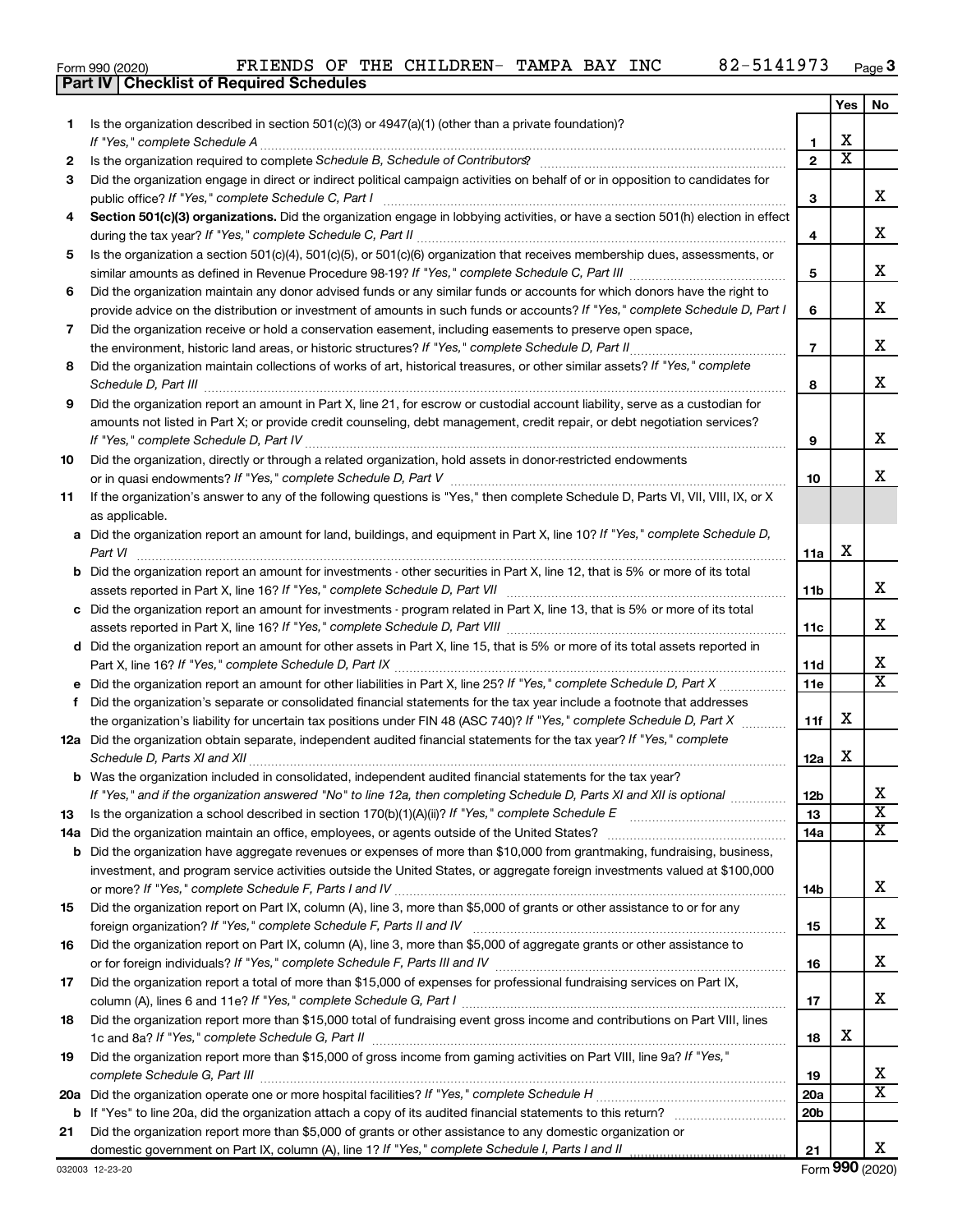|  | Form 990 (2020) |
|--|-----------------|
|  |                 |

*(continued)* **Part IV Checklist of Required Schedules**

|        |                                                                                                                                                                                                                                                            |                 | Yes | No                    |
|--------|------------------------------------------------------------------------------------------------------------------------------------------------------------------------------------------------------------------------------------------------------------|-----------------|-----|-----------------------|
| 22     | Did the organization report more than \$5,000 of grants or other assistance to or for domestic individuals on                                                                                                                                              |                 |     |                       |
|        |                                                                                                                                                                                                                                                            | 22              |     | X                     |
| 23     | Did the organization answer "Yes" to Part VII, Section A, line 3, 4, or 5 about compensation of the organization's current                                                                                                                                 |                 |     |                       |
|        | and former officers, directors, trustees, key employees, and highest compensated employees? If "Yes," complete                                                                                                                                             |                 |     |                       |
|        |                                                                                                                                                                                                                                                            | 23              |     | х                     |
|        | 24a Did the organization have a tax-exempt bond issue with an outstanding principal amount of more than \$100,000 as of the                                                                                                                                |                 |     |                       |
|        | last day of the year, that was issued after December 31, 2002? If "Yes," answer lines 24b through 24d and complete                                                                                                                                         |                 |     |                       |
|        |                                                                                                                                                                                                                                                            | 24a             |     | х                     |
|        |                                                                                                                                                                                                                                                            | 24 <sub>b</sub> |     |                       |
|        | c Did the organization maintain an escrow account other than a refunding escrow at any time during the year to defease                                                                                                                                     |                 |     |                       |
|        |                                                                                                                                                                                                                                                            | 24c             |     |                       |
|        |                                                                                                                                                                                                                                                            | 24d             |     |                       |
|        | 25a Section 501(c)(3), 501(c)(4), and 501(c)(29) organizations. Did the organization engage in an excess benefit                                                                                                                                           |                 |     |                       |
|        |                                                                                                                                                                                                                                                            | 25a             |     | х                     |
|        | <b>b</b> Is the organization aware that it engaged in an excess benefit transaction with a disqualified person in a prior year, and                                                                                                                        |                 |     |                       |
|        | that the transaction has not been reported on any of the organization's prior Forms 990 or 990-EZ? If "Yes," complete                                                                                                                                      |                 |     | х                     |
|        | Schedule L, Part I                                                                                                                                                                                                                                         | 25b             |     |                       |
| 26     | Did the organization report any amount on Part X, line 5 or 22, for receivables from or payables to any current                                                                                                                                            |                 |     |                       |
|        | or former officer, director, trustee, key employee, creator or founder, substantial contributor, or 35%                                                                                                                                                    |                 |     | х                     |
|        |                                                                                                                                                                                                                                                            | 26              |     |                       |
| 27     | Did the organization provide a grant or other assistance to any current or former officer, director, trustee, key employee,<br>creator or founder, substantial contributor or employee thereof, a grant selection committee member, or to a 35% controlled |                 |     |                       |
|        | entity (including an employee thereof) or family member of any of these persons? If "Yes," complete Schedule L, Part III                                                                                                                                   | 27              |     | х                     |
| 28     | Was the organization a party to a business transaction with one of the following parties (see Schedule L, Part IV                                                                                                                                          |                 |     |                       |
|        | instructions, for applicable filing thresholds, conditions, and exceptions):                                                                                                                                                                               |                 |     |                       |
| а      | A current or former officer, director, trustee, key employee, creator or founder, or substantial contributor? If                                                                                                                                           |                 |     |                       |
|        |                                                                                                                                                                                                                                                            | 28a             |     | х                     |
| b      |                                                                                                                                                                                                                                                            | 28 <sub>b</sub> |     | $\overline{\text{x}}$ |
|        | c A 35% controlled entity of one or more individuals and/or organizations described in lines 28a or 28b?If                                                                                                                                                 |                 |     |                       |
|        |                                                                                                                                                                                                                                                            | 28c             |     | X                     |
| 29     |                                                                                                                                                                                                                                                            | 29              |     | $\overline{\text{x}}$ |
| 30     | Did the organization receive contributions of art, historical treasures, or other similar assets, or qualified conservation                                                                                                                                |                 |     |                       |
|        |                                                                                                                                                                                                                                                            | 30              |     | х                     |
| 31     | Did the organization liquidate, terminate, or dissolve and cease operations? If "Yes," complete Schedule N, Part I                                                                                                                                         | 31              |     | X                     |
| 32     | Did the organization sell, exchange, dispose of, or transfer more than 25% of its net assets? If "Yes," complete                                                                                                                                           |                 |     |                       |
|        | Schedule N, Part II                                                                                                                                                                                                                                        | 32              |     | х                     |
| 33     | Did the organization own 100% of an entity disregarded as separate from the organization under Regulations                                                                                                                                                 |                 |     |                       |
|        |                                                                                                                                                                                                                                                            | 33              |     | х                     |
| 34     | Was the organization related to any tax-exempt or taxable entity? If "Yes," complete Schedule R, Part II, III, or IV, and                                                                                                                                  |                 |     |                       |
|        | Part V, line 1                                                                                                                                                                                                                                             | 34              |     | х                     |
|        |                                                                                                                                                                                                                                                            | 35a             |     | $\overline{\text{X}}$ |
|        | b If "Yes" to line 35a, did the organization receive any payment from or engage in any transaction with a controlled entity                                                                                                                                |                 |     |                       |
|        |                                                                                                                                                                                                                                                            | 35 <sub>b</sub> |     |                       |
| 36     | Section 501(c)(3) organizations. Did the organization make any transfers to an exempt non-charitable related organization?                                                                                                                                 |                 |     |                       |
|        |                                                                                                                                                                                                                                                            | 36              |     | х                     |
| 37     | Did the organization conduct more than 5% of its activities through an entity that is not a related organization                                                                                                                                           |                 |     |                       |
|        | and that is treated as a partnership for federal income tax purposes? If "Yes," complete Schedule R, Part VI                                                                                                                                               | 37              |     | х                     |
| 38     | Did the organization complete Schedule O and provide explanations in Schedule O for Part VI, lines 11b and 19?                                                                                                                                             |                 |     |                       |
| Part V | <b>Statements Regarding Other IRS Filings and Tax Compliance</b>                                                                                                                                                                                           | 38              | х   |                       |
|        |                                                                                                                                                                                                                                                            |                 |     |                       |
|        |                                                                                                                                                                                                                                                            |                 |     |                       |
|        |                                                                                                                                                                                                                                                            |                 | Yes | No                    |
|        | 1a<br>1b                                                                                                                                                                                                                                                   |                 |     |                       |
|        | c Did the organization comply with backup withholding rules for reportable payments to vendors and reportable gaming                                                                                                                                       |                 |     |                       |
|        |                                                                                                                                                                                                                                                            | 1c              | х   |                       |
|        |                                                                                                                                                                                                                                                            |                 |     |                       |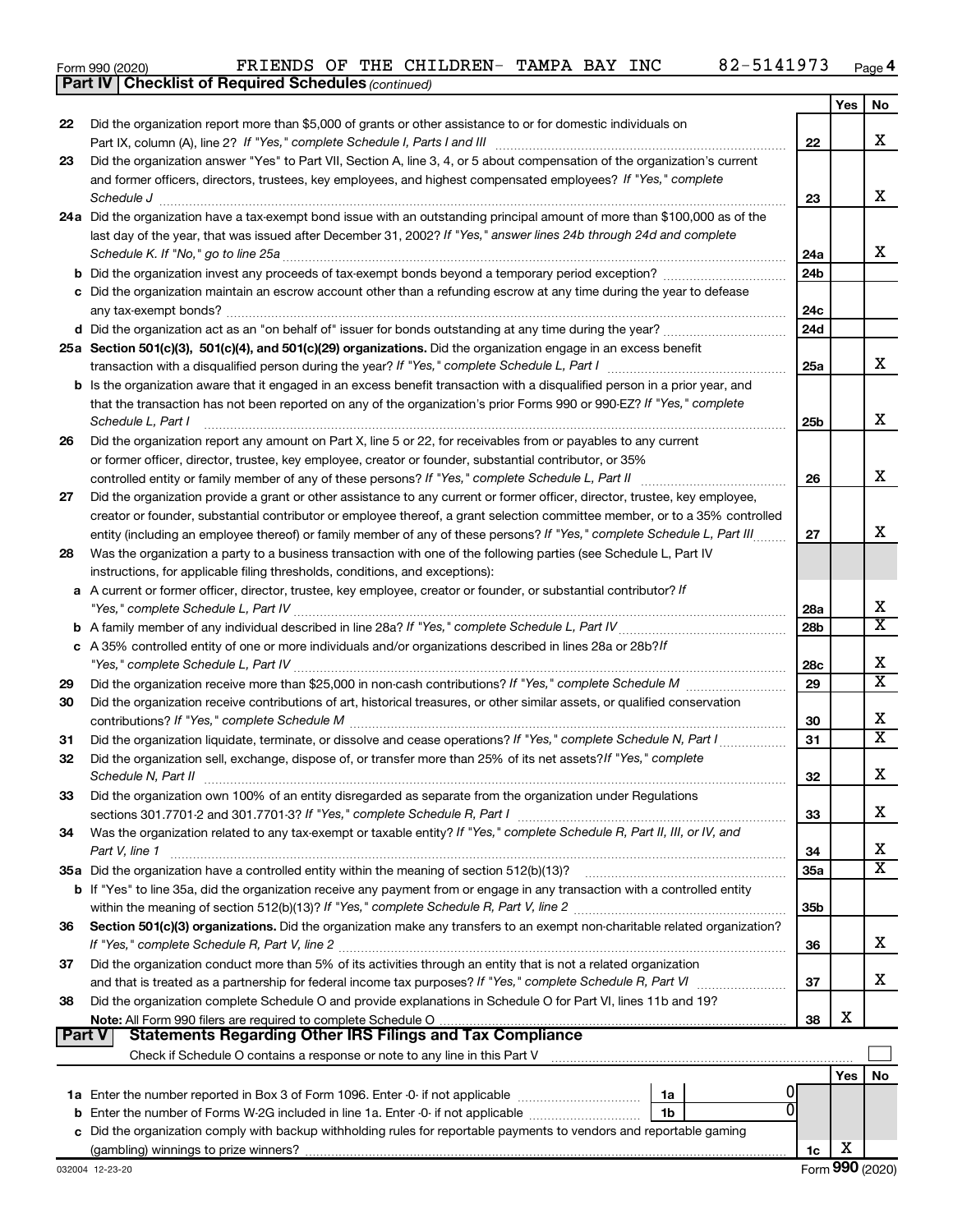| Form 990 (2020) |                                                                                     |  | FRIENDS OF THE CHILDREN- TAMPA BAY INC |  | 82-5141973 | Page |
|-----------------|-------------------------------------------------------------------------------------|--|----------------------------------------|--|------------|------|
|                 | <b>Part V</b> Statements Regarding Other IRS Filings and Tax Compliance (continued) |  |                                        |  |            |      |

|    |                                                                                                                                                              |                      | Yes | No                         |  |  |  |  |  |
|----|--------------------------------------------------------------------------------------------------------------------------------------------------------------|----------------------|-----|----------------------------|--|--|--|--|--|
|    | <b>2a</b> Enter the number of employees reported on Form W-3, Transmittal of Wage and Tax Statements,                                                        |                      |     |                            |  |  |  |  |  |
|    | 11<br>filed for the calendar year ending with or within the year covered by this return <i>[[[[[[[[[[[[[]]]]</i><br>2a                                       |                      | х   |                            |  |  |  |  |  |
|    | <b>b</b> If at least one is reported on line 2a, did the organization file all required federal employment tax returns?                                      |                      |     |                            |  |  |  |  |  |
|    |                                                                                                                                                              |                      |     |                            |  |  |  |  |  |
|    | 3a Did the organization have unrelated business gross income of \$1,000 or more during the year?                                                             |                      |     |                            |  |  |  |  |  |
|    |                                                                                                                                                              |                      |     |                            |  |  |  |  |  |
|    | 4a At any time during the calendar year, did the organization have an interest in, or a signature or other authority over, a                                 |                      |     |                            |  |  |  |  |  |
|    | financial account in a foreign country (such as a bank account, securities account, or other financial account)?                                             | 4a                   |     | х                          |  |  |  |  |  |
|    | <b>b</b> If "Yes," enter the name of the foreign country $\blacktriangleright$                                                                               |                      |     |                            |  |  |  |  |  |
|    | See instructions for filing requirements for FinCEN Form 114, Report of Foreign Bank and Financial Accounts (FBAR).                                          |                      |     |                            |  |  |  |  |  |
|    |                                                                                                                                                              | 5a<br>5 <sub>b</sub> |     | х<br>$\overline{\text{x}}$ |  |  |  |  |  |
| b  |                                                                                                                                                              | 5c                   |     |                            |  |  |  |  |  |
|    | 6a Does the organization have annual gross receipts that are normally greater than \$100,000, and did the organization solicit                               |                      |     |                            |  |  |  |  |  |
|    |                                                                                                                                                              | 6a                   |     | X                          |  |  |  |  |  |
|    | <b>b</b> If "Yes," did the organization include with every solicitation an express statement that such contributions or gifts                                |                      |     |                            |  |  |  |  |  |
|    | were not tax deductible?                                                                                                                                     | 6b                   |     |                            |  |  |  |  |  |
| 7  | Organizations that may receive deductible contributions under section 170(c).                                                                                |                      |     |                            |  |  |  |  |  |
| a  | Did the organization receive a payment in excess of \$75 made partly as a contribution and partly for goods and services provided to the payor?              | 7a                   |     | х                          |  |  |  |  |  |
| b  |                                                                                                                                                              | 7b                   |     |                            |  |  |  |  |  |
|    | c Did the organization sell, exchange, or otherwise dispose of tangible personal property for which it was required                                          |                      |     |                            |  |  |  |  |  |
|    |                                                                                                                                                              | 7с                   |     | x                          |  |  |  |  |  |
| d  | 7d                                                                                                                                                           |                      |     |                            |  |  |  |  |  |
| е  | Did the organization receive any funds, directly or indirectly, to pay premiums on a personal benefit contract?                                              |                      |     |                            |  |  |  |  |  |
| f  | Did the organization, during the year, pay premiums, directly or indirectly, on a personal benefit contract?                                                 |                      |     |                            |  |  |  |  |  |
| g  | If the organization received a contribution of qualified intellectual property, did the organization file Form 8899 as required?                             |                      |     |                            |  |  |  |  |  |
| h  | If the organization received a contribution of cars, boats, airplanes, or other vehicles, did the organization file a Form 1098-C?                           |                      |     |                            |  |  |  |  |  |
| 8  | Sponsoring organizations maintaining donor advised funds. Did a donor advised fund maintained by the                                                         |                      |     |                            |  |  |  |  |  |
|    |                                                                                                                                                              |                      |     |                            |  |  |  |  |  |
| 9  | Sponsoring organizations maintaining donor advised funds.                                                                                                    |                      |     |                            |  |  |  |  |  |
| а  | Did the sponsoring organization make any taxable distributions under section 4966?                                                                           | 9а                   |     |                            |  |  |  |  |  |
|    | b Did the sponsoring organization make a distribution to a donor, donor advisor, or related person? [111] [12]                                               | 9b                   |     |                            |  |  |  |  |  |
| 10 | Section 501(c)(7) organizations. Enter:                                                                                                                      |                      |     |                            |  |  |  |  |  |
| а  | 10a<br>10 <sub>b</sub><br>b Gross receipts, included on Form 990, Part VIII, line 12, for public use of club facilities                                      |                      |     |                            |  |  |  |  |  |
|    | 11 Section 501(c)(12) organizations. Enter:                                                                                                                  |                      |     |                            |  |  |  |  |  |
|    | 11a                                                                                                                                                          |                      |     |                            |  |  |  |  |  |
|    | <b>b</b> Gross income from other sources (Do not net amounts due or paid to other sources against                                                            |                      |     |                            |  |  |  |  |  |
|    | 11b                                                                                                                                                          |                      |     |                            |  |  |  |  |  |
|    | 12a Section 4947(a)(1) non-exempt charitable trusts. Is the organization filing Form 990 in lieu of Form 1041?                                               | 12a                  |     |                            |  |  |  |  |  |
|    | b If "Yes," enter the amount of tax-exempt interest received or accrued during the year<br>12b                                                               |                      |     |                            |  |  |  |  |  |
| 13 | Section 501(c)(29) qualified nonprofit health insurance issuers.                                                                                             |                      |     |                            |  |  |  |  |  |
|    |                                                                                                                                                              | 13a                  |     |                            |  |  |  |  |  |
|    | Note: See the instructions for additional information the organization must report on Schedule O.                                                            |                      |     |                            |  |  |  |  |  |
|    | <b>b</b> Enter the amount of reserves the organization is required to maintain by the states in which the                                                    |                      |     |                            |  |  |  |  |  |
|    | 13 <sub>b</sub>                                                                                                                                              |                      |     |                            |  |  |  |  |  |
|    | 13 <sub>c</sub>                                                                                                                                              |                      |     |                            |  |  |  |  |  |
|    | 14a Did the organization receive any payments for indoor tanning services during the tax year?                                                               | 14a                  |     | х                          |  |  |  |  |  |
|    | <b>b</b> If "Yes," has it filed a Form 720 to report these payments? If "No," provide an explanation on Schedule O                                           | 14b                  |     |                            |  |  |  |  |  |
| 15 | Is the organization subject to the section 4960 tax on payment(s) of more than \$1,000,000 in remuneration or                                                | 15                   |     | х                          |  |  |  |  |  |
|    | excess parachute payment(s) during the year?                                                                                                                 |                      |     |                            |  |  |  |  |  |
|    | If "Yes," see instructions and file Form 4720, Schedule N.                                                                                                   |                      |     | х                          |  |  |  |  |  |
| 16 | Is the organization an educational institution subject to the section 4968 excise tax on net investment income?<br>If "Yes," complete Form 4720, Schedule O. | 16                   |     |                            |  |  |  |  |  |
|    |                                                                                                                                                              |                      |     |                            |  |  |  |  |  |

Form (2020) **990**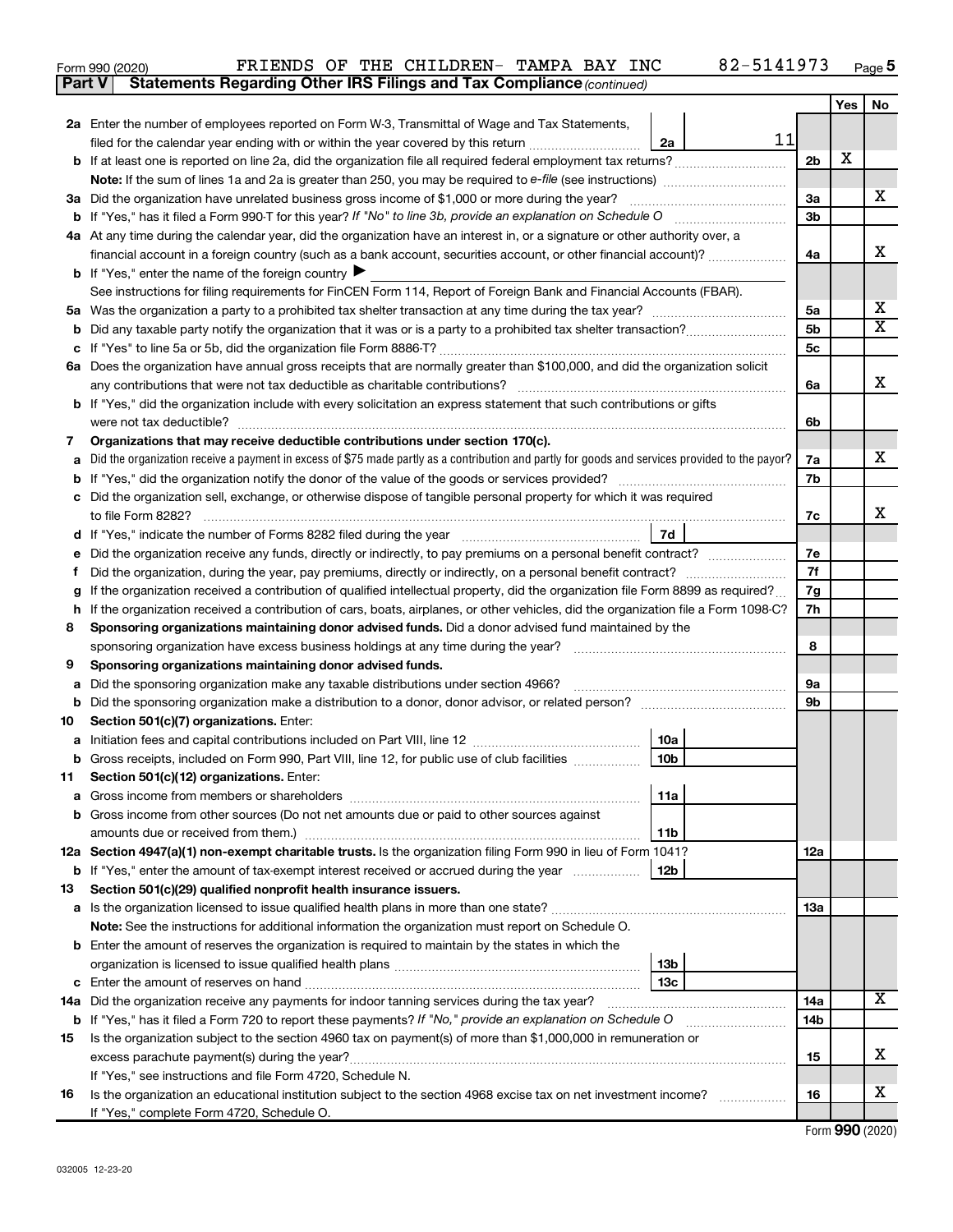## Form 990 (2020)  $\begin{array}{cccccccccccccc} \text{FT} & \text{F} & \text{F} & \text{F} & \text{F} & \text{F} & \text{F} & \text{F} & \text{F} & \text{F} & \text{F} & \text{F} & \text{F} & \text{F} & \text{F} & \text{F} & \text{F} & \text{F} & \text{F} & \text{F} & \text{F} & \text{F} & \text{F} & \text{F} & \text{F} & \text{F} & \text{F} & \text{F} & \text{F} & \text{F} & \text{F} & \text{F} & \text$

**6**

**Part VI** Governance, Management, and Disclosure For each "Yes" response to lines 2 through 7b below, and for a "No" response *to line 8a, 8b, or 10b below, describe the circumstances, processes, or changes on Schedule O. See instructions.*

|             | Check if Schedule O contains a response or note to any line in this Part VI                                                                                                                                                    |                 |                         | $\overline{\mathbf{x}}$ |
|-------------|--------------------------------------------------------------------------------------------------------------------------------------------------------------------------------------------------------------------------------|-----------------|-------------------------|-------------------------|
|             | <b>Section A. Governing Body and Management</b>                                                                                                                                                                                |                 |                         |                         |
|             |                                                                                                                                                                                                                                |                 | Yes                     | No                      |
|             | 17<br>1a Enter the number of voting members of the governing body at the end of the tax year<br>1a                                                                                                                             |                 |                         |                         |
|             | If there are material differences in voting rights among members of the governing body, or if the governing                                                                                                                    |                 |                         |                         |
|             | body delegated broad authority to an executive committee or similar committee, explain on Schedule O.                                                                                                                          |                 |                         |                         |
| b           | 17<br>Enter the number of voting members included on line 1a, above, who are independent<br>1b                                                                                                                                 |                 |                         |                         |
| 2           | Did any officer, director, trustee, or key employee have a family relationship or a business relationship with any other                                                                                                       |                 |                         |                         |
|             | officer, director, trustee, or key employee?                                                                                                                                                                                   | $\mathbf{2}$    |                         | х                       |
| 3           | Did the organization delegate control over management duties customarily performed by or under the direct supervision                                                                                                          |                 |                         |                         |
|             |                                                                                                                                                                                                                                | 3               |                         | х                       |
| 4           | Did the organization make any significant changes to its governing documents since the prior Form 990 was filed?                                                                                                               | 4               |                         | $\overline{\mathbf{x}}$ |
| 5           |                                                                                                                                                                                                                                | 5               |                         | $\overline{\mathbf{X}}$ |
| 6           |                                                                                                                                                                                                                                | 6               |                         | $\overline{\mathbf{x}}$ |
| 7a          | Did the organization have members, stockholders, or other persons who had the power to elect or appoint one or                                                                                                                 |                 |                         |                         |
|             |                                                                                                                                                                                                                                | 7a              |                         | X                       |
|             | <b>b</b> Are any governance decisions of the organization reserved to (or subject to approval by) members, stockholders, or                                                                                                    |                 |                         |                         |
|             | persons other than the governing body?                                                                                                                                                                                         | 7b              |                         | x                       |
| 8           | Did the organization contemporaneously document the meetings held or written actions undertaken during the year by the following:                                                                                              |                 |                         |                         |
| a           |                                                                                                                                                                                                                                | 8а              | х                       |                         |
| $\mathbf b$ |                                                                                                                                                                                                                                | 8b              | $\overline{\mathbf{x}}$ |                         |
| 9           | Is there any officer, director, trustee, or key employee listed in Part VII, Section A, who cannot be reached at the                                                                                                           |                 |                         |                         |
|             |                                                                                                                                                                                                                                | 9               |                         | x                       |
|             | Section B. Policies (This Section B requests information about policies not required by the Internal Revenue Code.)                                                                                                            |                 |                         |                         |
|             |                                                                                                                                                                                                                                |                 | Yes                     | No                      |
|             |                                                                                                                                                                                                                                | 10a             |                         | х                       |
|             | b If "Yes," did the organization have written policies and procedures governing the activities of such chapters, affiliates,                                                                                                   |                 |                         |                         |
|             |                                                                                                                                                                                                                                | 10 <sub>b</sub> |                         |                         |
|             | 11a Has the organization provided a complete copy of this Form 990 to all members of its governing body before filing the form?                                                                                                | 11a             | X                       |                         |
| b           | Describe in Schedule O the process, if any, used by the organization to review this Form 990.                                                                                                                                  |                 |                         |                         |
| 12a         |                                                                                                                                                                                                                                | 12a             | х                       |                         |
| b           | Were officers, directors, or trustees, and key employees required to disclose annually interests that could give rise to conflicts?                                                                                            | 12b             | $\overline{\textbf{x}}$ |                         |
| c           | Did the organization regularly and consistently monitor and enforce compliance with the policy? If "Yes," describe                                                                                                             |                 |                         |                         |
|             | in Schedule O how this was done                                                                                                                                                                                                | 12c             | х                       |                         |
| 13          | Did the organization have a written whistleblower policy?                                                                                                                                                                      | 13              | $\overline{\mathbf{X}}$ |                         |
| 14          |                                                                                                                                                                                                                                | 14              | $\overline{\textbf{x}}$ |                         |
| 15          | Did the process for determining compensation of the following persons include a review and approval by independent                                                                                                             |                 |                         |                         |
|             | persons, comparability data, and contemporaneous substantiation of the deliberation and decision?                                                                                                                              |                 |                         |                         |
|             | The organization's CEO, Executive Director, or top management official manufactured content of the organization's CEO, Executive Director, or top management official manufactured content of the state of the state of the st | 15a             | х                       |                         |
|             |                                                                                                                                                                                                                                | 15b             | X                       |                         |
|             | If "Yes" to line 15a or 15b, describe the process in Schedule O (see instructions).                                                                                                                                            |                 |                         |                         |
|             | 16a Did the organization invest in, contribute assets to, or participate in a joint venture or similar arrangement with a                                                                                                      |                 |                         |                         |
|             | taxable entity during the year?                                                                                                                                                                                                | 16a             |                         | x                       |
|             | <b>b</b> If "Yes," did the organization follow a written policy or procedure requiring the organization to evaluate its participation                                                                                          |                 |                         |                         |
|             | in joint venture arrangements under applicable federal tax law, and take steps to safeguard the organization's                                                                                                                 |                 |                         |                         |
|             | exempt status with respect to such arrangements?                                                                                                                                                                               | 16b             |                         |                         |
|             | <b>Section C. Disclosure</b>                                                                                                                                                                                                   |                 |                         |                         |
| 17          | List the states with which a copy of this Form 990 is required to be filed $\blacktriangleright$ FL                                                                                                                            |                 |                         |                         |
| 18          | Section 6104 requires an organization to make its Forms 1023 (1024 or 1024-A, if applicable), 990, and 990-T (Section 501(c)(3)s only) available                                                                               |                 |                         |                         |
|             | for public inspection. Indicate how you made these available. Check all that apply.                                                                                                                                            |                 |                         |                         |
|             | $\lfloor x \rfloor$ Upon request<br>Another's website<br>Other (explain on Schedule O)<br>Own website                                                                                                                          |                 |                         |                         |
| 19          | Describe on Schedule O whether (and if so, how) the organization made its governing documents, conflict of interest policy, and financial                                                                                      |                 |                         |                         |
|             | statements available to the public during the tax year.                                                                                                                                                                        |                 |                         |                         |
| 20          | State the name, address, and telephone number of the person who possesses the organization's books and records                                                                                                                 |                 |                         |                         |
|             | RICK MCCLINTOCK - 877-829-5500                                                                                                                                                                                                 |                 |                         |                         |
|             | $33634 - 2292$<br>7028 W. WATER AVENUE, NO. 214, TAMPA, FL                                                                                                                                                                     |                 |                         |                         |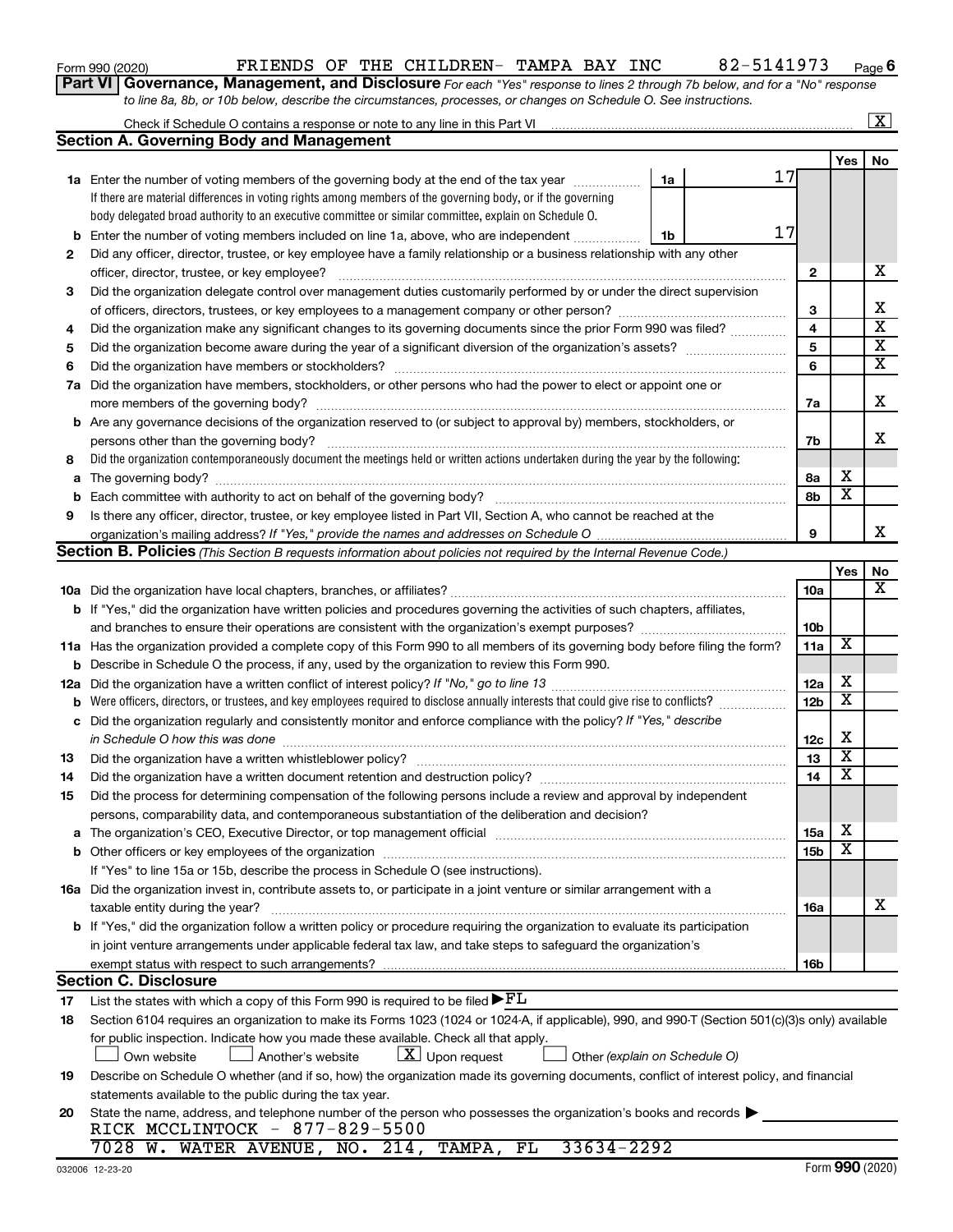Form 990 (2020)  $\begin{array}{cccccccccccccc} \text{FT} & \text{F} & \text{F} & \text{F} & \text{F} & \text{F} & \text{F} & \text{F} & \text{F} & \text{F} & \text{F} & \text{F} & \text{F} & \text{F} & \text{F} & \text{F} & \text{F} & \text{F} & \text{F} & \text{F} & \text{F} & \text{F} & \text{F} & \text{F} & \text{F} & \text{F} & \text{F} & \text{F} & \text{F} & \text{F} & \text{F} & \text{F} & \text$ 

 $\Box$ 

| Part VII Compensation of Officers, Directors, Trustees, Key Employees, Highest Compensated |  |
|--------------------------------------------------------------------------------------------|--|
| <b>Employees, and Independent Contractors</b>                                              |  |

Check if Schedule O contains a response or note to any line in this Part VII

**Section A. Officers, Directors, Trustees, Key Employees, and Highest Compensated Employees**

**1a**  Complete this table for all persons required to be listed. Report compensation for the calendar year ending with or within the organization's tax year.  $\bullet$  List all of the organization's current officers, directors, trustees (whether individuals or organizations), regardless of amount of compensation.

Enter -0- in columns (D), (E), and (F) if no compensation was paid.

**•** List all of the organization's current key employees, if any. See instructions for definition of "key employee."

• List the organization's five *current* highest compensated employees (other than an officer, director, trustee, or key employee) who received reportable compensation (Box 5 of Form W-2 and/or Box 7 of Form 1099-MISC) of more than \$100,000 from the organization and any related organizations.

 $\bullet$  List all of the organization's former officers, key employees, and highest compensated employees who received more than \$100,000 of reportable compensation from the organization and any related organizations.

**•** List all of the organization's former directors or trustees that received, in the capacity as a former director or trustee of the organization, more than \$10,000 of reportable compensation from the organization and any related organizations.

See instructions for the order in which to list the persons above.

Check this box if neither the organization nor any related organization compensated any current officer, director, or trustee.  $\Box$ 

| (A)                           | (B)                  |                                |                                                                  | (C)         |              |                                   |        | (D)                        | (E)                        | (F)                    |
|-------------------------------|----------------------|--------------------------------|------------------------------------------------------------------|-------------|--------------|-----------------------------------|--------|----------------------------|----------------------------|------------------------|
| Name and title                | Average<br>hours per |                                | Position<br>(do not check more than one                          |             |              |                                   |        | Reportable<br>compensation | Reportable<br>compensation | Estimated<br>amount of |
|                               | week                 |                                | box, unless person is both an<br>officer and a director/trustee) |             |              |                                   |        | from                       | from related               | other                  |
|                               | (list any            |                                |                                                                  |             |              |                                   |        | the                        | organizations              | compensation           |
|                               | hours for            |                                |                                                                  |             |              |                                   |        | organization               | (W-2/1099-MISC)            | from the               |
|                               | related              |                                | trustee                                                          |             |              |                                   |        | (W-2/1099-MISC)            |                            | organization           |
|                               | organizations        |                                |                                                                  |             |              |                                   |        |                            |                            | and related            |
|                               | below<br>line)       | Individual trustee or director | Institutional t                                                  | Officer     | Key employee | Highest compensated<br>  employee | Former |                            |                            | organizations          |
| (1)<br>NITA SMITH             | 40.00                |                                |                                                                  |             |              |                                   |        |                            |                            |                        |
| EXECUTIVE DIRECTOR            |                      |                                |                                                                  | $\mathbf X$ |              |                                   |        | 81,500.                    | 0.                         | 8,188.                 |
| (2)<br>RICK MCCLINTOCK        | 40.00                |                                |                                                                  |             |              |                                   |        |                            |                            |                        |
| EXECUTIVE DIRECTOR            |                      |                                |                                                                  | X           |              |                                   |        | $\mathbf 0$ .              | $\mathbf 0$ .              | $\mathbf 0$ .          |
| (3)<br>TERRI PARKER           | 3.00                 |                                |                                                                  |             |              |                                   |        |                            |                            |                        |
| <b>CHAIRPERSON</b>            |                      | $\mathbf X$                    |                                                                  | $\mathbf X$ |              |                                   |        | $\mathbf 0$ .              | $\mathbf 0$ .              | $\mathbf 0$ .          |
| <b>ADAM BESNARD</b><br>(4)    | 3.00                 |                                |                                                                  |             |              |                                   |        |                            |                            |                        |
| CO-CHAIRPERSON                |                      | $\mathbf X$                    |                                                                  | X           |              |                                   |        | $\mathbf 0$ .              | $\mathbf 0$ .              | $\mathbf 0$ .          |
| BETH MCCARTY<br>(5)           | 3.00                 |                                |                                                                  |             |              |                                   |        |                            |                            |                        |
| <b>SECRETARY</b>              |                      | $\mathbf X$                    |                                                                  | $\mathbf X$ |              |                                   |        | $\mathbf 0$ .              | $\mathbf 0$ .              | $\mathbf 0$ .          |
| (6)<br><b>GRETCHEN WHALEN</b> | 3.00                 |                                |                                                                  |             |              |                                   |        |                            |                            |                        |
| <b>TREASURER</b>              |                      | $\mathbf X$                    |                                                                  | X           |              |                                   |        | $\mathbf 0$ .              | $\mathbf 0$ .              | $0$ .                  |
| <b>JULIE ANDERSON</b><br>(7)  | 2.00                 |                                |                                                                  |             |              |                                   |        |                            |                            |                        |
| <b>DIRECTOR</b>               |                      | $\mathbf X$                    |                                                                  |             |              |                                   |        | $\mathbf 0$ .              | $\mathbf 0$ .              | $\mathbf 0$ .          |
| (8)<br>CARMI BROWN            | 2.00                 |                                |                                                                  |             |              |                                   |        |                            |                            |                        |
| <b>DIRECTOR</b>               |                      | $\overline{\mathbf{X}}$        |                                                                  |             |              |                                   |        | $\mathbf 0$ .              | $\mathbf 0$ .              | $\mathbf 0$ .          |
| JOHNNY BUSH<br>(9)            | 2.00                 |                                |                                                                  |             |              |                                   |        |                            |                            |                        |
| <b>DIRECTOR</b>               |                      | $\mathbf X$                    |                                                                  |             |              |                                   |        | $\mathbf 0$ .              | $\mathbf 0$ .              | $\mathbf 0$ .          |
| (10) SHIRLEY DEHMLOW          | 2.00                 |                                |                                                                  |             |              |                                   |        |                            |                            |                        |
| <b>DIRECTOR</b>               |                      | X                              |                                                                  |             |              |                                   |        | $\mathbf 0$                | $\mathbf 0$                | $\mathbf 0$ .          |
| (11) LISA GREENE              | 2.00                 |                                |                                                                  |             |              |                                   |        |                            |                            |                        |
| <b>DIRECTOR</b>               |                      | $\mathbf X$                    |                                                                  |             |              |                                   |        | 0.                         | 0.                         | $\mathbf 0$ .          |
| (12) NICOLE HISLER            | 2.00                 |                                |                                                                  |             |              |                                   |        |                            |                            |                        |
| <b>DIRECTOR</b>               |                      | $\mathbf X$                    |                                                                  |             |              |                                   |        | $\mathbf 0$ .              | $\mathbf 0$ .              | $\mathbf 0$ .          |
| (13) CHRIS HORAN              | 2.00                 |                                |                                                                  |             |              |                                   |        |                            |                            |                        |
| <b>DIRECTOR</b>               |                      | $\mathbf X$                    |                                                                  |             |              |                                   |        | $\mathbf 0$ .              | $\mathbf 0$ .              | $\mathbf 0$ .          |
| (14) KRISTEN JOHNSON          | 2.00                 |                                |                                                                  |             |              |                                   |        |                            |                            |                        |
| <b>DIRECTOR</b>               |                      | $\mathbf X$                    |                                                                  |             |              |                                   |        | $\mathbf 0$ .              | $\mathbf 0$ .              | $\mathbf 0$ .          |
| (15) TIM KILLGOAR             | 2.00                 |                                |                                                                  |             |              |                                   |        |                            |                            |                        |
| <b>DIRECTOR</b>               |                      | $\mathbf X$                    |                                                                  |             |              |                                   |        | $\mathbf 0$ .              | $\mathbf 0$ .              | 0.                     |
| (16) SUSAN RIESDORPH          | 2.00                 |                                |                                                                  |             |              |                                   |        |                            |                            |                        |
| <b>DIRECTOR</b>               |                      | $\mathbf X$                    |                                                                  |             |              |                                   |        | 0.                         | $\mathbf 0$ .              | $\mathbf 0$ .          |
| (17) JAMIE SEWELL             | 2.00                 |                                |                                                                  |             |              |                                   |        | 0.                         | $\mathbf 0$ .              |                        |
| <b>DIRECTOR</b>               |                      | $\mathbf X$                    |                                                                  |             |              |                                   |        |                            |                            | $\mathbf 0$ .          |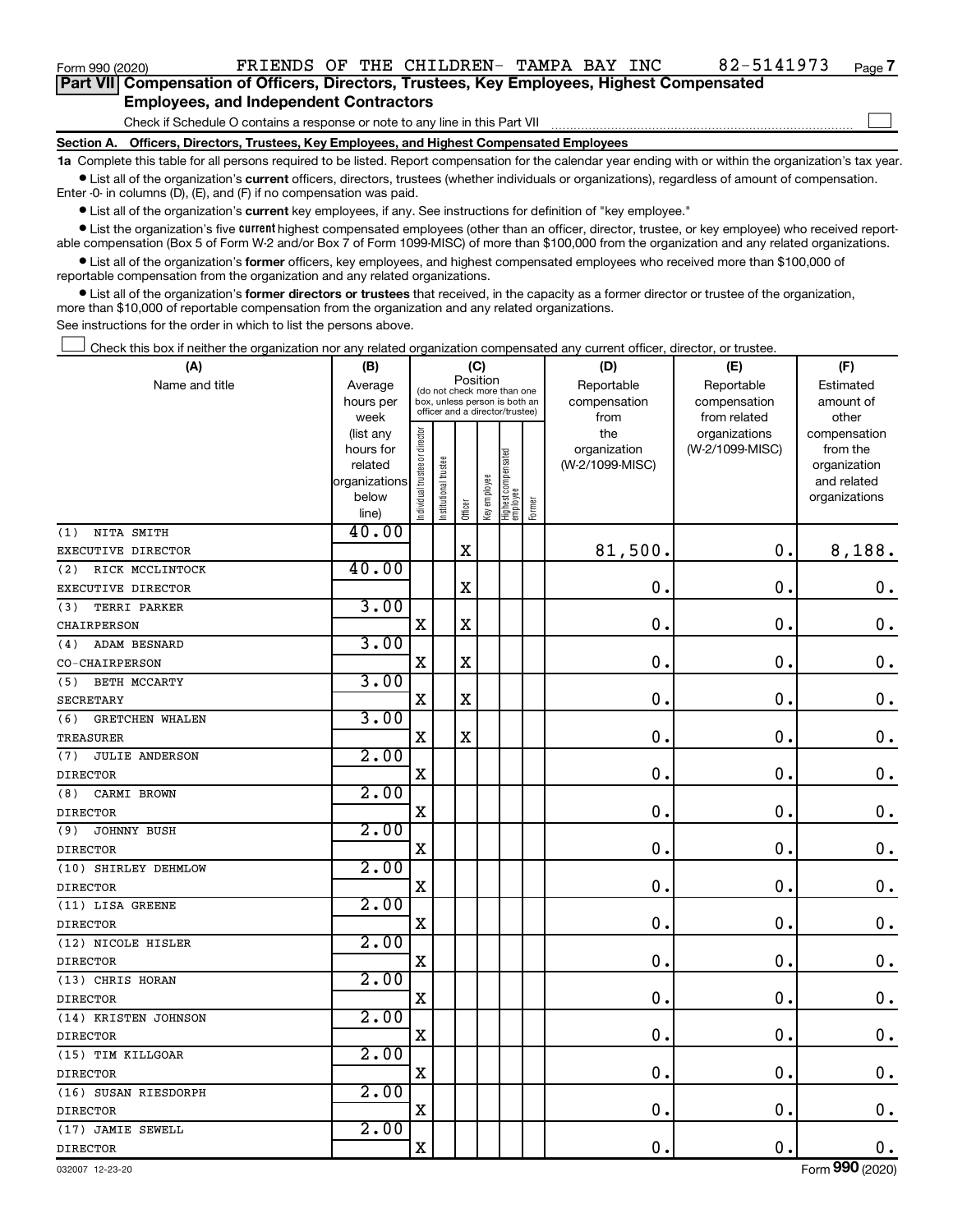| Form 990 (2020)                                                                                                                           |                        |                                |                                                                  |          |              |                                   |        | FRIENDS OF THE CHILDREN- TAMPA BAY INC | 82-5141973      |    |               |                          | Page 8 |
|-------------------------------------------------------------------------------------------------------------------------------------------|------------------------|--------------------------------|------------------------------------------------------------------|----------|--------------|-----------------------------------|--------|----------------------------------------|-----------------|----|---------------|--------------------------|--------|
| <b>Part VII</b><br>Section A. Officers, Directors, Trustees, Key Employees, and Highest Compensated Employees (continued)                 |                        |                                |                                                                  |          |              |                                   |        |                                        |                 |    |               |                          |        |
| (A)                                                                                                                                       | (B)                    |                                |                                                                  | (C)      |              |                                   |        | (D)                                    | (E)             |    |               | (F)                      |        |
| Name and title                                                                                                                            | Average                |                                | (do not check more than one                                      | Position |              |                                   |        | Reportable                             | Reportable      |    |               | Estimated                |        |
|                                                                                                                                           | hours per              |                                | box, unless person is both an<br>officer and a director/trustee) |          |              |                                   |        | compensation                           | compensation    |    |               | amount of                |        |
|                                                                                                                                           | week                   |                                |                                                                  |          |              |                                   |        | from                                   | from related    |    |               | other                    |        |
|                                                                                                                                           | (list any<br>hours for |                                |                                                                  |          |              |                                   |        | the                                    | organizations   |    | compensation  |                          |        |
|                                                                                                                                           | related                |                                |                                                                  |          |              |                                   |        | organization<br>(W-2/1099-MISC)        | (W-2/1099-MISC) |    |               | from the<br>organization |        |
|                                                                                                                                           | organizations          |                                |                                                                  |          |              |                                   |        |                                        |                 |    |               | and related              |        |
|                                                                                                                                           | below                  | Individual trustee or director | Institutional trustee                                            |          | Key employee |                                   |        |                                        |                 |    | organizations |                          |        |
|                                                                                                                                           | line)                  |                                |                                                                  | Officer  |              | Highest compensated<br>  employee | Former |                                        |                 |    |               |                          |        |
| (18) MONA SHAH ALEXANDER                                                                                                                  | 2.00                   |                                |                                                                  |          |              |                                   |        |                                        |                 |    |               |                          |        |
| <b>DIRECTOR</b>                                                                                                                           |                        | X                              |                                                                  |          |              |                                   |        | 0.                                     |                 | О. |               |                          | $0$ .  |
| (19) BOB UNGER                                                                                                                            | 2.00                   |                                |                                                                  |          |              |                                   |        |                                        |                 |    |               |                          |        |
| <b>DIRECTOR</b>                                                                                                                           |                        | X                              |                                                                  |          |              |                                   |        | 0.                                     |                 | О. |               |                          | $0$ .  |
|                                                                                                                                           |                        |                                |                                                                  |          |              |                                   |        |                                        |                 |    |               |                          |        |
|                                                                                                                                           |                        |                                |                                                                  |          |              |                                   |        |                                        |                 |    |               |                          |        |
|                                                                                                                                           |                        |                                |                                                                  |          |              |                                   |        |                                        |                 |    |               |                          |        |
|                                                                                                                                           |                        |                                |                                                                  |          |              |                                   |        |                                        |                 |    |               |                          |        |
|                                                                                                                                           |                        |                                |                                                                  |          |              |                                   |        |                                        |                 |    |               |                          |        |
|                                                                                                                                           |                        |                                |                                                                  |          |              |                                   |        |                                        |                 |    |               |                          |        |
|                                                                                                                                           |                        |                                |                                                                  |          |              |                                   |        |                                        |                 |    |               |                          |        |
|                                                                                                                                           |                        |                                |                                                                  |          |              |                                   |        |                                        |                 |    |               |                          |        |
|                                                                                                                                           |                        |                                |                                                                  |          |              |                                   |        |                                        |                 |    |               |                          |        |
|                                                                                                                                           |                        |                                |                                                                  |          |              |                                   |        |                                        |                 |    |               |                          |        |
|                                                                                                                                           |                        |                                |                                                                  |          |              |                                   |        |                                        |                 |    |               |                          |        |
|                                                                                                                                           |                        |                                |                                                                  |          |              |                                   |        |                                        |                 |    |               |                          |        |
|                                                                                                                                           |                        |                                |                                                                  |          |              |                                   |        |                                        |                 |    |               |                          |        |
|                                                                                                                                           |                        |                                |                                                                  |          |              |                                   |        | 81,500.                                |                 | 0. |               | 8,188.                   |        |
| 1b Subtotal<br>c Total from continuation sheets to Part VII, Section A [111] [12] [13] Doction A                                          |                        |                                |                                                                  |          |              |                                   |        | 0.                                     |                 | σ. |               |                          | 0.     |
|                                                                                                                                           |                        |                                |                                                                  |          |              |                                   |        | 81,500.                                |                 | о. |               | 8,188.                   |        |
| Total number of individuals (including but not limited to those listed above) who received more than \$100,000 of reportable<br>2         |                        |                                |                                                                  |          |              |                                   |        |                                        |                 |    |               |                          |        |
| compensation from the organization $\blacktriangleright$                                                                                  |                        |                                |                                                                  |          |              |                                   |        |                                        |                 |    |               |                          | 0      |
|                                                                                                                                           |                        |                                |                                                                  |          |              |                                   |        |                                        |                 |    |               | Yes                      | No     |
| Did the organization list any former officer, director, trustee, key employee, or highest compensated employee on<br>3                    |                        |                                |                                                                  |          |              |                                   |        |                                        |                 |    |               |                          |        |
|                                                                                                                                           |                        |                                |                                                                  |          |              |                                   |        |                                        |                 |    | 3             |                          | x      |
| For any individual listed on line 1a, is the sum of reportable compensation and other compensation from the organization                  |                        |                                |                                                                  |          |              |                                   |        |                                        |                 |    |               |                          |        |
| and related organizations greater than \$150,000? If "Yes," complete Schedule J for such individual                                       |                        |                                |                                                                  |          |              |                                   |        |                                        |                 |    | 4             |                          | х      |
| Did any person listed on line 1a receive or accrue compensation from any unrelated organization or individual for services<br>5           |                        |                                |                                                                  |          |              |                                   |        |                                        |                 |    |               |                          |        |
|                                                                                                                                           |                        |                                |                                                                  |          |              |                                   |        |                                        |                 |    | 5             |                          | х      |
| <b>Section B. Independent Contractors</b>                                                                                                 |                        |                                |                                                                  |          |              |                                   |        |                                        |                 |    |               |                          |        |
| Complete this table for your five highest compensated independent contractors that received more than \$100,000 of compensation from<br>1 |                        |                                |                                                                  |          |              |                                   |        |                                        |                 |    |               |                          |        |
| the organization. Report compensation for the calendar year ending with or within the organization's tax year.                            |                        |                                |                                                                  |          |              |                                   |        |                                        |                 |    |               |                          |        |
| (A)                                                                                                                                       |                        |                                |                                                                  |          |              |                                   |        | (B)                                    |                 |    | (C)           |                          |        |
| Name and business address                                                                                                                 |                        |                                | <b>NONE</b>                                                      |          |              |                                   |        | Description of services                |                 |    | Compensation  |                          |        |
|                                                                                                                                           |                        |                                |                                                                  |          |              |                                   |        |                                        |                 |    |               |                          |        |
|                                                                                                                                           |                        |                                |                                                                  |          |              |                                   |        |                                        |                 |    |               |                          |        |
|                                                                                                                                           |                        |                                |                                                                  |          |              |                                   |        |                                        |                 |    |               |                          |        |
|                                                                                                                                           |                        |                                |                                                                  |          |              |                                   |        |                                        |                 |    |               |                          |        |
|                                                                                                                                           |                        |                                |                                                                  |          |              |                                   |        |                                        |                 |    |               |                          |        |
|                                                                                                                                           |                        |                                |                                                                  |          |              |                                   |        |                                        |                 |    |               |                          |        |
|                                                                                                                                           |                        |                                |                                                                  |          |              |                                   |        |                                        |                 |    |               |                          |        |
|                                                                                                                                           |                        |                                |                                                                  |          |              |                                   |        |                                        |                 |    |               |                          |        |
|                                                                                                                                           |                        |                                |                                                                  |          |              |                                   |        |                                        |                 |    |               |                          |        |
| Total number of independent contractors (including but not limited to those listed above) who received more than<br>2                     |                        |                                |                                                                  |          |              |                                   |        |                                        |                 |    |               |                          |        |
|                                                                                                                                           |                        |                                |                                                                  |          | 0            |                                   |        |                                        |                 |    |               |                          |        |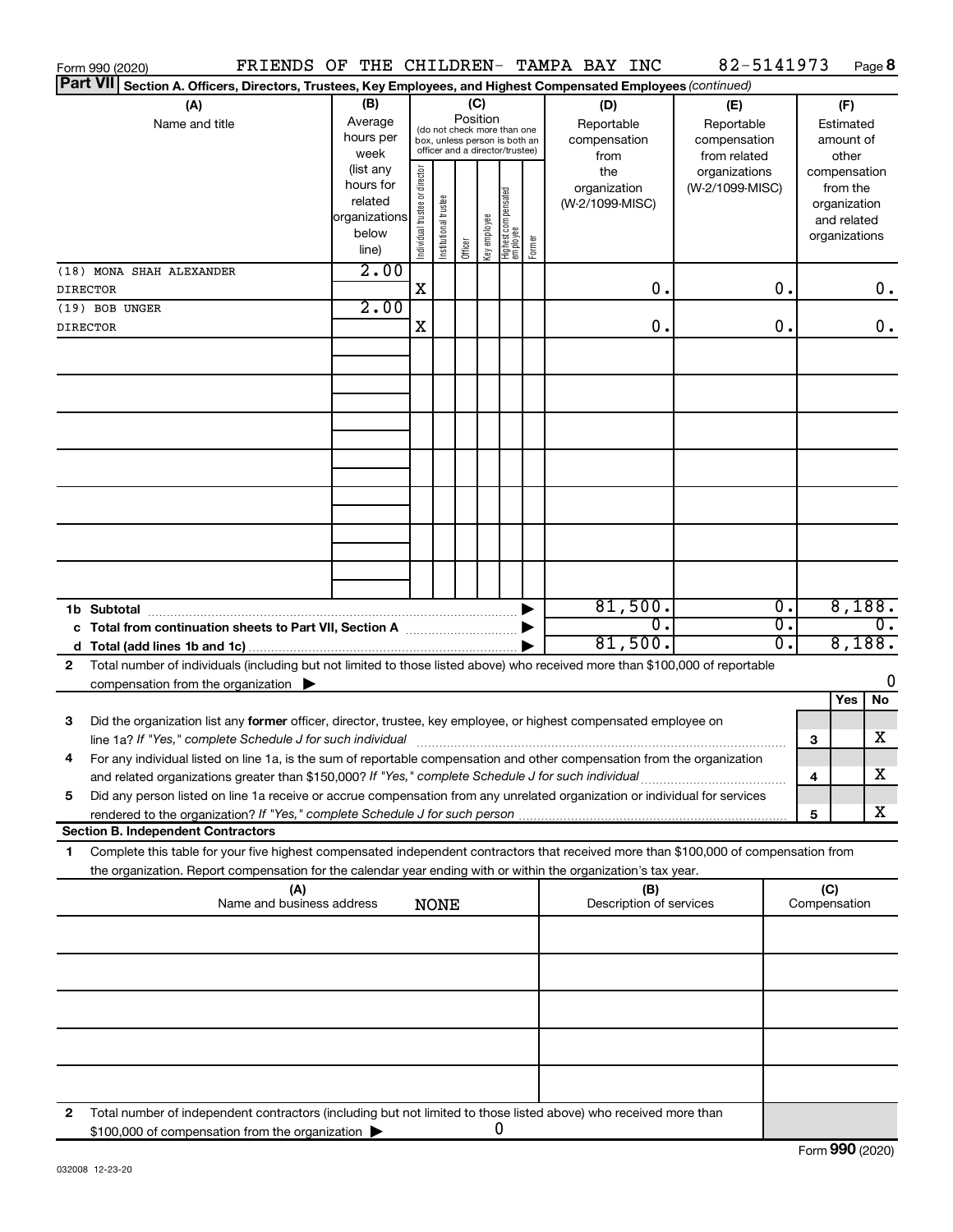|                                                           | Form 990 (2020)  |                                                                                                                      |                                      |                |                      | FRIENDS OF THE CHILDREN- TAMPA BAY INC |                                              | 82-5141973                                      | Page 9                                                          |
|-----------------------------------------------------------|------------------|----------------------------------------------------------------------------------------------------------------------|--------------------------------------|----------------|----------------------|----------------------------------------|----------------------------------------------|-------------------------------------------------|-----------------------------------------------------------------|
|                                                           | <b>Part VIII</b> | <b>Statement of Revenue</b>                                                                                          |                                      |                |                      |                                        |                                              |                                                 |                                                                 |
|                                                           |                  |                                                                                                                      |                                      |                |                      |                                        |                                              |                                                 |                                                                 |
|                                                           |                  |                                                                                                                      |                                      |                |                      | (A)<br>Total revenue                   | (B)<br>Related or exempt<br>function revenue | $\overline{C}$<br>Unrelated<br>business revenue | (D)<br>Revenue excluded<br>from tax under<br>sections 512 - 514 |
|                                                           |                  | 1 a Federated campaigns                                                                                              |                                      | 1a             |                      |                                        |                                              |                                                 |                                                                 |
| Contributions, Gifts, Grants<br>and Other Similar Amounts | b                | Membership dues                                                                                                      | $\ldots \ldots \ldots \ldots \ldots$ | 1b             |                      |                                        |                                              |                                                 |                                                                 |
|                                                           |                  | Fundraising events                                                                                                   |                                      | 1 <sub>c</sub> | 52,394.              |                                        |                                              |                                                 |                                                                 |
|                                                           | с<br>d           | Related organizations                                                                                                |                                      | 1 <sub>d</sub> |                      |                                        |                                              |                                                 |                                                                 |
|                                                           |                  | Government grants (contributions)                                                                                    |                                      | 1e             | 172,554.             |                                        |                                              |                                                 |                                                                 |
|                                                           | е                | All other contributions, gifts, grants, and                                                                          |                                      |                |                      |                                        |                                              |                                                 |                                                                 |
|                                                           | f.               | similar amounts not included above                                                                                   |                                      | 1f             | 356,876.             |                                        |                                              |                                                 |                                                                 |
|                                                           |                  |                                                                                                                      |                                      | 1g   \$        | 19,520.              |                                        |                                              |                                                 |                                                                 |
|                                                           |                  | Noncash contributions included in lines 1a-1f                                                                        |                                      |                |                      | 581,824.                               |                                              |                                                 |                                                                 |
|                                                           |                  |                                                                                                                      |                                      |                | <b>Business Code</b> |                                        |                                              |                                                 |                                                                 |
|                                                           |                  |                                                                                                                      |                                      |                |                      |                                        |                                              |                                                 |                                                                 |
| Program Service<br>Revenue                                | 2a               | <u> 1989 - Johann Barn, fransk politik (d. 1989)</u>                                                                 |                                      |                |                      |                                        |                                              |                                                 |                                                                 |
|                                                           | b                | <u> 1989 - Johann Stoff, amerikansk politiker (</u>                                                                  |                                      |                |                      |                                        |                                              |                                                 |                                                                 |
|                                                           | с                | <u> 1989 - Johann Barn, mars ann an t-Amhain Aonaich an t-Aonaich an t-Aonaich ann an t-Aonaich ann an t-Aonaich</u> |                                      |                |                      |                                        |                                              |                                                 |                                                                 |
|                                                           | d                | the contract of the contract of the contract of                                                                      |                                      |                |                      |                                        |                                              |                                                 |                                                                 |
|                                                           | е                |                                                                                                                      |                                      |                |                      |                                        |                                              |                                                 |                                                                 |
|                                                           | f                |                                                                                                                      |                                      |                |                      |                                        |                                              |                                                 |                                                                 |
|                                                           |                  |                                                                                                                      |                                      |                | ▶                    |                                        |                                              |                                                 |                                                                 |
|                                                           | 3                | Investment income (including dividends, interest, and                                                                |                                      |                |                      |                                        |                                              |                                                 |                                                                 |
|                                                           |                  |                                                                                                                      |                                      |                |                      |                                        |                                              |                                                 |                                                                 |
|                                                           | 4                | Income from investment of tax-exempt bond proceeds                                                                   |                                      |                |                      |                                        |                                              |                                                 |                                                                 |
|                                                           | 5                |                                                                                                                      |                                      |                |                      |                                        |                                              |                                                 |                                                                 |
|                                                           |                  |                                                                                                                      |                                      | (i) Real       | (ii) Personal        |                                        |                                              |                                                 |                                                                 |
|                                                           | 6а               | Gross rents<br>.                                                                                                     | l 6a                                 |                |                      |                                        |                                              |                                                 |                                                                 |
|                                                           | b                | Less: rental expenses                                                                                                | 6 <sub>b</sub>                       |                |                      |                                        |                                              |                                                 |                                                                 |
|                                                           | с                | Rental income or (loss)                                                                                              | 6c                                   |                |                      |                                        |                                              |                                                 |                                                                 |
|                                                           | d                | Net rental income or (loss)                                                                                          |                                      |                |                      |                                        |                                              |                                                 |                                                                 |
|                                                           |                  | 7 a Gross amount from sales of                                                                                       |                                      | (i) Securities | (ii) Other           |                                        |                                              |                                                 |                                                                 |
|                                                           |                  | assets other than inventory                                                                                          | 7a                                   |                |                      |                                        |                                              |                                                 |                                                                 |
|                                                           |                  | <b>b</b> Less: cost or other basis                                                                                   |                                      |                |                      |                                        |                                              |                                                 |                                                                 |
|                                                           |                  | and sales expenses                                                                                                   | 7b                                   |                |                      |                                        |                                              |                                                 |                                                                 |
| evenue                                                    |                  | c Gain or (loss)                                                                                                     | 7c                                   |                |                      |                                        |                                              |                                                 |                                                                 |
|                                                           |                  |                                                                                                                      |                                      |                |                      |                                        |                                              |                                                 |                                                                 |
| Other <sub>R</sub>                                        |                  | 8 a Gross income from fundraising events (not                                                                        |                                      |                |                      |                                        |                                              |                                                 |                                                                 |
|                                                           |                  | including \$ $52,394.$ of                                                                                            |                                      |                |                      |                                        |                                              |                                                 |                                                                 |
|                                                           |                  | contributions reported on line 1c). See                                                                              |                                      |                |                      |                                        |                                              |                                                 |                                                                 |
|                                                           |                  |                                                                                                                      |                                      | 8a             | 22,272.              |                                        |                                              |                                                 |                                                                 |
|                                                           |                  | <b>b</b> Less: direct expenses                                                                                       |                                      | l 8b           | 3,835.               |                                        |                                              |                                                 |                                                                 |
|                                                           | c                | Net income or (loss) from fundraising events                                                                         |                                      |                | ▶                    | 18,437.                                |                                              |                                                 | 18,437.                                                         |
|                                                           |                  | 9 a Gross income from gaming activities. See                                                                         |                                      |                |                      |                                        |                                              |                                                 |                                                                 |
|                                                           |                  |                                                                                                                      |                                      | 9a             |                      |                                        |                                              |                                                 |                                                                 |
|                                                           |                  |                                                                                                                      |                                      | 9b             |                      |                                        |                                              |                                                 |                                                                 |
|                                                           |                  | c Net income or (loss) from gaming activities                                                                        |                                      |                |                      |                                        |                                              |                                                 |                                                                 |
|                                                           |                  | 10 a Gross sales of inventory, less returns                                                                          |                                      |                |                      |                                        |                                              |                                                 |                                                                 |
|                                                           |                  |                                                                                                                      |                                      |                |                      |                                        |                                              |                                                 |                                                                 |
|                                                           |                  | <b>b</b> Less: cost of goods sold                                                                                    |                                      | 10bl           |                      |                                        |                                              |                                                 |                                                                 |
|                                                           |                  | c Net income or (loss) from sales of inventory                                                                       |                                      |                |                      |                                        |                                              |                                                 |                                                                 |
|                                                           |                  |                                                                                                                      |                                      |                | <b>Business Code</b> |                                        |                                              |                                                 |                                                                 |
| Miscellaneous<br>Revenue                                  | 11 a             | OTHER INCOME(LOSS) NET                                                                                               |                                      |                | 900099               | $-3,621.$                              |                                              |                                                 | $-3,621.$                                                       |
|                                                           | b                |                                                                                                                      |                                      |                |                      |                                        |                                              |                                                 |                                                                 |
|                                                           | c                |                                                                                                                      |                                      |                |                      |                                        |                                              |                                                 |                                                                 |
|                                                           |                  |                                                                                                                      |                                      |                |                      |                                        |                                              |                                                 |                                                                 |
|                                                           |                  |                                                                                                                      |                                      |                |                      | $-3,621.$                              |                                              |                                                 |                                                                 |
|                                                           | 12               |                                                                                                                      |                                      |                |                      | 596,640.                               | $\overline{0}$ .                             | $\overline{0}$ .                                | 14,816.                                                         |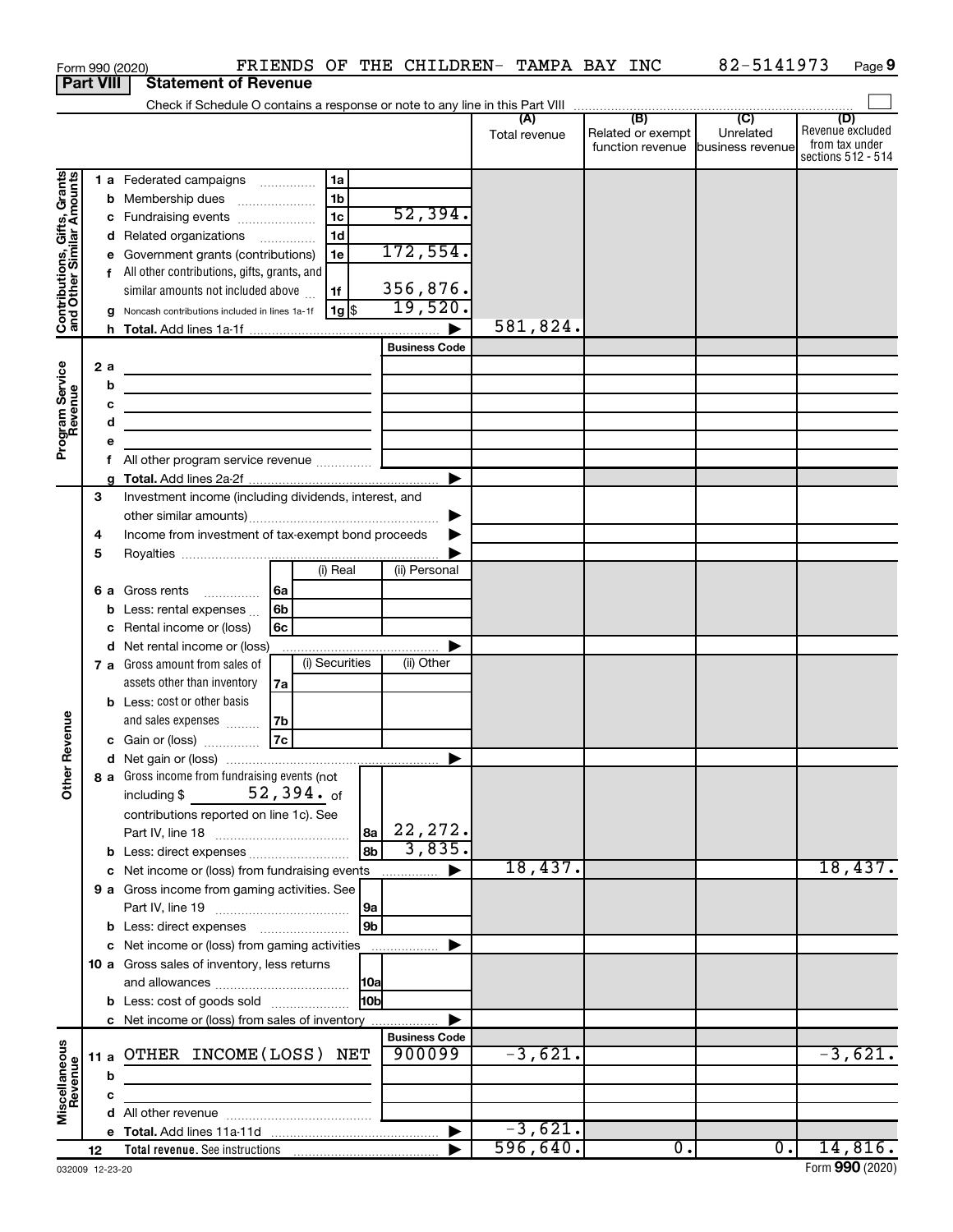|              | <b>Part IX Statement of Functional Expenses</b>                                                                                                                                                            |                        |                                    |                                           |                                |
|--------------|------------------------------------------------------------------------------------------------------------------------------------------------------------------------------------------------------------|------------------------|------------------------------------|-------------------------------------------|--------------------------------|
|              | Section 501(c)(3) and 501(c)(4) organizations must complete all columns. All other organizations must complete column (A).                                                                                 |                        |                                    |                                           |                                |
|              | Check if Schedule O contains a response or note to any line in this Part IX                                                                                                                                |                        |                                    |                                           |                                |
|              | Do not include amounts reported on lines 6b,<br>7b, 8b, 9b, and 10b of Part VIII.                                                                                                                          | (A)<br>Total expenses  | (B)<br>Program service<br>expenses | (C)<br>Management and<br>general expenses | (D)<br>Fundraising<br>expenses |
| 1.           | Grants and other assistance to domestic organizations                                                                                                                                                      |                        |                                    |                                           |                                |
|              | and domestic governments. See Part IV, line 21                                                                                                                                                             |                        |                                    |                                           |                                |
| $\mathbf{2}$ | Grants and other assistance to domestic                                                                                                                                                                    |                        |                                    |                                           |                                |
|              | individuals. See Part IV, line 22                                                                                                                                                                          |                        |                                    |                                           |                                |
| 3            | Grants and other assistance to foreign                                                                                                                                                                     |                        |                                    |                                           |                                |
|              | organizations, foreign governments, and foreign                                                                                                                                                            |                        |                                    |                                           |                                |
|              | individuals. See Part IV, lines 15 and 16                                                                                                                                                                  |                        |                                    |                                           |                                |
| 4            | Benefits paid to or for members                                                                                                                                                                            |                        |                                    |                                           |                                |
| 5            | Compensation of current officers, directors,                                                                                                                                                               |                        |                                    |                                           |                                |
|              |                                                                                                                                                                                                            | 95,028.                | 23,848.                            | 30,930.                                   | 40,250.                        |
| 6            | Compensation not included above to disqualified                                                                                                                                                            |                        |                                    |                                           |                                |
|              | persons (as defined under section 4958(f)(1)) and                                                                                                                                                          |                        |                                    |                                           |                                |
|              | persons described in section 4958(c)(3)(B)                                                                                                                                                                 |                        |                                    |                                           |                                |
| 7            | Other salaries and wages                                                                                                                                                                                   | 403,077.               | 347,697.                           | 30,499.                                   | 24,881.                        |
| 8            | Pension plan accruals and contributions (include                                                                                                                                                           |                        |                                    |                                           |                                |
|              | section 401(k) and 403(b) employer contributions)                                                                                                                                                          | $\frac{7,337}{48,336}$ | 5,930.                             | 714.<br>4,903.                            | 693.                           |
| 9            |                                                                                                                                                                                                            |                        | 39,018.                            |                                           | 4,415.                         |
| 10           |                                                                                                                                                                                                            | 48,687.                | 34,371.                            | 8,251.                                    | 6,065.                         |
| 11           | Fees for services (nonemployees):                                                                                                                                                                          |                        |                                    |                                           |                                |
| a            |                                                                                                                                                                                                            |                        |                                    |                                           |                                |
| $\mathbf b$  |                                                                                                                                                                                                            |                        |                                    |                                           |                                |
| c            |                                                                                                                                                                                                            |                        |                                    |                                           |                                |
| d            | Lobbying                                                                                                                                                                                                   |                        |                                    |                                           |                                |
| e            | Professional fundraising services. See Part IV, line 17                                                                                                                                                    |                        |                                    |                                           |                                |
| f            | Investment management fees<br>Other. (If line 11g amount exceeds 10% of line 25,                                                                                                                           |                        |                                    |                                           |                                |
| g            |                                                                                                                                                                                                            | 27,397.                | 2,701.                             | 16,071.                                   | 8,625.                         |
|              | column (A) amount, list line 11g expenses on Sch 0.)                                                                                                                                                       | 4,015.                 | 897.                               | 2,974.                                    | 144.                           |
| 12           |                                                                                                                                                                                                            | 11,955.                | 848.                               | 7,557.                                    | 3,550.                         |
| 13<br>14     |                                                                                                                                                                                                            | 18,587.                | 4,325.                             | 12,576.                                   | 1,686.                         |
| 15           |                                                                                                                                                                                                            |                        |                                    |                                           |                                |
| 16           |                                                                                                                                                                                                            | 3,678.                 |                                    | 3,678.                                    |                                |
| 17           | Travel                                                                                                                                                                                                     | 1,380.                 |                                    | 1,380.                                    |                                |
| 18           | Payments of travel or entertainment expenses                                                                                                                                                               |                        |                                    |                                           |                                |
|              | for any federal, state, or local public officials                                                                                                                                                          |                        |                                    |                                           |                                |
| 19           | Conferences, conventions, and meetings                                                                                                                                                                     |                        |                                    |                                           |                                |
| 20           | Interest                                                                                                                                                                                                   | 2,324.                 |                                    | 2,324.                                    |                                |
| 21           |                                                                                                                                                                                                            | 5,550.                 |                                    | 5,550.                                    |                                |
| 22           | Depreciation, depletion, and amortization                                                                                                                                                                  | 173.                   |                                    | 173.                                      |                                |
| 23           | Insurance                                                                                                                                                                                                  | 10, 296.               |                                    | 10, 296.                                  |                                |
| 24           | Other expenses. Itemize expenses not covered<br>above (List miscellaneous expenses on line 24e. If<br>line 24e amount exceeds 10% of line 25, column (A)<br>amount, list line 24e expenses on Schedule O.) |                        |                                    |                                           |                                |
| a            | FRIENDS' EXPENSES                                                                                                                                                                                          | 33,702.                | 33,702.                            | 0.                                        | 0.                             |
| b            | FAMILY SUPPORT                                                                                                                                                                                             | 22,280.                | 22, 280.                           | $\overline{0}$                            | σ.                             |
| C            | STAFF DEVELOPMENT<br>CHILDREN'S ACTIVITIES                                                                                                                                                                 | 12,278.<br>7,173.      | 7,704.<br>7,173.                   | 4,574.                                    | σ.<br>$\overline{0}$ .         |
| d            |                                                                                                                                                                                                            |                        | 28, 327.                           | 0.<br>$-33,237.$                          | 4,910.                         |
| е            | All other expenses<br>Total functional expenses. Add lines 1 through 24e                                                                                                                                   | 763, 253.              | 558,821.                           | 109, 213.                                 | 95,219.                        |
| 25<br>26     | Joint costs. Complete this line only if the organization                                                                                                                                                   |                        |                                    |                                           |                                |
|              | reported in column (B) joint costs from a combined                                                                                                                                                         |                        |                                    |                                           |                                |
|              | educational campaign and fundraising solicitation.                                                                                                                                                         |                        |                                    |                                           |                                |
|              | Check here $\blacktriangleright$<br>if following SOP 98-2 (ASC 958-720)                                                                                                                                    |                        |                                    |                                           |                                |

Form 990 (2020) **PRIENDS OF THE CHILDREN- TAMPA BAY INC**  $82-5141973$  Page

82-5141973 Page 10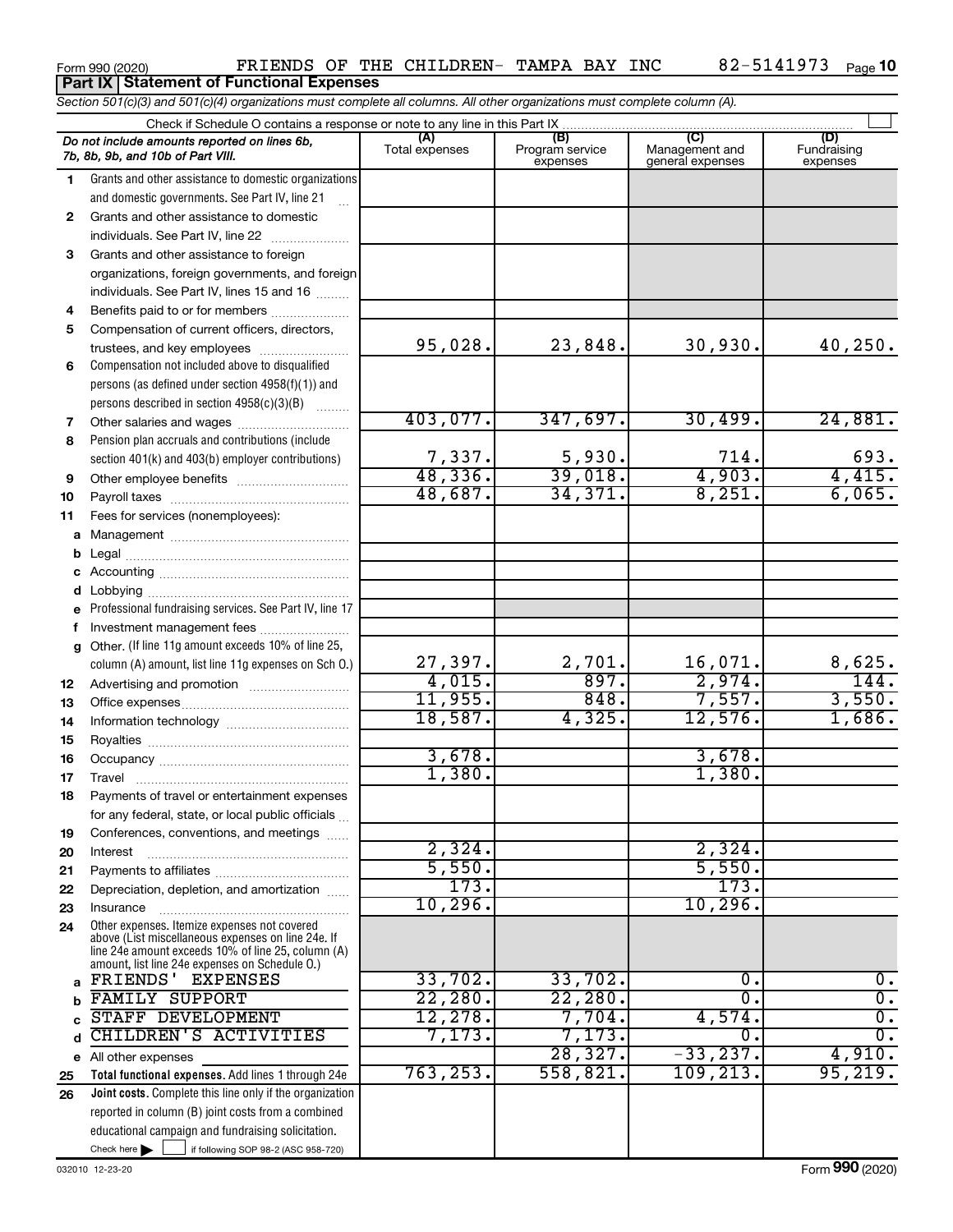| <b>FRIENDS</b><br>Form 990 (2020) | ΟF | THE | CHILDREN- | TAMPA | BAY | <b>INC</b> | 077<br>$\sim$<br>. .<br>$\Lambda$ | Page |
|-----------------------------------|----|-----|-----------|-------|-----|------------|-----------------------------------|------|
|-----------------------------------|----|-----|-----------|-------|-----|------------|-----------------------------------|------|

|                             |          | <b>Part X   Balance Sheet</b>                                                                                                                                                                                                  |     |                     |                          |                |                          |
|-----------------------------|----------|--------------------------------------------------------------------------------------------------------------------------------------------------------------------------------------------------------------------------------|-----|---------------------|--------------------------|----------------|--------------------------|
|                             |          |                                                                                                                                                                                                                                |     |                     |                          |                |                          |
|                             |          |                                                                                                                                                                                                                                |     |                     | (A)<br>Beginning of year |                | (B)<br>End of year       |
|                             | 1        |                                                                                                                                                                                                                                |     |                     | 311,342.                 | 1              | 185, 297.                |
|                             | 2        |                                                                                                                                                                                                                                |     |                     |                          | 2              |                          |
|                             | З        |                                                                                                                                                                                                                                |     |                     | 222,900.                 | 3              | $\frac{51,617.}{1,753.}$ |
|                             | 4        |                                                                                                                                                                                                                                |     |                     | 2, 266.                  | 4              |                          |
|                             | 5        | Loans and other receivables from any current or former officer, director,                                                                                                                                                      |     |                     |                          |                |                          |
|                             |          | trustee, key employee, creator or founder, substantial contributor, or 35%                                                                                                                                                     |     |                     |                          |                |                          |
|                             |          | controlled entity or family member of any of these persons                                                                                                                                                                     |     |                     |                          | 5              |                          |
|                             | 6        | Loans and other receivables from other disqualified persons (as defined                                                                                                                                                        |     |                     |                          |                |                          |
|                             |          | under section 4958(f)(1)), and persons described in section 4958(c)(3)(B)                                                                                                                                                      |     |                     |                          | 6              |                          |
|                             | 7        |                                                                                                                                                                                                                                |     |                     |                          | $\overline{7}$ |                          |
| Assets                      | 8        |                                                                                                                                                                                                                                |     | 8                   |                          |                |                          |
|                             | 9        | Prepaid expenses and deferred charges [11] matter continuum matter and referred charges [11] matter continuum matter continuum matter and continuum matter continuum matter continuum matter continuum matter continuum matter |     |                     | 8,820.                   | 9              | 10, 288.                 |
|                             |          | <b>10a</b> Land, buildings, and equipment: cost or other                                                                                                                                                                       |     |                     |                          |                |                          |
|                             |          | basis. Complete Part VI of Schedule D                                                                                                                                                                                          | 10a | $\frac{1,039}{173}$ |                          |                |                          |
|                             |          |                                                                                                                                                                                                                                | 0.  | 10 <sub>c</sub>     | 866.                     |                |                          |
|                             | 11       |                                                                                                                                                                                                                                |     |                     | 11                       |                |                          |
|                             | 12       |                                                                                                                                                                                                                                |     | 12                  |                          |                |                          |
|                             | 13       |                                                                                                                                                                                                                                |     |                     |                          | 13             |                          |
|                             | 14       |                                                                                                                                                                                                                                |     |                     |                          | 14             |                          |
|                             | 15       |                                                                                                                                                                                                                                |     |                     |                          | 15             |                          |
|                             | 16       |                                                                                                                                                                                                                                |     |                     | 545, 328.<br>41,576.     | 16             | 249,821.<br>62, 315.     |
|                             | 17       |                                                                                                                                                                                                                                |     |                     |                          | 17             |                          |
|                             | 18       |                                                                                                                                                                                                                                |     | 18                  |                          |                |                          |
|                             | 19       |                                                                                                                                                                                                                                |     |                     | 19                       |                |                          |
|                             | 20       |                                                                                                                                                                                                                                |     |                     |                          | 20             |                          |
|                             | 21<br>22 | Escrow or custodial account liability. Complete Part IV of Schedule D                                                                                                                                                          |     |                     |                          | 21             |                          |
| Liabilities                 |          | Loans and other payables to any current or former officer, director,<br>trustee, key employee, creator or founder, substantial contributor, or 35%                                                                             |     |                     |                          |                |                          |
|                             |          | controlled entity or family member of any of these persons                                                                                                                                                                     |     |                     |                          | 22             |                          |
|                             | 23       | Secured mortgages and notes payable to unrelated third parties                                                                                                                                                                 |     |                     |                          | 23             |                          |
|                             | 24       | Unsecured notes and loans payable to unrelated third parties                                                                                                                                                                   |     |                     | 185, 891.                | 24             | 42,857.                  |
|                             | 25       | Other liabilities (including federal income tax, payables to related third                                                                                                                                                     |     |                     |                          |                |                          |
|                             |          | parties, and other liabilities not included on lines 17-24). Complete Part X                                                                                                                                                   |     |                     |                          |                |                          |
|                             |          | of Schedule D                                                                                                                                                                                                                  |     |                     |                          | 25             |                          |
|                             | 26       | Total liabilities. Add lines 17 through 25                                                                                                                                                                                     |     |                     | 227,467.                 | 26             | 105, 172.                |
|                             |          | Organizations that follow FASB ASC 958, check here $\blacktriangleright \lfloor \underline{X} \rfloor$                                                                                                                         |     |                     |                          |                |                          |
|                             |          | and complete lines 27, 28, 32, and 33.                                                                                                                                                                                         |     |                     |                          |                |                          |
|                             | 27       |                                                                                                                                                                                                                                |     |                     | 155,596.                 | 27             | 79,032.                  |
|                             | 28       |                                                                                                                                                                                                                                |     |                     | 162, 265.                | 28             | 65,617.                  |
|                             |          | Organizations that do not follow FASB ASC 958, check here $\blacktriangleright$                                                                                                                                                |     |                     |                          |                |                          |
|                             |          | and complete lines 29 through 33.                                                                                                                                                                                              |     |                     |                          |                |                          |
|                             | 29       |                                                                                                                                                                                                                                |     |                     |                          | 29             |                          |
|                             | 30       | Paid-in or capital surplus, or land, building, or equipment fund                                                                                                                                                               |     |                     |                          | 30             |                          |
| Net Assets or Fund Balances | 31       | Retained earnings, endowment, accumulated income, or other funds                                                                                                                                                               |     |                     |                          | 31             |                          |
|                             | 32       |                                                                                                                                                                                                                                |     |                     | 317,861.                 | 32             | 144,649.                 |
|                             | 33       |                                                                                                                                                                                                                                |     |                     | 545, 328.                | 33             | 249,821.                 |
|                             |          |                                                                                                                                                                                                                                |     |                     |                          |                | Form 990 (2020)          |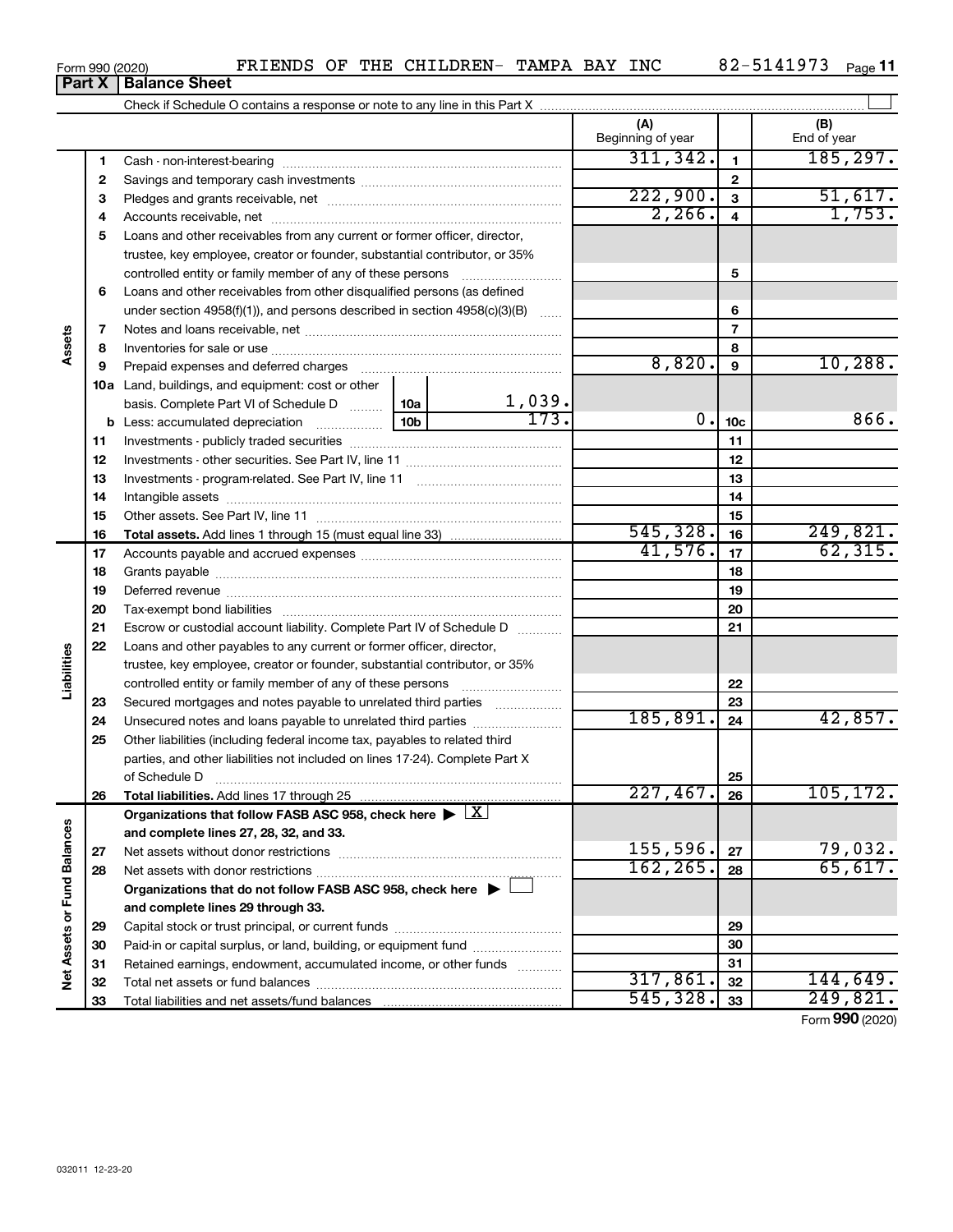|    | FRIENDS OF THE CHILDREN- TAMPA BAY INC<br>Form 990 (2020)                                                                       | 82-5141973              |                |            | Page 12                 |
|----|---------------------------------------------------------------------------------------------------------------------------------|-------------------------|----------------|------------|-------------------------|
|    | Part XI   Reconciliation of Net Assets                                                                                          |                         |                |            |                         |
|    |                                                                                                                                 |                         |                |            | $\boxed{\text{X}}$      |
|    |                                                                                                                                 |                         |                |            |                         |
| 1  |                                                                                                                                 | $\mathbf{1}$            |                | 596,640.   |                         |
| 2  |                                                                                                                                 | $\overline{2}$          |                | 763, 253.  |                         |
| з  | Revenue less expenses. Subtract line 2 from line 1                                                                              | $\mathbf{3}$            | $-166, 613.$   |            |                         |
| 4  |                                                                                                                                 | $\overline{\mathbf{4}}$ |                | 317,861.   |                         |
| 5  |                                                                                                                                 | 5                       |                |            |                         |
| 6  |                                                                                                                                 | 6                       |                |            |                         |
| 7  |                                                                                                                                 | $\overline{7}$          |                |            |                         |
| 8  | Prior period adjustments manufactured and content and content and all the manufactured adjustments manufacture                  | 8                       |                |            |                         |
| 9  |                                                                                                                                 | $\mathbf{9}$            |                | $-6,599.$  |                         |
| 10 | Net assets or fund balances at end of year. Combine lines 3 through 9 (must equal Part X, line 32,                              |                         |                |            |                         |
|    |                                                                                                                                 | 10 <sup>10</sup>        |                | 144,649.   |                         |
|    | <b>Part XII Financial Statements and Reporting</b>                                                                              |                         |                |            |                         |
|    |                                                                                                                                 |                         |                |            | $\overline{\mathbf{x}}$ |
|    |                                                                                                                                 |                         |                | <b>Yes</b> | <b>No</b>               |
| 1  | $\boxed{\mathbf{X}}$ Accrual<br>Accounting method used to prepare the Form 990: $\Box$ Cash<br>Other                            |                         |                |            |                         |
|    | If the organization changed its method of accounting from a prior year or checked "Other," explain in Schedule O.               |                         |                |            |                         |
|    |                                                                                                                                 |                         | 2a             |            | х                       |
|    | If "Yes," check a box below to indicate whether the financial statements for the year were compiled or reviewed on a            |                         |                |            |                         |
|    | separate basis, consolidated basis, or both:                                                                                    |                         |                |            |                         |
|    | Separate basis<br>Consolidated basis<br>Both consolidated and separate basis                                                    |                         |                |            |                         |
| b  |                                                                                                                                 |                         | 2 <sub>b</sub> | х          |                         |
|    | If "Yes," check a box below to indicate whether the financial statements for the year were audited on a separate basis,         |                         |                |            |                         |
|    | consolidated basis, or both:                                                                                                    |                         |                |            |                         |
|    | $ \mathbf{X} $ Separate basis<br><b>Consolidated basis</b><br>Both consolidated and separate basis                              |                         |                |            |                         |
|    | c If "Yes" to line 2a or 2b, does the organization have a committee that assumes responsibility for oversight of the audit,     |                         |                |            |                         |
|    |                                                                                                                                 |                         | 2c             | X          |                         |
|    | If the organization changed either its oversight process or selection process during the tax year, explain on Schedule O.       |                         |                |            |                         |
|    | 3a As a result of a federal award, was the organization required to undergo an audit or audits as set forth in the Single Audit |                         |                |            |                         |
|    |                                                                                                                                 |                         | За             |            | X                       |
|    | b If "Yes," did the organization undergo the required audit or audits? If the organization did not undergo the required audit   |                         |                |            |                         |
|    |                                                                                                                                 |                         | 3 <sub>b</sub> |            |                         |

Form (2020) **990**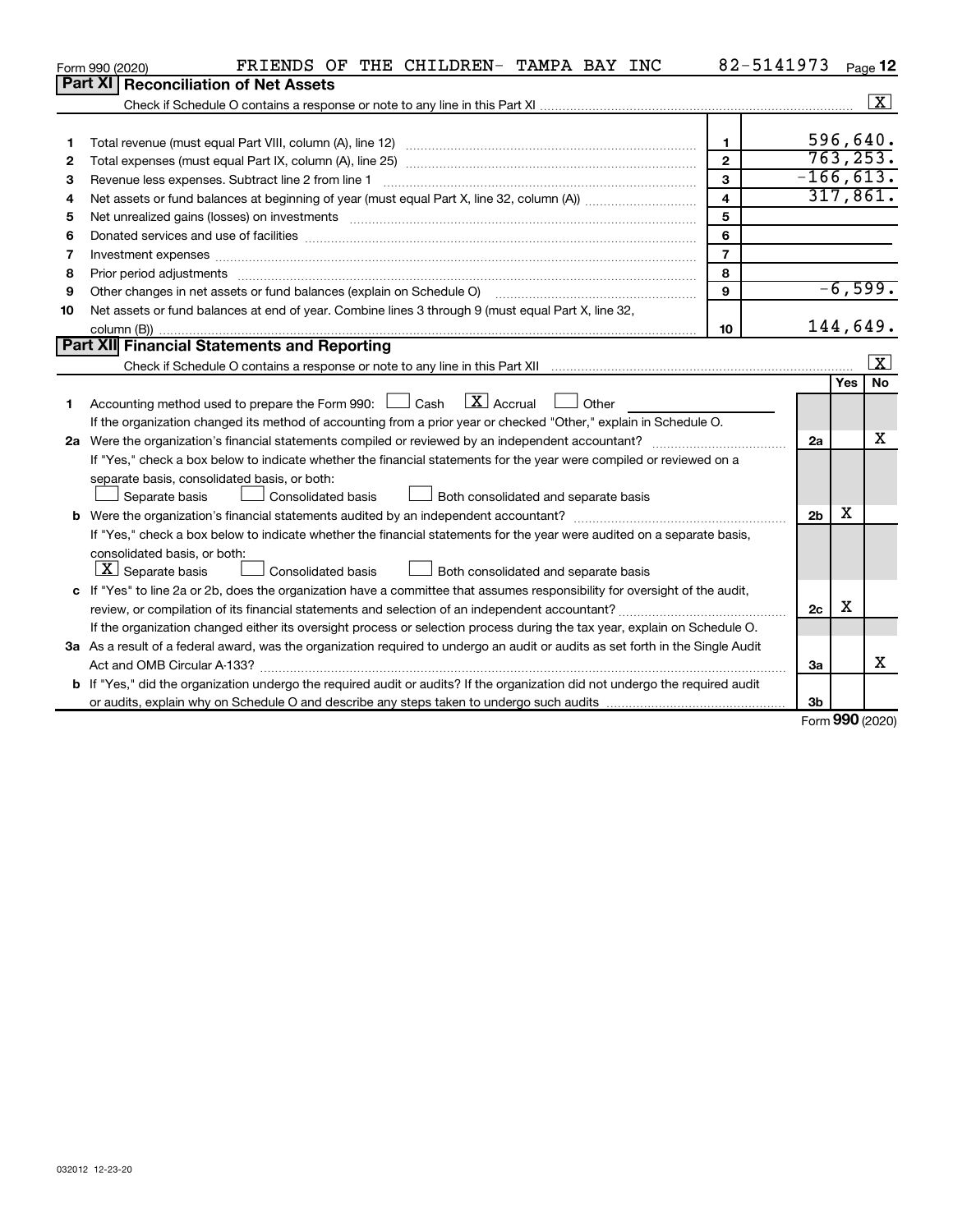| <b>SCHEDULE A</b> |  |
|-------------------|--|
|-------------------|--|

Department of the Treasury Internal Revenue Service

|  |  | (Form 990 or 990-EZ) |  |
|--|--|----------------------|--|
|  |  |                      |  |

Form 990 or 990-EZ) **Public Charity Status and Public Support**<br>
Complete if the organization is a section 501(c)(3) organization or a section<br> **2020 4947(a)(1) nonexempt charitable trust.**

**| Attach to Form 990 or Form 990-EZ.** 

**| Go to www.irs.gov/Form990 for instructions and the latest information.**

| OMB No 1545-0047                    |
|-------------------------------------|
| 020                                 |
| <b>Open to Public</b><br>Inspection |
|                                     |

|                     |                                                                                                                | Name of the organization                                                                                                                                                                                                         |          |                                                        |                                                                |    |                            |  | <b>Employer identification number</b> |  |  |  |  |
|---------------------|----------------------------------------------------------------------------------------------------------------|----------------------------------------------------------------------------------------------------------------------------------------------------------------------------------------------------------------------------------|----------|--------------------------------------------------------|----------------------------------------------------------------|----|----------------------------|--|---------------------------------------|--|--|--|--|
|                     |                                                                                                                |                                                                                                                                                                                                                                  |          | FRIENDS OF THE CHILDREN- TAMPA BAY                     |                                                                |    | INC                        |  | 82-5141973                            |  |  |  |  |
| Part I              |                                                                                                                | Reason for Public Charity Status. (All organizations must complete this part.) See instructions.                                                                                                                                 |          |                                                        |                                                                |    |                            |  |                                       |  |  |  |  |
|                     |                                                                                                                | The organization is not a private foundation because it is: (For lines 1 through 12, check only one box.)                                                                                                                        |          |                                                        |                                                                |    |                            |  |                                       |  |  |  |  |
| 1                   |                                                                                                                | A church, convention of churches, or association of churches described in section 170(b)(1)(A)(i).                                                                                                                               |          |                                                        |                                                                |    |                            |  |                                       |  |  |  |  |
| 2                   |                                                                                                                | A school described in section 170(b)(1)(A)(ii). (Attach Schedule E (Form 990 or 990-EZ).)                                                                                                                                        |          |                                                        |                                                                |    |                            |  |                                       |  |  |  |  |
| 3                   |                                                                                                                | A hospital or a cooperative hospital service organization described in section 170(b)(1)(A)(iii).                                                                                                                                |          |                                                        |                                                                |    |                            |  |                                       |  |  |  |  |
|                     |                                                                                                                | A medical research organization operated in conjunction with a hospital described in section 170(b)(1)(A)(iii). Enter the hospital's name,                                                                                       |          |                                                        |                                                                |    |                            |  |                                       |  |  |  |  |
|                     |                                                                                                                | city, and state:                                                                                                                                                                                                                 |          |                                                        |                                                                |    |                            |  |                                       |  |  |  |  |
| 5                   |                                                                                                                | An organization operated for the benefit of a college or university owned or operated by a governmental unit described in                                                                                                        |          |                                                        |                                                                |    |                            |  |                                       |  |  |  |  |
|                     |                                                                                                                | section 170(b)(1)(A)(iv). (Complete Part II.)                                                                                                                                                                                    |          |                                                        |                                                                |    |                            |  |                                       |  |  |  |  |
| 6<br>$\overline{7}$ | $\lfloor x \rfloor$                                                                                            | A federal, state, or local government or governmental unit described in section 170(b)(1)(A)(v).                                                                                                                                 |          |                                                        |                                                                |    |                            |  |                                       |  |  |  |  |
|                     |                                                                                                                | An organization that normally receives a substantial part of its support from a governmental unit or from the general public described in<br>section 170(b)(1)(A)(vi). (Complete Part II.)                                       |          |                                                        |                                                                |    |                            |  |                                       |  |  |  |  |
| 8                   |                                                                                                                | A community trust described in section 170(b)(1)(A)(vi). (Complete Part II.)                                                                                                                                                     |          |                                                        |                                                                |    |                            |  |                                       |  |  |  |  |
| 9                   |                                                                                                                | An agricultural research organization described in section 170(b)(1)(A)(ix) operated in conjunction with a land-grant college                                                                                                    |          |                                                        |                                                                |    |                            |  |                                       |  |  |  |  |
|                     |                                                                                                                | or university or a non-land-grant college of agriculture (see instructions). Enter the name, city, and state of the college or                                                                                                   |          |                                                        |                                                                |    |                            |  |                                       |  |  |  |  |
|                     |                                                                                                                | university:                                                                                                                                                                                                                      |          |                                                        |                                                                |    |                            |  |                                       |  |  |  |  |
| 10                  |                                                                                                                | An organization that normally receives (1) more than 33 1/3% of its support from contributions, membership fees, and gross receipts from                                                                                         |          |                                                        |                                                                |    |                            |  |                                       |  |  |  |  |
|                     |                                                                                                                | activities related to its exempt functions, subject to certain exceptions; and (2) no more than 33 1/3% of its support from gross investment                                                                                     |          |                                                        |                                                                |    |                            |  |                                       |  |  |  |  |
|                     |                                                                                                                | income and unrelated business taxable income (less section 511 tax) from businesses acquired by the organization after June 30, 1975.                                                                                            |          |                                                        |                                                                |    |                            |  |                                       |  |  |  |  |
|                     |                                                                                                                | See section 509(a)(2). (Complete Part III.)                                                                                                                                                                                      |          |                                                        |                                                                |    |                            |  |                                       |  |  |  |  |
| 11                  |                                                                                                                | An organization organized and operated exclusively to test for public safety. See section 509(a)(4).                                                                                                                             |          |                                                        |                                                                |    |                            |  |                                       |  |  |  |  |
| 12                  |                                                                                                                | An organization organized and operated exclusively for the benefit of, to perform the functions of, or to carry out the purposes of one or                                                                                       |          |                                                        |                                                                |    |                            |  |                                       |  |  |  |  |
|                     |                                                                                                                | more publicly supported organizations described in section 509(a)(1) or section 509(a)(2). See section 509(a)(3). Check the box in                                                                                               |          |                                                        |                                                                |    |                            |  |                                       |  |  |  |  |
|                     | lines 12a through 12d that describes the type of supporting organization and complete lines 12e, 12f, and 12g. |                                                                                                                                                                                                                                  |          |                                                        |                                                                |    |                            |  |                                       |  |  |  |  |
| а                   |                                                                                                                | Type I. A supporting organization operated, supervised, or controlled by its supported organization(s), typically by giving                                                                                                      |          |                                                        |                                                                |    |                            |  |                                       |  |  |  |  |
|                     |                                                                                                                | the supported organization(s) the power to regularly appoint or elect a majority of the directors or trustees of the supporting                                                                                                  |          |                                                        |                                                                |    |                            |  |                                       |  |  |  |  |
|                     |                                                                                                                | organization. You must complete Part IV, Sections A and B.                                                                                                                                                                       |          |                                                        |                                                                |    |                            |  |                                       |  |  |  |  |
| b                   |                                                                                                                | Type II. A supporting organization supervised or controlled in connection with its supported organization(s), by having                                                                                                          |          |                                                        |                                                                |    |                            |  |                                       |  |  |  |  |
|                     |                                                                                                                | control or management of the supporting organization vested in the same persons that control or manage the supported                                                                                                             |          |                                                        |                                                                |    |                            |  |                                       |  |  |  |  |
|                     |                                                                                                                | organization(s). You must complete Part IV, Sections A and C.                                                                                                                                                                    |          |                                                        |                                                                |    |                            |  |                                       |  |  |  |  |
| с                   |                                                                                                                | Type III functionally integrated. A supporting organization operated in connection with, and functionally integrated with,<br>its supported organization(s) (see instructions). You must complete Part IV, Sections A, D, and E. |          |                                                        |                                                                |    |                            |  |                                       |  |  |  |  |
| d                   |                                                                                                                | Type III non-functionally integrated. A supporting organization operated in connection with its supported organization(s)                                                                                                        |          |                                                        |                                                                |    |                            |  |                                       |  |  |  |  |
|                     |                                                                                                                | that is not functionally integrated. The organization generally must satisfy a distribution requirement and an attentiveness                                                                                                     |          |                                                        |                                                                |    |                            |  |                                       |  |  |  |  |
|                     |                                                                                                                | requirement (see instructions). You must complete Part IV, Sections A and D, and Part V.                                                                                                                                         |          |                                                        |                                                                |    |                            |  |                                       |  |  |  |  |
| е                   |                                                                                                                | Check this box if the organization received a written determination from the IRS that it is a Type I, Type II, Type III                                                                                                          |          |                                                        |                                                                |    |                            |  |                                       |  |  |  |  |
|                     |                                                                                                                | functionally integrated, or Type III non-functionally integrated supporting organization.                                                                                                                                        |          |                                                        |                                                                |    |                            |  |                                       |  |  |  |  |
|                     |                                                                                                                | f Enter the number of supported organizations                                                                                                                                                                                    |          |                                                        |                                                                |    |                            |  |                                       |  |  |  |  |
|                     |                                                                                                                | Provide the following information about the supported organization(s).                                                                                                                                                           |          |                                                        |                                                                |    |                            |  |                                       |  |  |  |  |
|                     |                                                                                                                | (i) Name of supported                                                                                                                                                                                                            | (ii) EIN | (iii) Type of organization<br>(described on lines 1-10 | (iv) Is the organization listed<br>in your governing document? |    | (v) Amount of monetary     |  | (vi) Amount of other                  |  |  |  |  |
|                     |                                                                                                                | organization                                                                                                                                                                                                                     |          | above (see instructions))                              | Yes                                                            | No | support (see instructions) |  | support (see instructions)            |  |  |  |  |
|                     |                                                                                                                |                                                                                                                                                                                                                                  |          |                                                        |                                                                |    |                            |  |                                       |  |  |  |  |
|                     |                                                                                                                |                                                                                                                                                                                                                                  |          |                                                        |                                                                |    |                            |  |                                       |  |  |  |  |
|                     |                                                                                                                |                                                                                                                                                                                                                                  |          |                                                        |                                                                |    |                            |  |                                       |  |  |  |  |
|                     |                                                                                                                |                                                                                                                                                                                                                                  |          |                                                        |                                                                |    |                            |  |                                       |  |  |  |  |
|                     |                                                                                                                |                                                                                                                                                                                                                                  |          |                                                        |                                                                |    |                            |  |                                       |  |  |  |  |
|                     |                                                                                                                |                                                                                                                                                                                                                                  |          |                                                        |                                                                |    |                            |  |                                       |  |  |  |  |
|                     |                                                                                                                |                                                                                                                                                                                                                                  |          |                                                        |                                                                |    |                            |  |                                       |  |  |  |  |
|                     |                                                                                                                |                                                                                                                                                                                                                                  |          |                                                        |                                                                |    |                            |  |                                       |  |  |  |  |
|                     |                                                                                                                |                                                                                                                                                                                                                                  |          |                                                        |                                                                |    |                            |  |                                       |  |  |  |  |
| <b>Total</b>        |                                                                                                                |                                                                                                                                                                                                                                  |          |                                                        |                                                                |    |                            |  |                                       |  |  |  |  |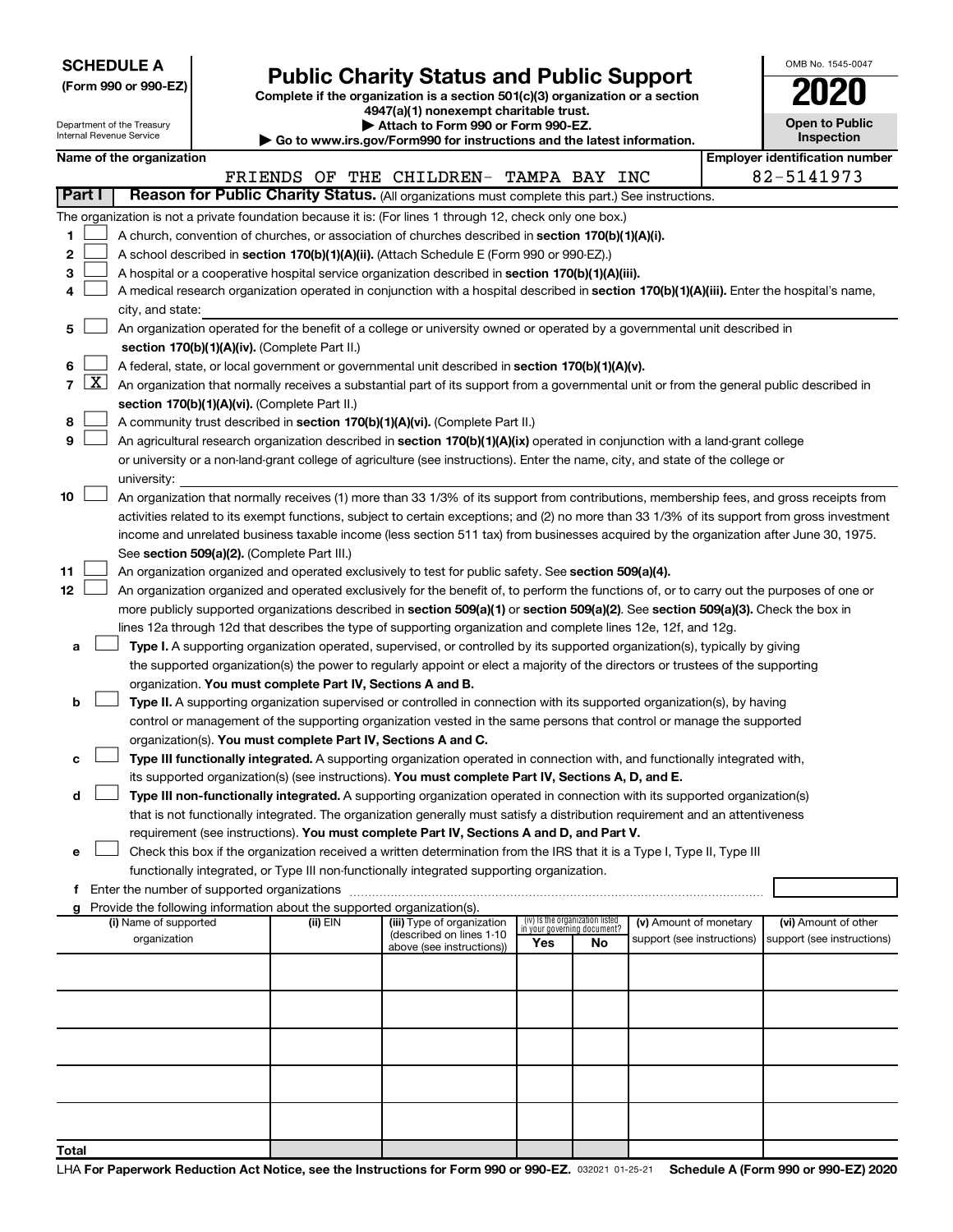#### 82-5141973 Page 2 Schedule A (Form 990 or 990-EZ) 2020  $\texttt{FRIENDS}$  OF THE CHILDREN- TAMPA BAY INC  $82\texttt{-}5141973$  Page

(Complete only if you checked the box on line 5, 7, or 8 of Part I or if the organization failed to qualify under Part III. If the organization **Part II Support Schedule for Organizations Described in Sections 170(b)(1)(A)(iv) and 170(b)(1)(A)(vi)**

fails to qualify under the tests listed below, please complete Part III.)

| <b>Section A. Public Support</b>                                                                                                           |          |          |            |            |          |                                                                          |
|--------------------------------------------------------------------------------------------------------------------------------------------|----------|----------|------------|------------|----------|--------------------------------------------------------------------------|
| Calendar year (or fiscal year beginning in)                                                                                                | (a) 2016 | (b) 2017 | $(c)$ 2018 | $(d)$ 2019 | (e) 2020 | (f) Total                                                                |
| 1 Gifts, grants, contributions, and                                                                                                        |          |          |            |            |          |                                                                          |
| membership fees received. (Do not                                                                                                          |          |          |            |            |          |                                                                          |
| include any "unusual grants.")                                                                                                             |          | 237,448. | 724,753.   | 686,259.   | 581,824. | 2230284.                                                                 |
| 2 Tax revenues levied for the organ-                                                                                                       |          |          |            |            |          |                                                                          |
| ization's benefit and either paid to                                                                                                       |          |          |            |            |          |                                                                          |
| or expended on its behalf                                                                                                                  |          |          |            |            |          |                                                                          |
| 3 The value of services or facilities                                                                                                      |          |          |            |            |          |                                                                          |
| furnished by a governmental unit to                                                                                                        |          |          |            |            |          |                                                                          |
| the organization without charge                                                                                                            |          |          |            |            |          |                                                                          |
| 4 Total. Add lines 1 through 3                                                                                                             |          | 237,448. | 724, 753.  | 686, 259.  | 581,824. | 2230284.                                                                 |
| 5 The portion of total contributions                                                                                                       |          |          |            |            |          |                                                                          |
| by each person (other than a                                                                                                               |          |          |            |            |          |                                                                          |
| governmental unit or publicly                                                                                                              |          |          |            |            |          |                                                                          |
| supported organization) included                                                                                                           |          |          |            |            |          |                                                                          |
| on line 1 that exceeds 2% of the                                                                                                           |          |          |            |            |          |                                                                          |
| amount shown on line 11,                                                                                                                   |          |          |            |            |          |                                                                          |
| column (f)                                                                                                                                 |          |          |            |            |          | 245,488.                                                                 |
| 6 Public support. Subtract line 5 from line 4.                                                                                             |          |          |            |            |          | 1984796.                                                                 |
| <b>Section B. Total Support</b>                                                                                                            |          |          |            |            |          |                                                                          |
| Calendar year (or fiscal year beginning in)                                                                                                | (a) 2016 | (b) 2017 | $(c)$ 2018 | $(d)$ 2019 | (e) 2020 | (f) Total                                                                |
| 7 Amounts from line 4                                                                                                                      |          | 237,448. | 724, 753.  | 686, 259.  | 581,824. | 2230284.                                                                 |
| 8 Gross income from interest,                                                                                                              |          |          |            |            |          |                                                                          |
| dividends, payments received on                                                                                                            |          |          |            |            |          |                                                                          |
| securities loans, rents, royalties,                                                                                                        |          |          |            |            |          |                                                                          |
| and income from similar sources                                                                                                            |          |          |            |            |          |                                                                          |
| 9 Net income from unrelated business                                                                                                       |          |          |            |            |          |                                                                          |
| activities, whether or not the                                                                                                             |          |          |            |            |          |                                                                          |
| business is regularly carried on                                                                                                           |          |          |            |            |          |                                                                          |
| 10 Other income. Do not include gain                                                                                                       |          |          |            |            |          |                                                                          |
| or loss from the sale of capital                                                                                                           |          |          |            |            |          |                                                                          |
| assets (Explain in Part VI.)                                                                                                               |          |          |            | 48,520.    |          | $\begin{array}{c c c c} -3,621 & 44,899 \\ \hline & 2275183 \end{array}$ |
| 11 Total support. Add lines 7 through 10                                                                                                   |          |          |            |            |          |                                                                          |
| <b>12</b> Gross receipts from related activities, etc. (see instructions)                                                                  |          |          |            |            | 12       |                                                                          |
| 13 First 5 years. If the Form 990 is for the organization's first, second, third, fourth, or fifth tax year as a section 501(c)(3)         |          |          |            |            |          |                                                                          |
|                                                                                                                                            |          |          |            |            |          | $\blacktriangleright$ $\boxed{\text{X}}$                                 |
| <b>Section C. Computation of Public Support Percentage</b>                                                                                 |          |          |            |            |          |                                                                          |
|                                                                                                                                            |          |          |            |            | 14       | %                                                                        |
|                                                                                                                                            |          |          |            |            | 15       | %                                                                        |
| 16a 33 1/3% support test - 2020. If the organization did not check the box on line 13, and line 14 is 33 1/3% or more, check this box and  |          |          |            |            |          |                                                                          |
|                                                                                                                                            |          |          |            |            |          |                                                                          |
| b 33 1/3% support test - 2019. If the organization did not check a box on line 13 or 16a, and line 15 is 33 1/3% or more, check this box   |          |          |            |            |          |                                                                          |
|                                                                                                                                            |          |          |            |            |          |                                                                          |
| 17a 10% -facts-and-circumstances test - 2020. If the organization did not check a box on line 13, 16a, or 16b, and line 14 is 10% or more, |          |          |            |            |          |                                                                          |
| and if the organization meets the facts-and-circumstances test, check this box and stop here. Explain in Part VI how the organization      |          |          |            |            |          |                                                                          |
| meets the facts-and-circumstances test. The organization qualifies as a publicly supported organization                                    |          |          |            |            |          |                                                                          |
| b 10% -facts-and-circumstances test - 2019. If the organization did not check a box on line 13, 16a, 16b, or 17a, and line 15 is 10% or    |          |          |            |            |          |                                                                          |
| more, and if the organization meets the facts-and-circumstances test, check this box and stop here. Explain in Part VI how the             |          |          |            |            |          |                                                                          |
| organization meets the facts-and-circumstances test. The organization qualifies as a publicly supported organization                       |          |          |            |            |          |                                                                          |
| 18 Private foundation. If the organization did not check a box on line 13, 16a, 16b, 17a, or 17b, check this box and see instructions      |          |          |            |            |          |                                                                          |

**Schedule A (Form 990 or 990-EZ) 2020**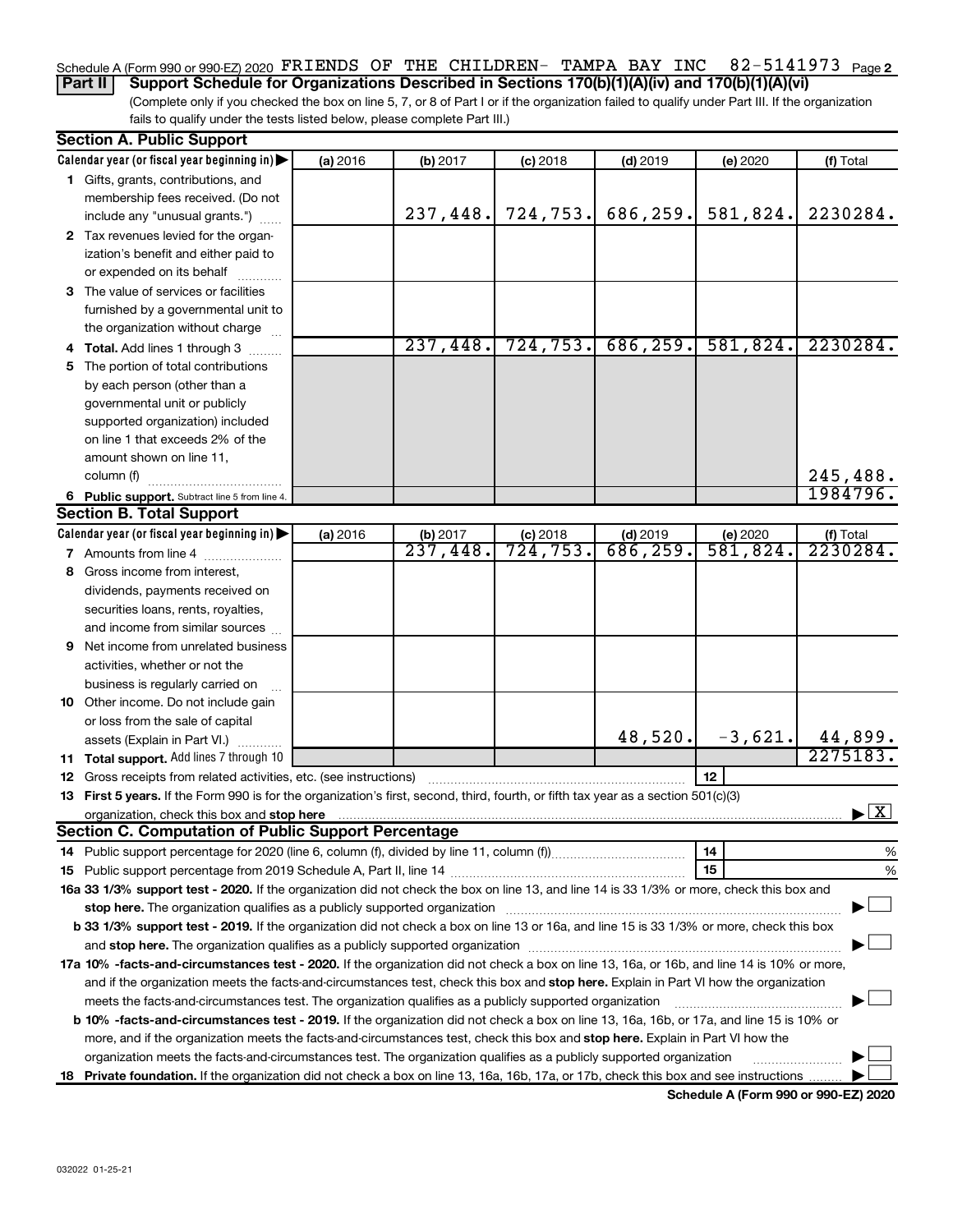### 82-5141973 Page 3 Schedule A (Form 990 or 990-EZ) 2020  $\texttt{FRIENDS}$  OF THE CHILDREN- TAMPA BAY INC  $82\texttt{-}5141973$  Page **Part III Support Schedule for Organizations Described in Section 509(a)(2)**

(Complete only if you checked the box on line 10 of Part I or if the organization failed to qualify under Part II. If the organization fails to qualify under the tests listed below, please complete Part II.)

| <b>Section A. Public Support</b>                                                                                                                 |          |          |            |            |          |           |
|--------------------------------------------------------------------------------------------------------------------------------------------------|----------|----------|------------|------------|----------|-----------|
| Calendar year (or fiscal year beginning in)                                                                                                      | (a) 2016 | (b) 2017 | $(c)$ 2018 | $(d)$ 2019 | (e) 2020 | (f) Total |
| 1 Gifts, grants, contributions, and                                                                                                              |          |          |            |            |          |           |
| membership fees received. (Do not                                                                                                                |          |          |            |            |          |           |
| include any "unusual grants.")                                                                                                                   |          |          |            |            |          |           |
| 2 Gross receipts from admissions,                                                                                                                |          |          |            |            |          |           |
| merchandise sold or services per-                                                                                                                |          |          |            |            |          |           |
| formed, or facilities furnished in                                                                                                               |          |          |            |            |          |           |
| any activity that is related to the<br>organization's tax-exempt purpose                                                                         |          |          |            |            |          |           |
| <b>3</b> Gross receipts from activities that                                                                                                     |          |          |            |            |          |           |
| are not an unrelated trade or bus-                                                                                                               |          |          |            |            |          |           |
| iness under section 513                                                                                                                          |          |          |            |            |          |           |
| 4 Tax revenues levied for the organ-                                                                                                             |          |          |            |            |          |           |
| ization's benefit and either paid to                                                                                                             |          |          |            |            |          |           |
| or expended on its behalf                                                                                                                        |          |          |            |            |          |           |
| 5 The value of services or facilities                                                                                                            |          |          |            |            |          |           |
| furnished by a governmental unit to                                                                                                              |          |          |            |            |          |           |
| the organization without charge                                                                                                                  |          |          |            |            |          |           |
| <b>6 Total.</b> Add lines 1 through 5                                                                                                            |          |          |            |            |          |           |
| 7a Amounts included on lines 1, 2, and                                                                                                           |          |          |            |            |          |           |
| 3 received from disqualified persons                                                                                                             |          |          |            |            |          |           |
| <b>b</b> Amounts included on lines 2 and 3 received                                                                                              |          |          |            |            |          |           |
| from other than disqualified persons that                                                                                                        |          |          |            |            |          |           |
| exceed the greater of \$5,000 or 1% of the<br>amount on line 13 for the year                                                                     |          |          |            |            |          |           |
| c Add lines 7a and 7b                                                                                                                            |          |          |            |            |          |           |
| 8 Public support. (Subtract line 7c from line 6.)                                                                                                |          |          |            |            |          |           |
| <b>Section B. Total Support</b>                                                                                                                  |          |          |            |            |          |           |
| Calendar year (or fiscal year beginning in)                                                                                                      | (a) 2016 | (b) 2017 | $(c)$ 2018 | $(d)$ 2019 | (e) 2020 | (f) Total |
| 9 Amounts from line 6                                                                                                                            |          |          |            |            |          |           |
| <b>10a</b> Gross income from interest,                                                                                                           |          |          |            |            |          |           |
| dividends, payments received on                                                                                                                  |          |          |            |            |          |           |
| securities loans, rents, royalties,                                                                                                              |          |          |            |            |          |           |
| and income from similar sources<br><b>b</b> Unrelated business taxable income                                                                    |          |          |            |            |          |           |
| (less section 511 taxes) from businesses                                                                                                         |          |          |            |            |          |           |
| acquired after June 30, 1975                                                                                                                     |          |          |            |            |          |           |
|                                                                                                                                                  |          |          |            |            |          |           |
| c Add lines 10a and 10b<br><b>11</b> Net income from unrelated business                                                                          |          |          |            |            |          |           |
| activities not included in line 10b.                                                                                                             |          |          |            |            |          |           |
| whether or not the business is                                                                                                                   |          |          |            |            |          |           |
| regularly carried on<br>12 Other income. Do not include gain                                                                                     |          |          |            |            |          |           |
| or loss from the sale of capital                                                                                                                 |          |          |            |            |          |           |
| assets (Explain in Part VI.)                                                                                                                     |          |          |            |            |          |           |
| <b>13</b> Total support. (Add lines 9, 10c, 11, and 12.)                                                                                         |          |          |            |            |          |           |
| 14 First 5 years. If the Form 990 is for the organization's first, second, third, fourth, or fifth tax year as a section 501(c)(3) organization, |          |          |            |            |          |           |
| check this box and stop here                                                                                                                     |          |          |            |            |          |           |
| <b>Section C. Computation of Public Support Percentage</b>                                                                                       |          |          |            |            |          |           |
| 15 Public support percentage for 2020 (line 8, column (f), divided by line 13, column (f) <i></i>                                                |          |          |            |            | 15       | %         |
| 16 Public support percentage from 2019 Schedule A, Part III, line 15                                                                             |          |          |            |            | 16       | %         |
| Section D. Computation of Investment Income Percentage                                                                                           |          |          |            |            |          |           |
|                                                                                                                                                  |          |          |            |            | 17       | %         |
| 18 Investment income percentage from 2019 Schedule A, Part III, line 17                                                                          |          |          |            |            | 18       | %         |
| 19a 33 1/3% support tests - 2020. If the organization did not check the box on line 14, and line 15 is more than 33 1/3%, and line 17 is not     |          |          |            |            |          |           |
| more than 33 1/3%, check this box and stop here. The organization qualifies as a publicly supported organization                                 |          |          |            |            |          |           |
| b 33 1/3% support tests - 2019. If the organization did not check a box on line 14 or line 19a, and line 16 is more than 33 1/3%, and            |          |          |            |            |          |           |
| line 18 is not more than 33 1/3%, check this box and stop here. The organization qualifies as a publicly supported organization                  |          |          |            |            |          |           |
|                                                                                                                                                  |          |          |            |            |          |           |

**Schedule A (Form 990 or 990-EZ) 2020**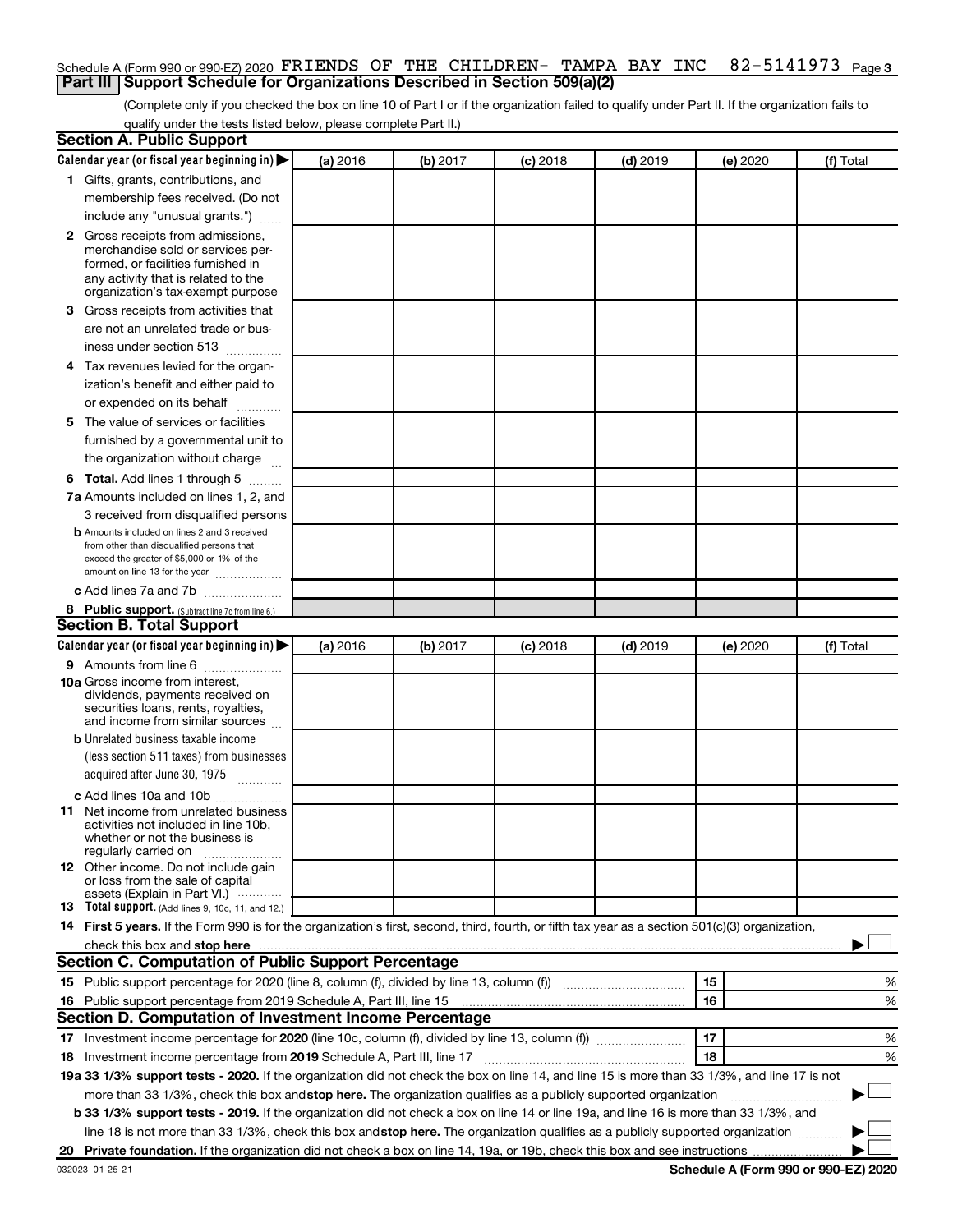#### 82-5141973 <sub>Page 4</sub> Schedule A (Form 990 or 990-EZ) 2020  $\texttt{FRIENDS}$  OF THE CHILDREN- TAMPA BAY INC  $82\texttt{-}5141973$  Page

## **Part IV Supporting Organizations**

(Complete only if you checked a box in line 12 on Part I. If you checked box 12a, Part I, complete Sections A and B. If you checked box 12b, Part I, complete Sections A and C. If you checked box 12c, Part I, complete Sections A, D, and E. If you checked box 12d, Part I, complete Sections A and D, and complete Part V.)

## **Section A. All Supporting Organizations**

- **1** Are all of the organization's supported organizations listed by name in the organization's governing documents? If "No," describe in Part VI how the supported organizations are designated. If designated by *class or purpose, describe the designation. If historic and continuing relationship, explain.*
- **2** Did the organization have any supported organization that does not have an IRS determination of status under section 509(a)(1) or (2)? If "Yes," explain in Part **VI** how the organization determined that the supported *organization was described in section 509(a)(1) or (2).*
- **3a** Did the organization have a supported organization described in section 501(c)(4), (5), or (6)? If "Yes," answer *lines 3b and 3c below.*
- **b** Did the organization confirm that each supported organization qualified under section 501(c)(4), (5), or (6) and satisfied the public support tests under section 509(a)(2)? If "Yes," describe in Part VI when and how the *organization made the determination.*
- **c** Did the organization ensure that all support to such organizations was used exclusively for section 170(c)(2)(B) purposes? If "Yes," explain in Part VI what controls the organization put in place to ensure such use.
- **4 a** *If* Was any supported organization not organized in the United States ("foreign supported organization")? *"Yes," and if you checked box 12a or 12b in Part I, answer lines 4b and 4c below.*
- **b** Did the organization have ultimate control and discretion in deciding whether to make grants to the foreign supported organization? If "Yes," describe in Part VI how the organization had such control and discretion *despite being controlled or supervised by or in connection with its supported organizations.*
- **c** Did the organization support any foreign supported organization that does not have an IRS determination under sections 501(c)(3) and 509(a)(1) or (2)? If "Yes," explain in Part VI what controls the organization used *to ensure that all support to the foreign supported organization was used exclusively for section 170(c)(2)(B) purposes.*
- **5a** Did the organization add, substitute, or remove any supported organizations during the tax year? If "Yes," answer lines 5b and 5c below (if applicable). Also, provide detail in **Part VI,** including (i) the names and EIN *numbers of the supported organizations added, substituted, or removed; (ii) the reasons for each such action; (iii) the authority under the organization's organizing document authorizing such action; and (iv) how the action was accomplished (such as by amendment to the organizing document).*
- **b Type I or Type II only.** Was any added or substituted supported organization part of a class already designated in the organization's organizing document?
- **c Substitutions only.**  Was the substitution the result of an event beyond the organization's control?
- **6** Did the organization provide support (whether in the form of grants or the provision of services or facilities) to **Part VI.** support or benefit one or more of the filing organization's supported organizations? If "Yes," provide detail in anyone other than (i) its supported organizations, (ii) individuals that are part of the charitable class benefited by one or more of its supported organizations, or (iii) other supporting organizations that also
- **7** Did the organization provide a grant, loan, compensation, or other similar payment to a substantial contributor regard to a substantial contributor? If "Yes," complete Part I of Schedule L (Form 990 or 990-EZ). (as defined in section 4958(c)(3)(C)), a family member of a substantial contributor, or a 35% controlled entity with
- **8** Did the organization make a loan to a disqualified person (as defined in section 4958) not described in line 7? *If "Yes," complete Part I of Schedule L (Form 990 or 990-EZ).*
- **9 a** Was the organization controlled directly or indirectly at any time during the tax year by one or more in section 509(a)(1) or (2))? If "Yes," provide detail in **Part VI.** disqualified persons, as defined in section 4946 (other than foundation managers and organizations described
- **b** Did one or more disqualified persons (as defined in line 9a) hold a controlling interest in any entity in which the supporting organization had an interest? If "Yes," provide detail in Part VI.
- **c** Did a disqualified person (as defined in line 9a) have an ownership interest in, or derive any personal benefit from, assets in which the supporting organization also had an interest? If "Yes," provide detail in Part VI.
- **10 a** Was the organization subject to the excess business holdings rules of section 4943 because of section supporting organizations)? If "Yes," answer line 10b below. 4943(f) (regarding certain Type II supporting organizations, and all Type III non-functionally integrated
	- **b** Did the organization have any excess business holdings in the tax year? (Use Schedule C, Form 4720, to *determine whether the organization had excess business holdings.)*

**Yes No**

**10b**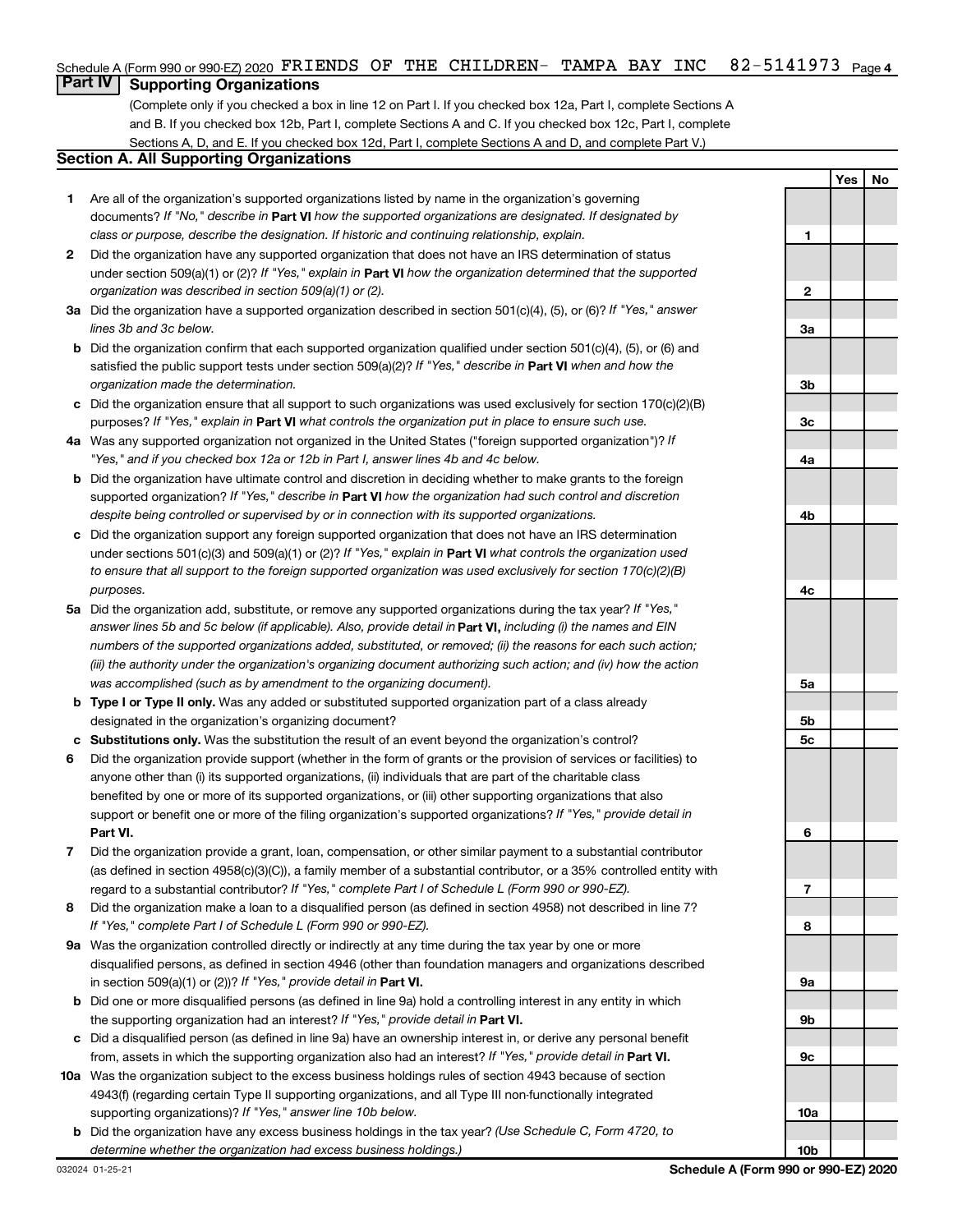#### 82-5141973 <sub>Page 5</sub> Schedule A (Form 990 or 990-EZ) 2020  $\texttt{FRIENDS}$  OF THE CHILDREN- TAMPA BAY INC  $82\texttt{-}5141973$  Page **Part IV** Supporting Organizations *(contin*uent)

|              |                                                                                                                                                                                                                                                                                                                                                                                                                                                                                                                                                                                                                                                      |                 | Yes | No        |
|--------------|------------------------------------------------------------------------------------------------------------------------------------------------------------------------------------------------------------------------------------------------------------------------------------------------------------------------------------------------------------------------------------------------------------------------------------------------------------------------------------------------------------------------------------------------------------------------------------------------------------------------------------------------------|-----------------|-----|-----------|
| 11           | Has the organization accepted a gift or contribution from any of the following persons?                                                                                                                                                                                                                                                                                                                                                                                                                                                                                                                                                              |                 |     |           |
|              | a A person who directly or indirectly controls, either alone or together with persons described in lines 11b and                                                                                                                                                                                                                                                                                                                                                                                                                                                                                                                                     |                 |     |           |
|              | 11c below, the governing body of a supported organization?                                                                                                                                                                                                                                                                                                                                                                                                                                                                                                                                                                                           | 11a             |     |           |
|              | <b>b</b> A family member of a person described in line 11a above?                                                                                                                                                                                                                                                                                                                                                                                                                                                                                                                                                                                    | 11 <sub>b</sub> |     |           |
|              | c A 35% controlled entity of a person described in line 11a or 11b above? If "Yes" to line 11a, 11b, or 11c, provide                                                                                                                                                                                                                                                                                                                                                                                                                                                                                                                                 |                 |     |           |
|              | detail in Part VI.                                                                                                                                                                                                                                                                                                                                                                                                                                                                                                                                                                                                                                   | 11c             |     |           |
|              | <b>Section B. Type I Supporting Organizations</b>                                                                                                                                                                                                                                                                                                                                                                                                                                                                                                                                                                                                    |                 |     |           |
|              |                                                                                                                                                                                                                                                                                                                                                                                                                                                                                                                                                                                                                                                      |                 | Yes | No        |
| 1            | Did the governing body, members of the governing body, officers acting in their official capacity, or membership of one or<br>more supported organizations have the power to regularly appoint or elect at least a majority of the organization's officers,<br>directors, or trustees at all times during the tax year? If "No," describe in Part VI how the supported organization(s)<br>effectively operated, supervised, or controlled the organization's activities. If the organization had more than one supported<br>organization, describe how the powers to appoint and/or remove officers, directors, or trustees were allocated among the |                 |     |           |
|              | supported organizations and what conditions or restrictions, if any, applied to such powers during the tax year.                                                                                                                                                                                                                                                                                                                                                                                                                                                                                                                                     | 1               |     |           |
| $\mathbf{2}$ | Did the organization operate for the benefit of any supported organization other than the supported                                                                                                                                                                                                                                                                                                                                                                                                                                                                                                                                                  |                 |     |           |
|              | organization(s) that operated, supervised, or controlled the supporting organization? If "Yes," explain in                                                                                                                                                                                                                                                                                                                                                                                                                                                                                                                                           |                 |     |           |
|              | <b>Part VI</b> how providing such benefit carried out the purposes of the supported organization(s) that operated,                                                                                                                                                                                                                                                                                                                                                                                                                                                                                                                                   |                 |     |           |
|              | supervised, or controlled the supporting organization.                                                                                                                                                                                                                                                                                                                                                                                                                                                                                                                                                                                               | $\mathbf{2}$    |     |           |
|              | <b>Section C. Type II Supporting Organizations</b>                                                                                                                                                                                                                                                                                                                                                                                                                                                                                                                                                                                                   |                 |     |           |
|              |                                                                                                                                                                                                                                                                                                                                                                                                                                                                                                                                                                                                                                                      |                 | Yes | No        |
| 1.           | Were a majority of the organization's directors or trustees during the tax year also a majority of the directors                                                                                                                                                                                                                                                                                                                                                                                                                                                                                                                                     |                 |     |           |
|              | or trustees of each of the organization's supported organization(s)? If "No," describe in Part VI how control                                                                                                                                                                                                                                                                                                                                                                                                                                                                                                                                        |                 |     |           |
|              | or management of the supporting organization was vested in the same persons that controlled or managed                                                                                                                                                                                                                                                                                                                                                                                                                                                                                                                                               |                 |     |           |
|              | the supported organization(s).                                                                                                                                                                                                                                                                                                                                                                                                                                                                                                                                                                                                                       | 1               |     |           |
|              | <b>Section D. All Type III Supporting Organizations</b>                                                                                                                                                                                                                                                                                                                                                                                                                                                                                                                                                                                              |                 |     |           |
|              |                                                                                                                                                                                                                                                                                                                                                                                                                                                                                                                                                                                                                                                      |                 | Yes | <b>No</b> |
| 1            | Did the organization provide to each of its supported organizations, by the last day of the fifth month of the                                                                                                                                                                                                                                                                                                                                                                                                                                                                                                                                       |                 |     |           |
|              | organization's tax year, (i) a written notice describing the type and amount of support provided during the prior tax                                                                                                                                                                                                                                                                                                                                                                                                                                                                                                                                |                 |     |           |
|              | year, (ii) a copy of the Form 990 that was most recently filed as of the date of notification, and (iii) copies of the                                                                                                                                                                                                                                                                                                                                                                                                                                                                                                                               |                 |     |           |
|              | organization's governing documents in effect on the date of notification, to the extent not previously provided?                                                                                                                                                                                                                                                                                                                                                                                                                                                                                                                                     | 1               |     |           |
| 2            | Were any of the organization's officers, directors, or trustees either (i) appointed or elected by the supported                                                                                                                                                                                                                                                                                                                                                                                                                                                                                                                                     |                 |     |           |
|              | organization(s) or (ii) serving on the governing body of a supported organization? If "No," explain in Part VI how                                                                                                                                                                                                                                                                                                                                                                                                                                                                                                                                   |                 |     |           |
|              | the organization maintained a close and continuous working relationship with the supported organization(s).                                                                                                                                                                                                                                                                                                                                                                                                                                                                                                                                          | $\mathbf{2}$    |     |           |
| 3            | By reason of the relationship described in line 2, above, did the organization's supported organizations have a                                                                                                                                                                                                                                                                                                                                                                                                                                                                                                                                      |                 |     |           |
|              | significant voice in the organization's investment policies and in directing the use of the organization's                                                                                                                                                                                                                                                                                                                                                                                                                                                                                                                                           |                 |     |           |
|              | income or assets at all times during the tax year? If "Yes," describe in Part VI the role the organization's                                                                                                                                                                                                                                                                                                                                                                                                                                                                                                                                         |                 |     |           |
|              | supported organizations played in this regard.                                                                                                                                                                                                                                                                                                                                                                                                                                                                                                                                                                                                       | 3               |     |           |
|              | Section E. Type III Functionally Integrated Supporting Organizations                                                                                                                                                                                                                                                                                                                                                                                                                                                                                                                                                                                 |                 |     |           |
| 1            | Check the box next to the method that the organization used to satisfy the Integral Part Test during the yealsee instructions).                                                                                                                                                                                                                                                                                                                                                                                                                                                                                                                      |                 |     |           |
|              |                                                                                                                                                                                                                                                                                                                                                                                                                                                                                                                                                                                                                                                      |                 |     |           |

- **a The organization satisfied the Activities Test. Complete line 2 below.**
- **b** The organization is the parent of each of its supported organizations. Complete line 3 below.  $\Box$
- **c** The organization supported a governmental entity. Describe in Part VI how you supported a governmental entity (see instructions).  $\Box$
- **2 Answer lines 2a and 2b below. Yes No** Activities Test.
- **a** Did substantially all of the organization's activities during the tax year directly further the exempt purposes of the supported organization(s) to which the organization was responsive? If "Yes," then in Part VI identify **those supported organizations and explain**  *how these activities directly furthered their exempt purposes, how the organization was responsive to those supported organizations, and how the organization determined that these activities constituted substantially all of its activities.*
- **b** Did the activities described in line 2a, above, constitute activities that, but for the organization's involvement, **Part VI**  *the reasons for the organization's position that its supported organization(s) would have engaged in* one or more of the organization's supported organization(s) would have been engaged in? If "Yes," explain in *these activities but for the organization's involvement.*
- **3** Parent of Supported Organizations. Answer lines 3a and 3b below.
- **a** Did the organization have the power to regularly appoint or elect a majority of the officers, directors, or trustees of each of the supported organizations? If "Yes" or "No" provide details in Part VI.
- **b** Did the organization exercise a substantial degree of direction over the policies, programs, and activities of each of its supported organizations? If "Yes," describe in Part VI the role played by the organization in this regard.

**2a**

**2b**

**3a**

**3b**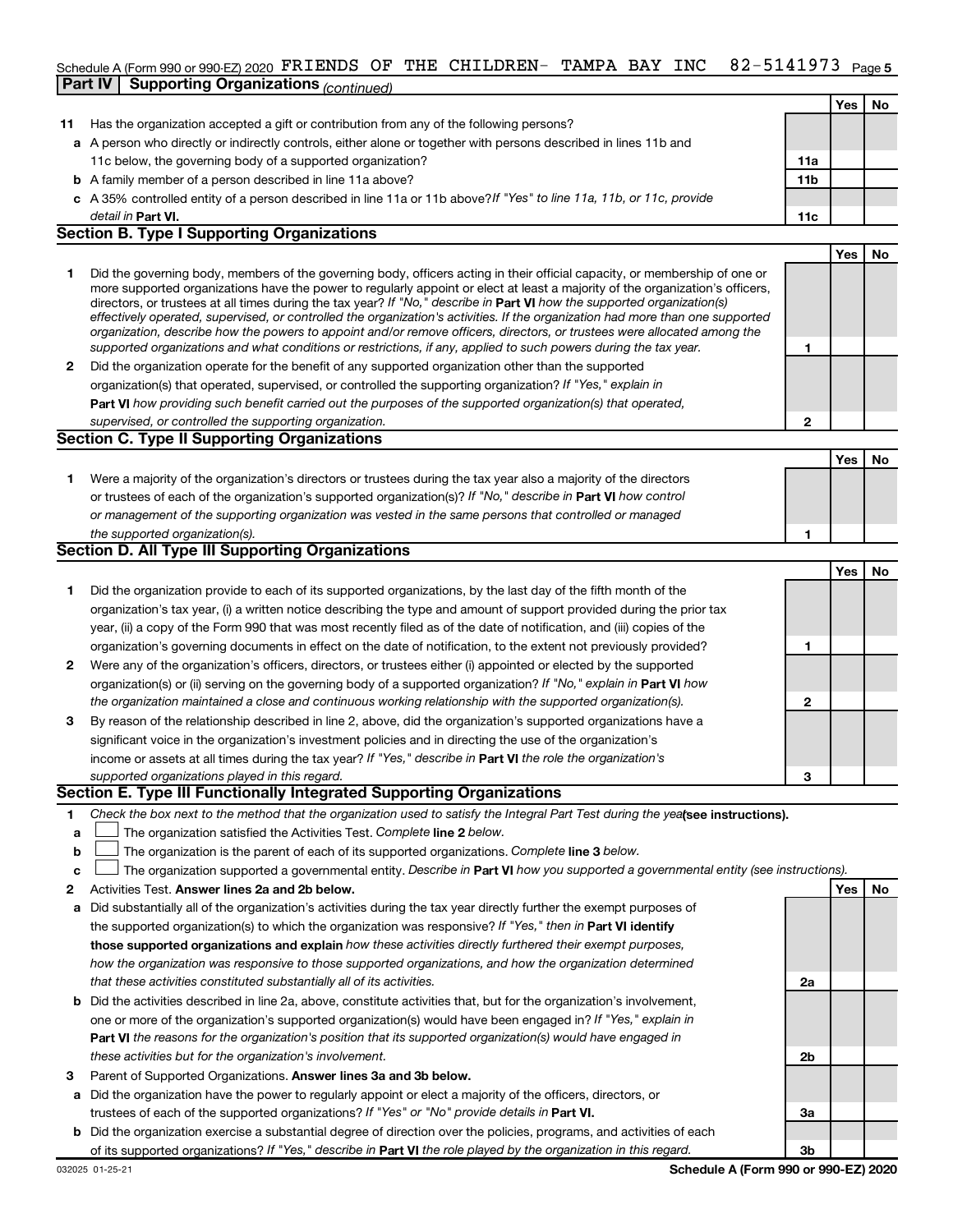## 82-5141973 Page 6 Schedule A (Form 990 or 990-EZ) 2020  $\texttt{FRIENDS}$  OF THE CHILDREN- TAMPA BAY INC  $82\texttt{-}5141973$  Page **Part V Type III Non-Functionally Integrated 509(a)(3) Supporting Organizations**

1 **Letter See instructions.** Check here if the organization satisfied the Integral Part Test as a qualifying trust on Nov. 20, 1970 (*explain in* Part **VI**). See instructions. All other Type III non-functionally integrated supporting organizations must complete Sections A through E.

| 1<br>Net short-term capital gain<br>1<br>$\mathbf{2}$<br>2<br>Recoveries of prior-year distributions<br>3<br>З<br>Other gross income (see instructions)<br>4<br>Add lines 1 through 3.<br>4<br>5<br>5<br>Depreciation and depletion<br>Portion of operating expenses paid or incurred for production or<br>6<br>collection of gross income or for management, conservation, or<br>6<br>maintenance of property held for production of income (see instructions)<br>$\overline{7}$<br>Other expenses (see instructions)<br>7<br>8<br>Adjusted Net Income (subtract lines 5, 6, and 7 from line 4)<br>8<br><b>Section B - Minimum Asset Amount</b><br>(A) Prior Year<br>Aggregate fair market value of all non-exempt-use assets (see<br>1.<br>instructions for short tax year or assets held for part of year):<br>a Average monthly value of securities<br>1a<br>1 <sub>b</sub><br><b>b</b> Average monthly cash balances<br>1c<br><b>c</b> Fair market value of other non-exempt-use assets<br>1d<br>d Total (add lines 1a, 1b, and 1c) |                                |
|------------------------------------------------------------------------------------------------------------------------------------------------------------------------------------------------------------------------------------------------------------------------------------------------------------------------------------------------------------------------------------------------------------------------------------------------------------------------------------------------------------------------------------------------------------------------------------------------------------------------------------------------------------------------------------------------------------------------------------------------------------------------------------------------------------------------------------------------------------------------------------------------------------------------------------------------------------------------------------------------------------------------------------------|--------------------------------|
|                                                                                                                                                                                                                                                                                                                                                                                                                                                                                                                                                                                                                                                                                                                                                                                                                                                                                                                                                                                                                                          |                                |
|                                                                                                                                                                                                                                                                                                                                                                                                                                                                                                                                                                                                                                                                                                                                                                                                                                                                                                                                                                                                                                          |                                |
|                                                                                                                                                                                                                                                                                                                                                                                                                                                                                                                                                                                                                                                                                                                                                                                                                                                                                                                                                                                                                                          |                                |
|                                                                                                                                                                                                                                                                                                                                                                                                                                                                                                                                                                                                                                                                                                                                                                                                                                                                                                                                                                                                                                          |                                |
|                                                                                                                                                                                                                                                                                                                                                                                                                                                                                                                                                                                                                                                                                                                                                                                                                                                                                                                                                                                                                                          |                                |
|                                                                                                                                                                                                                                                                                                                                                                                                                                                                                                                                                                                                                                                                                                                                                                                                                                                                                                                                                                                                                                          |                                |
|                                                                                                                                                                                                                                                                                                                                                                                                                                                                                                                                                                                                                                                                                                                                                                                                                                                                                                                                                                                                                                          |                                |
|                                                                                                                                                                                                                                                                                                                                                                                                                                                                                                                                                                                                                                                                                                                                                                                                                                                                                                                                                                                                                                          |                                |
|                                                                                                                                                                                                                                                                                                                                                                                                                                                                                                                                                                                                                                                                                                                                                                                                                                                                                                                                                                                                                                          |                                |
|                                                                                                                                                                                                                                                                                                                                                                                                                                                                                                                                                                                                                                                                                                                                                                                                                                                                                                                                                                                                                                          |                                |
|                                                                                                                                                                                                                                                                                                                                                                                                                                                                                                                                                                                                                                                                                                                                                                                                                                                                                                                                                                                                                                          | (B) Current Year<br>(optional) |
|                                                                                                                                                                                                                                                                                                                                                                                                                                                                                                                                                                                                                                                                                                                                                                                                                                                                                                                                                                                                                                          |                                |
|                                                                                                                                                                                                                                                                                                                                                                                                                                                                                                                                                                                                                                                                                                                                                                                                                                                                                                                                                                                                                                          |                                |
|                                                                                                                                                                                                                                                                                                                                                                                                                                                                                                                                                                                                                                                                                                                                                                                                                                                                                                                                                                                                                                          |                                |
|                                                                                                                                                                                                                                                                                                                                                                                                                                                                                                                                                                                                                                                                                                                                                                                                                                                                                                                                                                                                                                          |                                |
|                                                                                                                                                                                                                                                                                                                                                                                                                                                                                                                                                                                                                                                                                                                                                                                                                                                                                                                                                                                                                                          |                                |
|                                                                                                                                                                                                                                                                                                                                                                                                                                                                                                                                                                                                                                                                                                                                                                                                                                                                                                                                                                                                                                          |                                |
| e Discount claimed for blockage or other factors                                                                                                                                                                                                                                                                                                                                                                                                                                                                                                                                                                                                                                                                                                                                                                                                                                                                                                                                                                                         |                                |
| (explain in detail in Part VI):                                                                                                                                                                                                                                                                                                                                                                                                                                                                                                                                                                                                                                                                                                                                                                                                                                                                                                                                                                                                          |                                |
| $\mathbf{2}$<br>Acquisition indebtedness applicable to non-exempt-use assets<br>2                                                                                                                                                                                                                                                                                                                                                                                                                                                                                                                                                                                                                                                                                                                                                                                                                                                                                                                                                        |                                |
| 3<br>Subtract line 2 from line 1d.<br>3                                                                                                                                                                                                                                                                                                                                                                                                                                                                                                                                                                                                                                                                                                                                                                                                                                                                                                                                                                                                  |                                |
| Cash deemed held for exempt use. Enter 0.015 of line 3 (for greater amount,<br>4                                                                                                                                                                                                                                                                                                                                                                                                                                                                                                                                                                                                                                                                                                                                                                                                                                                                                                                                                         |                                |
| 4<br>see instructions).                                                                                                                                                                                                                                                                                                                                                                                                                                                                                                                                                                                                                                                                                                                                                                                                                                                                                                                                                                                                                  |                                |
| 5<br>Net value of non-exempt-use assets (subtract line 4 from line 3)<br>5                                                                                                                                                                                                                                                                                                                                                                                                                                                                                                                                                                                                                                                                                                                                                                                                                                                                                                                                                               |                                |
| 6<br>Multiply line 5 by 0.035<br>6                                                                                                                                                                                                                                                                                                                                                                                                                                                                                                                                                                                                                                                                                                                                                                                                                                                                                                                                                                                                       |                                |
| $\overline{7}$<br>$\overline{7}$<br>Recoveries of prior-year distributions                                                                                                                                                                                                                                                                                                                                                                                                                                                                                                                                                                                                                                                                                                                                                                                                                                                                                                                                                               |                                |
| 8<br><b>Minimum Asset Amount (add line 7 to line 6)</b><br>8                                                                                                                                                                                                                                                                                                                                                                                                                                                                                                                                                                                                                                                                                                                                                                                                                                                                                                                                                                             |                                |
| <b>Section C - Distributable Amount</b>                                                                                                                                                                                                                                                                                                                                                                                                                                                                                                                                                                                                                                                                                                                                                                                                                                                                                                                                                                                                  | <b>Current Year</b>            |
| Adjusted net income for prior year (from Section A, line 8, column A)<br>1<br>1                                                                                                                                                                                                                                                                                                                                                                                                                                                                                                                                                                                                                                                                                                                                                                                                                                                                                                                                                          |                                |
| $\mathbf{2}$<br>2<br>Enter 0.85 of line 1.                                                                                                                                                                                                                                                                                                                                                                                                                                                                                                                                                                                                                                                                                                                                                                                                                                                                                                                                                                                               |                                |
| 3<br>З<br>Minimum asset amount for prior year (from Section B, line 8, column A)                                                                                                                                                                                                                                                                                                                                                                                                                                                                                                                                                                                                                                                                                                                                                                                                                                                                                                                                                         |                                |
| 4<br>Enter greater of line 2 or line 3.<br>4                                                                                                                                                                                                                                                                                                                                                                                                                                                                                                                                                                                                                                                                                                                                                                                                                                                                                                                                                                                             |                                |
| 5<br>5<br>Income tax imposed in prior year                                                                                                                                                                                                                                                                                                                                                                                                                                                                                                                                                                                                                                                                                                                                                                                                                                                                                                                                                                                               |                                |
| 6<br>Distributable Amount. Subtract line 5 from line 4, unless subject to                                                                                                                                                                                                                                                                                                                                                                                                                                                                                                                                                                                                                                                                                                                                                                                                                                                                                                                                                                |                                |
| 6<br>emergency temporary reduction (see instructions).                                                                                                                                                                                                                                                                                                                                                                                                                                                                                                                                                                                                                                                                                                                                                                                                                                                                                                                                                                                   |                                |

**7** Let Check here if the current year is the organization's first as a non-functionally integrated Type III supporting organization (see instructions).

**Schedule A (Form 990 or 990-EZ) 2020**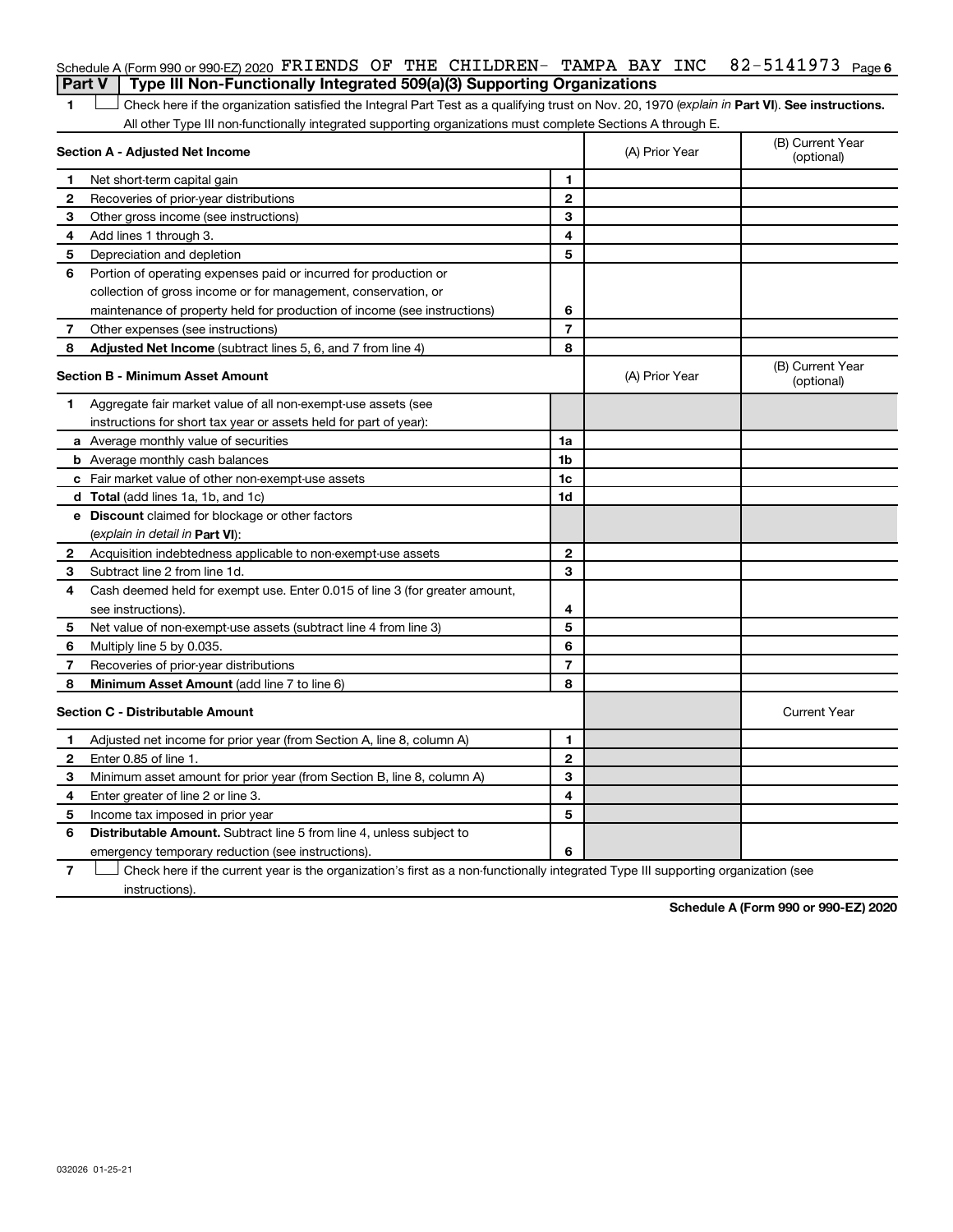#### 82-5141973 Page 7 Schedule A (Form 990 or 990-EZ) 2020  $\texttt{FRIENDS}$  OF THE CHILDREN- TAMPA BAY INC  $82\texttt{-}5141973$  Page

| <b>Part V</b> | Type III Non-Functionally Integrated 509(a)(3) Supporting Organizations (continued)        |                             |                                       |    |                                         |
|---------------|--------------------------------------------------------------------------------------------|-----------------------------|---------------------------------------|----|-----------------------------------------|
|               | <b>Section D - Distributions</b>                                                           |                             |                                       |    | <b>Current Year</b>                     |
| 1             | Amounts paid to supported organizations to accomplish exempt purposes                      |                             |                                       | 1  |                                         |
| 2             | Amounts paid to perform activity that directly furthers exempt purposes of supported       |                             |                                       |    |                                         |
|               | organizations, in excess of income from activity                                           |                             | 2                                     |    |                                         |
| 3             | Administrative expenses paid to accomplish exempt purposes of supported organizations      |                             | 3                                     |    |                                         |
| 4             | Amounts paid to acquire exempt-use assets                                                  |                             |                                       | 4  |                                         |
| 5             | Qualified set-aside amounts (prior IRS approval required - provide details in Part VI)     |                             |                                       | 5  |                                         |
| 6             | Other distributions (describe in Part VI). See instructions.                               |                             |                                       | 6  |                                         |
| 7             | Total annual distributions. Add lines 1 through 6.                                         |                             |                                       | 7  |                                         |
| 8             | Distributions to attentive supported organizations to which the organization is responsive |                             |                                       |    |                                         |
|               | <i>(provide details in Part VI). See instructions.</i>                                     |                             |                                       | 8  |                                         |
| 9             | Distributable amount for 2020 from Section C, line 6                                       |                             |                                       | 9  |                                         |
| 10            | Line 8 amount divided by line 9 amount                                                     |                             |                                       | 10 |                                         |
|               |                                                                                            | (i)                         | (ii)                                  |    | (iii)                                   |
|               | <b>Section E - Distribution Allocations (see instructions)</b>                             | <b>Excess Distributions</b> | <b>Underdistributions</b><br>Pre-2020 |    | <b>Distributable</b><br>Amount for 2020 |
| 1             | Distributable amount for 2020 from Section C, line 6                                       |                             |                                       |    |                                         |
| 2             | Underdistributions, if any, for years prior to 2020 (reason-                               |                             |                                       |    |                                         |
|               | able cause required - explain in Part VI). See instructions.                               |                             |                                       |    |                                         |
| 3             | Excess distributions carryover, if any, to 2020                                            |                             |                                       |    |                                         |
|               | a From 2015                                                                                |                             |                                       |    |                                         |
|               | <b>b</b> From 2016                                                                         |                             |                                       |    |                                         |
|               | c From 2017                                                                                |                             |                                       |    |                                         |
|               | d From 2018                                                                                |                             |                                       |    |                                         |
|               | e From 2019                                                                                |                             |                                       |    |                                         |
|               | f Total of lines 3a through 3e                                                             |                             |                                       |    |                                         |
|               | g Applied to underdistributions of prior years                                             |                             |                                       |    |                                         |
|               | <b>h</b> Applied to 2020 distributable amount                                              |                             |                                       |    |                                         |
| Ť.            | Carryover from 2015 not applied (see instructions)                                         |                             |                                       |    |                                         |
|               | Remainder. Subtract lines 3g, 3h, and 3i from line 3f.                                     |                             |                                       |    |                                         |
| 4             | Distributions for 2020 from Section D,                                                     |                             |                                       |    |                                         |
|               | line $7:$                                                                                  |                             |                                       |    |                                         |
|               | a Applied to underdistributions of prior years                                             |                             |                                       |    |                                         |
|               | <b>b</b> Applied to 2020 distributable amount                                              |                             |                                       |    |                                         |
|               | c Remainder. Subtract lines 4a and 4b from line 4.                                         |                             |                                       |    |                                         |
| 5             | Remaining underdistributions for years prior to 2020, if                                   |                             |                                       |    |                                         |
|               | any. Subtract lines 3g and 4a from line 2. For result greater                              |                             |                                       |    |                                         |
|               | than zero, explain in Part VI. See instructions.                                           |                             |                                       |    |                                         |
| 6             | Remaining underdistributions for 2020. Subtract lines 3h                                   |                             |                                       |    |                                         |
|               | and 4b from line 1. For result greater than zero, explain in                               |                             |                                       |    |                                         |
|               | <b>Part VI.</b> See instructions.                                                          |                             |                                       |    |                                         |
| 7             | Excess distributions carryover to 2021. Add lines 3j                                       |                             |                                       |    |                                         |
|               | and 4c.                                                                                    |                             |                                       |    |                                         |
| 8             | Breakdown of line 7:                                                                       |                             |                                       |    |                                         |
|               | a Excess from 2016                                                                         |                             |                                       |    |                                         |
|               | <b>b</b> Excess from 2017                                                                  |                             |                                       |    |                                         |
|               | c Excess from 2018                                                                         |                             |                                       |    |                                         |
|               | d Excess from 2019                                                                         |                             |                                       |    |                                         |
|               | e Excess from 2020                                                                         |                             |                                       |    |                                         |
|               |                                                                                            |                             |                                       |    |                                         |

**Schedule A (Form 990 or 990-EZ) 2020**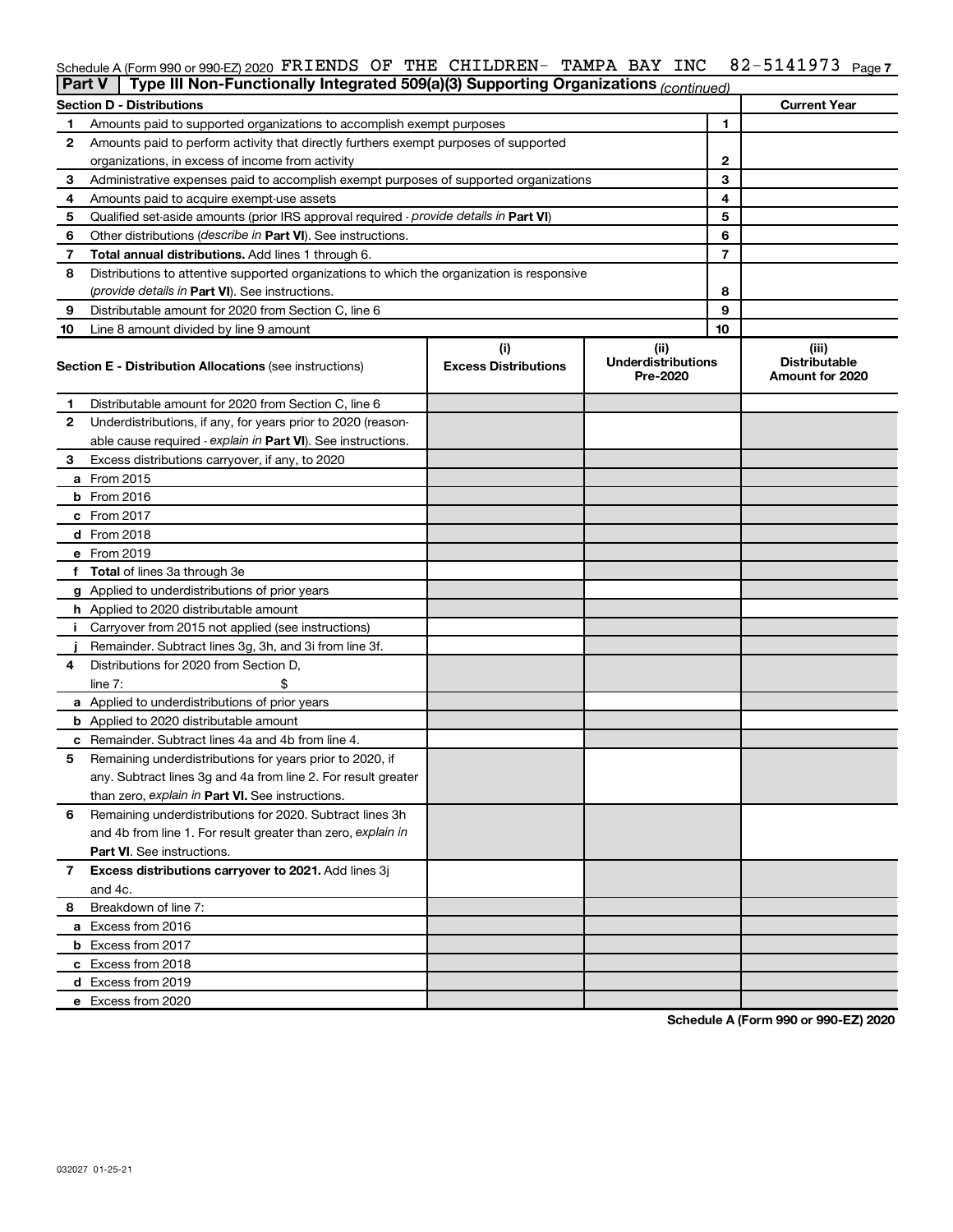|                | Schedule A (Form 990 or 990-EZ) 2020 FRIENDS OF THE CHILDREN- TAMPA BAY INC                                                                                                                                                      |  |  |  |  |  | 82-5141973 Page 8 |  |
|----------------|----------------------------------------------------------------------------------------------------------------------------------------------------------------------------------------------------------------------------------|--|--|--|--|--|-------------------|--|
| <b>Part VI</b> | Supplemental Information. Provide the explanations required by Part II, line 10; Part II, line 17a or 17b; Part III, line 12;                                                                                                    |  |  |  |  |  |                   |  |
|                | Part IV, Section A, lines 1, 2, 3b, 3c, 4b, 4c, 5a, 6, 9a, 9b, 9c, 11a, 11b, and 11c; Part IV, Section B, lines 1 and 2; Part IV, Section C,<br>line 1; Part IV, Section D, lines 2 and 3; Part IV, Section E, lines 1c, 2a, 2b, |  |  |  |  |  |                   |  |
|                | Section D, lines 5, 6, and 8; and Part V, Section E, lines 2, 5, and 6. Also complete this part for any additional information.<br>(See instructions.)                                                                           |  |  |  |  |  |                   |  |
|                |                                                                                                                                                                                                                                  |  |  |  |  |  |                   |  |
|                |                                                                                                                                                                                                                                  |  |  |  |  |  |                   |  |
|                |                                                                                                                                                                                                                                  |  |  |  |  |  |                   |  |
|                |                                                                                                                                                                                                                                  |  |  |  |  |  |                   |  |
|                |                                                                                                                                                                                                                                  |  |  |  |  |  |                   |  |
|                |                                                                                                                                                                                                                                  |  |  |  |  |  |                   |  |
|                |                                                                                                                                                                                                                                  |  |  |  |  |  |                   |  |
|                |                                                                                                                                                                                                                                  |  |  |  |  |  |                   |  |
|                |                                                                                                                                                                                                                                  |  |  |  |  |  |                   |  |
|                |                                                                                                                                                                                                                                  |  |  |  |  |  |                   |  |
|                |                                                                                                                                                                                                                                  |  |  |  |  |  |                   |  |
|                |                                                                                                                                                                                                                                  |  |  |  |  |  |                   |  |
|                |                                                                                                                                                                                                                                  |  |  |  |  |  |                   |  |
|                |                                                                                                                                                                                                                                  |  |  |  |  |  |                   |  |
|                |                                                                                                                                                                                                                                  |  |  |  |  |  |                   |  |
|                |                                                                                                                                                                                                                                  |  |  |  |  |  |                   |  |
|                |                                                                                                                                                                                                                                  |  |  |  |  |  |                   |  |
|                |                                                                                                                                                                                                                                  |  |  |  |  |  |                   |  |
|                |                                                                                                                                                                                                                                  |  |  |  |  |  |                   |  |
|                |                                                                                                                                                                                                                                  |  |  |  |  |  |                   |  |
|                |                                                                                                                                                                                                                                  |  |  |  |  |  |                   |  |
|                |                                                                                                                                                                                                                                  |  |  |  |  |  |                   |  |
|                |                                                                                                                                                                                                                                  |  |  |  |  |  |                   |  |
|                |                                                                                                                                                                                                                                  |  |  |  |  |  |                   |  |
|                |                                                                                                                                                                                                                                  |  |  |  |  |  |                   |  |
|                |                                                                                                                                                                                                                                  |  |  |  |  |  |                   |  |
|                |                                                                                                                                                                                                                                  |  |  |  |  |  |                   |  |
|                |                                                                                                                                                                                                                                  |  |  |  |  |  |                   |  |
|                |                                                                                                                                                                                                                                  |  |  |  |  |  |                   |  |
|                |                                                                                                                                                                                                                                  |  |  |  |  |  |                   |  |
|                |                                                                                                                                                                                                                                  |  |  |  |  |  |                   |  |
|                |                                                                                                                                                                                                                                  |  |  |  |  |  |                   |  |
|                |                                                                                                                                                                                                                                  |  |  |  |  |  |                   |  |
|                |                                                                                                                                                                                                                                  |  |  |  |  |  |                   |  |
|                |                                                                                                                                                                                                                                  |  |  |  |  |  |                   |  |
|                |                                                                                                                                                                                                                                  |  |  |  |  |  |                   |  |
|                |                                                                                                                                                                                                                                  |  |  |  |  |  |                   |  |
|                |                                                                                                                                                                                                                                  |  |  |  |  |  |                   |  |
|                |                                                                                                                                                                                                                                  |  |  |  |  |  |                   |  |
|                |                                                                                                                                                                                                                                  |  |  |  |  |  |                   |  |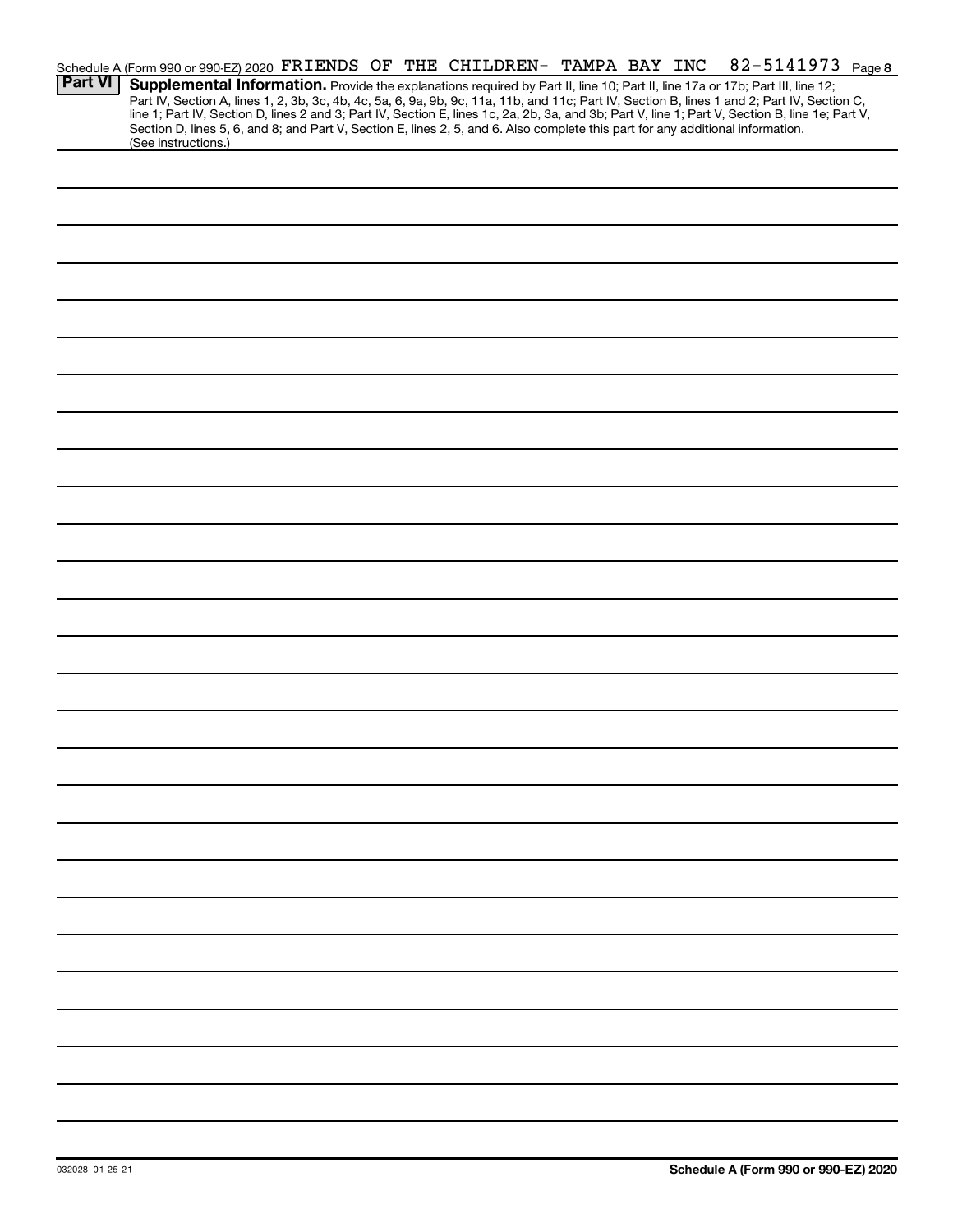| (Form 990) |  |
|------------|--|
|------------|--|

# **SCHEDULE D Supplemental Financial Statements**<br> **Form 990 2020**<br> **Part IV** line 6.7.8.9.10, 11a, 11b, 11d, 11d, 11d, 11d, 11d, 12a, 0r, 12b

**(Form 990) | Complete if the organization answered "Yes" on Form 990, Part IV, line 6, 7, 8, 9, 10, 11a, 11b, 11c, 11d, 11e, 11f, 12a, or 12b.**

**| Attach to Form 990. |Go to www.irs.gov/Form990 for instructions and the latest information.**



Department of the Treasury Internal Revenue Service

Name of the organization<br>**ERIENDS OF THE CHILDREN- TAMPA BAY INC** 82-5141973 FRIENDS OF THE CHILDREN- TAMPA BAY INC

|         | Organizations Maintaining Donor Advised Funds or Other Similar Funds or Accounts. Complete if the<br>Part I                                                                                                                   |                         |                                                    |  |  |  |  |  |  |
|---------|-------------------------------------------------------------------------------------------------------------------------------------------------------------------------------------------------------------------------------|-------------------------|----------------------------------------------------|--|--|--|--|--|--|
|         | organization answered "Yes" on Form 990, Part IV, line 6.                                                                                                                                                                     |                         |                                                    |  |  |  |  |  |  |
|         |                                                                                                                                                                                                                               | (a) Donor advised funds | (b) Funds and other accounts                       |  |  |  |  |  |  |
| 1.      |                                                                                                                                                                                                                               |                         |                                                    |  |  |  |  |  |  |
| 2       | Aggregate value of contributions to (during year)                                                                                                                                                                             |                         |                                                    |  |  |  |  |  |  |
| з       | Aggregate value of grants from (during year)                                                                                                                                                                                  |                         |                                                    |  |  |  |  |  |  |
| 4       |                                                                                                                                                                                                                               |                         |                                                    |  |  |  |  |  |  |
| 5       | Did the organization inform all donors and donor advisors in writing that the assets held in donor advised funds                                                                                                              |                         |                                                    |  |  |  |  |  |  |
|         |                                                                                                                                                                                                                               |                         | Yes<br>No                                          |  |  |  |  |  |  |
| 6       | Did the organization inform all grantees, donors, and donor advisors in writing that grant funds can be used only                                                                                                             |                         |                                                    |  |  |  |  |  |  |
|         | for charitable purposes and not for the benefit of the donor or donor advisor, or for any other purpose conferring                                                                                                            |                         |                                                    |  |  |  |  |  |  |
|         | Yes<br>No<br>impermissible private benefit?                                                                                                                                                                                   |                         |                                                    |  |  |  |  |  |  |
| Part II | <b>Conservation Easements.</b> Complete if the organization answered "Yes" on Form 990, Part IV, line 7.                                                                                                                      |                         |                                                    |  |  |  |  |  |  |
| 1.      | Purpose(s) of conservation easements held by the organization (check all that apply).                                                                                                                                         |                         |                                                    |  |  |  |  |  |  |
|         | Preservation of land for public use (for example, recreation or education)                                                                                                                                                    |                         | Preservation of a historically important land area |  |  |  |  |  |  |
|         | Protection of natural habitat                                                                                                                                                                                                 |                         | Preservation of a certified historic structure     |  |  |  |  |  |  |
|         | Preservation of open space                                                                                                                                                                                                    |                         |                                                    |  |  |  |  |  |  |
| 2       | Complete lines 2a through 2d if the organization held a qualified conservation contribution in the form of a conservation easement on the last                                                                                |                         |                                                    |  |  |  |  |  |  |
|         | day of the tax year.                                                                                                                                                                                                          |                         | Held at the End of the Tax Year                    |  |  |  |  |  |  |
|         |                                                                                                                                                                                                                               |                         | 2a                                                 |  |  |  |  |  |  |
|         | <b>b</b> Total acreage restricted by conservation easements                                                                                                                                                                   |                         | 2b                                                 |  |  |  |  |  |  |
| с       | Number of conservation easements on a certified historic structure included in (a) manufacture included in (a)                                                                                                                |                         | 2c                                                 |  |  |  |  |  |  |
|         | d Number of conservation easements included in (c) acquired after 7/25/06, and not on a historic structure                                                                                                                    |                         |                                                    |  |  |  |  |  |  |
|         | listed in the National Register [111] in the National Register [11] in the National Assembly District Press, and District Press, and District Press, and District Press, and District Press, and District Press, and District |                         | 2d                                                 |  |  |  |  |  |  |
| 3       | Number of conservation easements modified, transferred, released, extinguished, or terminated by the organization during the tax                                                                                              |                         |                                                    |  |  |  |  |  |  |
|         | year<br>Number of states where property subject to conservation easement is located >                                                                                                                                         |                         |                                                    |  |  |  |  |  |  |
| 4<br>5  | Does the organization have a written policy regarding the periodic monitoring, inspection, handling of                                                                                                                        |                         |                                                    |  |  |  |  |  |  |
|         | violations, and enforcement of the conservation easements it holds?                                                                                                                                                           |                         | Yes<br>No                                          |  |  |  |  |  |  |
| 6       | Staff and volunteer hours devoted to monitoring, inspecting, handling of violations, and enforcing conservation easements during the year                                                                                     |                         |                                                    |  |  |  |  |  |  |
|         |                                                                                                                                                                                                                               |                         |                                                    |  |  |  |  |  |  |
| 7       | Amount of expenses incurred in monitoring, inspecting, handling of violations, and enforcing conservation easements during the year                                                                                           |                         |                                                    |  |  |  |  |  |  |
|         | ▶ \$                                                                                                                                                                                                                          |                         |                                                    |  |  |  |  |  |  |
| 8       | Does each conservation easement reported on line 2(d) above satisfy the requirements of section 170(h)(4)(B)(i)                                                                                                               |                         |                                                    |  |  |  |  |  |  |
|         |                                                                                                                                                                                                                               |                         | Yes<br>No                                          |  |  |  |  |  |  |
| 9       | In Part XIII, describe how the organization reports conservation easements in its revenue and expense statement and                                                                                                           |                         |                                                    |  |  |  |  |  |  |
|         | balance sheet, and include, if applicable, the text of the footnote to the organization's financial statements that describes the                                                                                             |                         |                                                    |  |  |  |  |  |  |
|         | organization's accounting for conservation easements.                                                                                                                                                                         |                         |                                                    |  |  |  |  |  |  |
|         | Organizations Maintaining Collections of Art, Historical Treasures, or Other Similar Assets.<br><b>Part III</b>                                                                                                               |                         |                                                    |  |  |  |  |  |  |
|         | Complete if the organization answered "Yes" on Form 990, Part IV, line 8.                                                                                                                                                     |                         |                                                    |  |  |  |  |  |  |
|         | 1a If the organization elected, as permitted under FASB ASC 958, not to report in its revenue statement and balance sheet works                                                                                               |                         |                                                    |  |  |  |  |  |  |
|         | of art, historical treasures, or other similar assets held for public exhibition, education, or research in furtherance of public                                                                                             |                         |                                                    |  |  |  |  |  |  |
|         | service, provide in Part XIII the text of the footnote to its financial statements that describes these items.                                                                                                                |                         |                                                    |  |  |  |  |  |  |
|         | <b>b</b> If the organization elected, as permitted under FASB ASC 958, to report in its revenue statement and balance sheet works of                                                                                          |                         |                                                    |  |  |  |  |  |  |
|         | art, historical treasures, or other similar assets held for public exhibition, education, or research in furtherance of public service,                                                                                       |                         |                                                    |  |  |  |  |  |  |
|         | provide the following amounts relating to these items:                                                                                                                                                                        |                         |                                                    |  |  |  |  |  |  |
|         |                                                                                                                                                                                                                               |                         |                                                    |  |  |  |  |  |  |
|         | (ii) Assets included in Form 990, Part X                                                                                                                                                                                      |                         | $\blacktriangleright$ \$                           |  |  |  |  |  |  |
| 2       | If the organization received or held works of art, historical treasures, or other similar assets for financial gain, provide                                                                                                  |                         |                                                    |  |  |  |  |  |  |
|         | the following amounts required to be reported under FASB ASC 958 relating to these items:                                                                                                                                     |                         |                                                    |  |  |  |  |  |  |
| а       |                                                                                                                                                                                                                               |                         | \$                                                 |  |  |  |  |  |  |
|         |                                                                                                                                                                                                                               | $\sim$                  | $\blacktriangleright$ \$                           |  |  |  |  |  |  |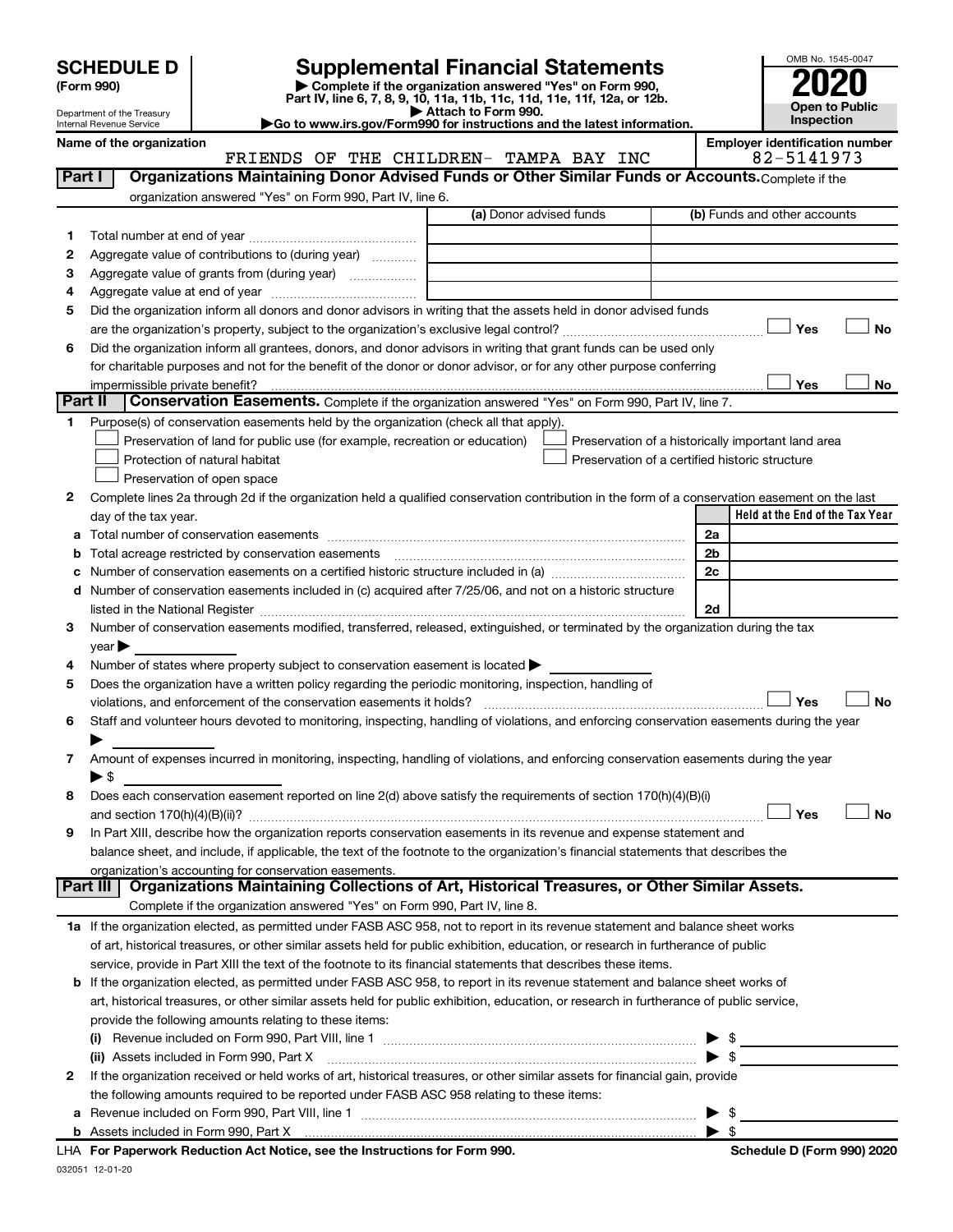|        | Schedule D (Form 990) 2020                                                                                                                                                                                                     | FRIENDS OF THE CHILDREN- TAMPA BAY INC  |                |                                                                                                                                                                                                                               |                                 |      |                | 82-5141973 Page 2 |
|--------|--------------------------------------------------------------------------------------------------------------------------------------------------------------------------------------------------------------------------------|-----------------------------------------|----------------|-------------------------------------------------------------------------------------------------------------------------------------------------------------------------------------------------------------------------------|---------------------------------|------|----------------|-------------------|
|        | Part III   Organizations Maintaining Collections of Art, Historical Treasures, or Other Similar Assets (continued)                                                                                                             |                                         |                |                                                                                                                                                                                                                               |                                 |      |                |                   |
| 3      | Using the organization's acquisition, accession, and other records, check any of the following that make significant use of its                                                                                                |                                         |                |                                                                                                                                                                                                                               |                                 |      |                |                   |
|        | collection items (check all that apply):                                                                                                                                                                                       |                                         |                |                                                                                                                                                                                                                               |                                 |      |                |                   |
| a      | Public exhibition                                                                                                                                                                                                              | d                                       |                | Loan or exchange program                                                                                                                                                                                                      |                                 |      |                |                   |
| b      | Scholarly research                                                                                                                                                                                                             | e                                       |                | Other and the contract of the contract of the contract of the contract of the contract of the contract of the contract of the contract of the contract of the contract of the contract of the contract of the contract of the |                                 |      |                |                   |
| с      | Preservation for future generations                                                                                                                                                                                            |                                         |                |                                                                                                                                                                                                                               |                                 |      |                |                   |
|        | Provide a description of the organization's collections and explain how they further the organization's exempt purpose in Part XIII.                                                                                           |                                         |                |                                                                                                                                                                                                                               |                                 |      |                |                   |
| 5      | During the year, did the organization solicit or receive donations of art, historical treasures, or other similar assets                                                                                                       |                                         |                |                                                                                                                                                                                                                               |                                 |      |                |                   |
|        |                                                                                                                                                                                                                                |                                         |                |                                                                                                                                                                                                                               |                                 |      | Yes            | No                |
|        | <b>Part IV</b><br><b>Escrow and Custodial Arrangements.</b> Complete if the organization answered "Yes" on Form 990, Part IV, line 9, or                                                                                       |                                         |                |                                                                                                                                                                                                                               |                                 |      |                |                   |
|        | reported an amount on Form 990, Part X, line 21.                                                                                                                                                                               |                                         |                |                                                                                                                                                                                                                               |                                 |      |                |                   |
|        | 1a Is the organization an agent, trustee, custodian or other intermediary for contributions or other assets not included                                                                                                       |                                         |                |                                                                                                                                                                                                                               |                                 |      |                |                   |
|        |                                                                                                                                                                                                                                |                                         |                |                                                                                                                                                                                                                               |                                 |      | Yes            | No                |
|        | b If "Yes," explain the arrangement in Part XIII and complete the following table:                                                                                                                                             |                                         |                |                                                                                                                                                                                                                               |                                 |      |                |                   |
|        |                                                                                                                                                                                                                                |                                         |                |                                                                                                                                                                                                                               |                                 |      | Amount         |                   |
|        |                                                                                                                                                                                                                                |                                         |                |                                                                                                                                                                                                                               | 1c                              |      |                |                   |
|        |                                                                                                                                                                                                                                |                                         |                |                                                                                                                                                                                                                               | 1d                              |      |                |                   |
|        | e Distributions during the year manufactured and continuum control of the control of the control of the state of the state of the control of the control of the control of the control of the control of the control of the co |                                         |                |                                                                                                                                                                                                                               | 1e                              |      |                |                   |
|        | 2a Did the organization include an amount on Form 990, Part X, line 21, for escrow or custodial account liability?                                                                                                             |                                         |                |                                                                                                                                                                                                                               | 1f                              |      | ∣ Yes          | No                |
|        | <b>b</b> If "Yes," explain the arrangement in Part XIII. Check here if the explanation has been provided on Part XIII                                                                                                          |                                         |                |                                                                                                                                                                                                                               |                                 | .    |                |                   |
| Part V | Endowment Funds. Complete if the organization answered "Yes" on Form 990, Part IV, line 10.                                                                                                                                    |                                         |                |                                                                                                                                                                                                                               |                                 |      |                |                   |
|        |                                                                                                                                                                                                                                | (a) Current year                        | (b) Prior year | (c) Two years back $\vert$ (d) Three years back $\vert$ (e) Four years back                                                                                                                                                   |                                 |      |                |                   |
| 1а     | Beginning of year balance                                                                                                                                                                                                      |                                         |                |                                                                                                                                                                                                                               |                                 |      |                |                   |
|        |                                                                                                                                                                                                                                |                                         |                |                                                                                                                                                                                                                               |                                 |      |                |                   |
|        | Net investment earnings, gains, and losses                                                                                                                                                                                     |                                         |                |                                                                                                                                                                                                                               |                                 |      |                |                   |
|        |                                                                                                                                                                                                                                |                                         |                |                                                                                                                                                                                                                               |                                 |      |                |                   |
|        | e Other expenditures for facilities                                                                                                                                                                                            |                                         |                |                                                                                                                                                                                                                               |                                 |      |                |                   |
|        |                                                                                                                                                                                                                                |                                         |                |                                                                                                                                                                                                                               |                                 |      |                |                   |
|        |                                                                                                                                                                                                                                |                                         |                |                                                                                                                                                                                                                               |                                 |      |                |                   |
| g      |                                                                                                                                                                                                                                |                                         |                |                                                                                                                                                                                                                               |                                 |      |                |                   |
| 2      | Provide the estimated percentage of the current year end balance (line 1g, column (a)) held as:                                                                                                                                |                                         |                |                                                                                                                                                                                                                               |                                 |      |                |                   |
| а      | Board designated or quasi-endowment                                                                                                                                                                                            |                                         | %              |                                                                                                                                                                                                                               |                                 |      |                |                   |
|        | Permanent endowment                                                                                                                                                                                                            | %                                       |                |                                                                                                                                                                                                                               |                                 |      |                |                   |
|        | Term endowment $\blacktriangleright$                                                                                                                                                                                           | $\frac{0}{0}$                           |                |                                                                                                                                                                                                                               |                                 |      |                |                   |
|        | The percentages on lines 2a, 2b, and 2c should equal 100%.                                                                                                                                                                     |                                         |                |                                                                                                                                                                                                                               |                                 |      |                |                   |
|        | 3a Are there endowment funds not in the possession of the organization that are held and administered for the organization                                                                                                     |                                         |                |                                                                                                                                                                                                                               |                                 |      |                |                   |
|        | by:                                                                                                                                                                                                                            |                                         |                |                                                                                                                                                                                                                               |                                 |      |                | Yes<br>No.        |
|        | (i)                                                                                                                                                                                                                            |                                         |                |                                                                                                                                                                                                                               |                                 |      | 3a(i)          |                   |
|        |                                                                                                                                                                                                                                |                                         |                |                                                                                                                                                                                                                               |                                 |      | 3a(ii)         |                   |
|        |                                                                                                                                                                                                                                |                                         |                |                                                                                                                                                                                                                               |                                 |      | 3b             |                   |
|        | Describe in Part XIII the intended uses of the organization's endowment funds.                                                                                                                                                 |                                         |                |                                                                                                                                                                                                                               |                                 |      |                |                   |
|        | <b>Land, Buildings, and Equipment.</b><br><b>Part VI</b>                                                                                                                                                                       |                                         |                |                                                                                                                                                                                                                               |                                 |      |                |                   |
|        | Complete if the organization answered "Yes" on Form 990, Part IV, line 11a. See Form 990, Part X, line 10.                                                                                                                     |                                         |                |                                                                                                                                                                                                                               |                                 |      |                |                   |
|        | Description of property                                                                                                                                                                                                        | (a) Cost or other<br>basis (investment) |                | (b) Cost or other<br>basis (other)                                                                                                                                                                                            | (c) Accumulated<br>depreciation |      | (d) Book value |                   |
|        |                                                                                                                                                                                                                                |                                         |                |                                                                                                                                                                                                                               |                                 |      |                |                   |
|        |                                                                                                                                                                                                                                |                                         |                |                                                                                                                                                                                                                               |                                 |      |                |                   |
|        |                                                                                                                                                                                                                                |                                         |                |                                                                                                                                                                                                                               |                                 |      |                |                   |
|        |                                                                                                                                                                                                                                |                                         |                | 1,039.                                                                                                                                                                                                                        |                                 | 173. |                | 866.              |
|        |                                                                                                                                                                                                                                |                                         |                |                                                                                                                                                                                                                               |                                 |      |                |                   |
|        | Total. Add lines 1a through 1e. (Column (d) must equal Form 990, Part X, column (B), line 10c.)                                                                                                                                |                                         |                |                                                                                                                                                                                                                               |                                 |      |                | 866.              |

**Schedule D (Form 990) 2020**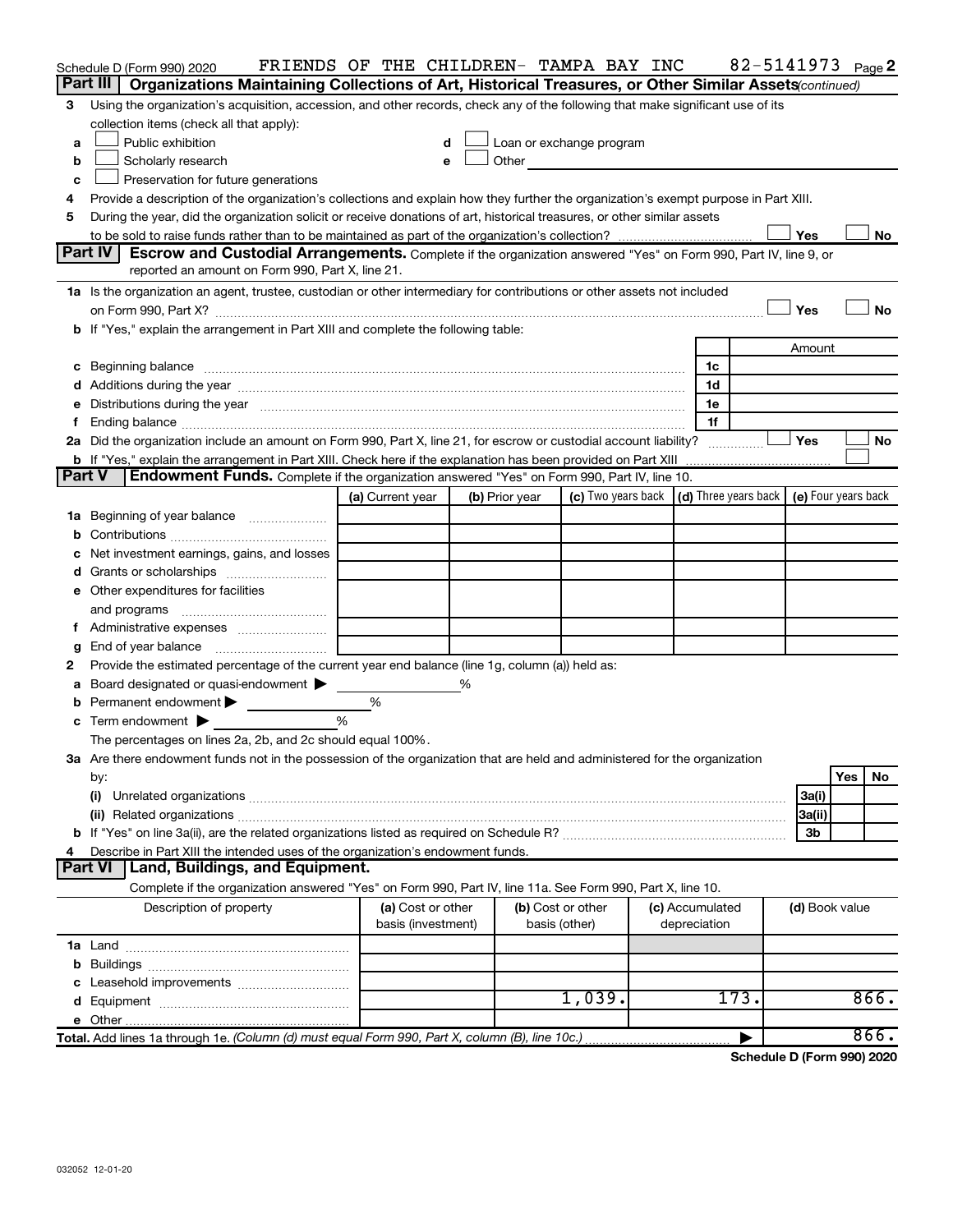|                | Schedule D (Form 990) 2020    | FRIENDS OF THE CHILDREN- TAMPA BAY INC                                                                                                               |                 |                |  | 82-5141973                                                | Page 3 |
|----------------|-------------------------------|------------------------------------------------------------------------------------------------------------------------------------------------------|-----------------|----------------|--|-----------------------------------------------------------|--------|
|                |                               | <b>Part VII</b> Investments - Other Securities.                                                                                                      |                 |                |  |                                                           |        |
|                |                               | Complete if the organization answered "Yes" on Form 990, Part IV, line 11b. See Form 990, Part X, line 12.                                           |                 |                |  |                                                           |        |
|                |                               | (a) Description of security or category (including name of security)                                                                                 |                 | (b) Book value |  | (c) Method of valuation: Cost or end-of-year market value |        |
|                |                               |                                                                                                                                                      |                 |                |  |                                                           |        |
|                |                               |                                                                                                                                                      |                 |                |  |                                                           |        |
| $(3)$ Other    |                               |                                                                                                                                                      |                 |                |  |                                                           |        |
| (A)            |                               |                                                                                                                                                      |                 |                |  |                                                           |        |
| (B)            |                               |                                                                                                                                                      |                 |                |  |                                                           |        |
|                |                               |                                                                                                                                                      |                 |                |  |                                                           |        |
| (C)            |                               |                                                                                                                                                      |                 |                |  |                                                           |        |
| (D)            |                               |                                                                                                                                                      |                 |                |  |                                                           |        |
| (E)            |                               |                                                                                                                                                      |                 |                |  |                                                           |        |
| (F)            |                               |                                                                                                                                                      |                 |                |  |                                                           |        |
| (G)            |                               |                                                                                                                                                      |                 |                |  |                                                           |        |
| (H)            |                               |                                                                                                                                                      |                 |                |  |                                                           |        |
|                |                               | Total. (Col. (b) must equal Form 990, Part X, col. (B) line 12.)                                                                                     |                 |                |  |                                                           |        |
|                |                               | Part VIII Investments - Program Related.                                                                                                             |                 |                |  |                                                           |        |
|                |                               | Complete if the organization answered "Yes" on Form 990, Part IV, line 11c. See Form 990, Part X, line 13.                                           |                 |                |  |                                                           |        |
|                | (a) Description of investment |                                                                                                                                                      |                 | (b) Book value |  | (c) Method of valuation: Cost or end-of-year market value |        |
| (1)            |                               |                                                                                                                                                      |                 |                |  |                                                           |        |
| (2)            |                               |                                                                                                                                                      |                 |                |  |                                                           |        |
| (3)            |                               |                                                                                                                                                      |                 |                |  |                                                           |        |
| (4)            |                               |                                                                                                                                                      |                 |                |  |                                                           |        |
| (5)            |                               |                                                                                                                                                      |                 |                |  |                                                           |        |
| (6)            |                               |                                                                                                                                                      |                 |                |  |                                                           |        |
| (7)            |                               |                                                                                                                                                      |                 |                |  |                                                           |        |
| (8)            |                               |                                                                                                                                                      |                 |                |  |                                                           |        |
| (9)            |                               |                                                                                                                                                      |                 |                |  |                                                           |        |
|                |                               | Total. (Col. (b) must equal Form 990, Part X, col. (B) line 13.)                                                                                     |                 |                |  |                                                           |        |
| <b>Part IX</b> | <b>Other Assets.</b>          |                                                                                                                                                      |                 |                |  |                                                           |        |
|                |                               | Complete if the organization answered "Yes" on Form 990, Part IV, line 11d. See Form 990, Part X, line 15.                                           |                 |                |  |                                                           |        |
|                |                               |                                                                                                                                                      | (a) Description |                |  | (b) Book value                                            |        |
| (1)            |                               |                                                                                                                                                      |                 |                |  |                                                           |        |
| (2)            |                               |                                                                                                                                                      |                 |                |  |                                                           |        |
| (3)            |                               |                                                                                                                                                      |                 |                |  |                                                           |        |
| (4)            |                               |                                                                                                                                                      |                 |                |  |                                                           |        |
| (5)            |                               |                                                                                                                                                      |                 |                |  |                                                           |        |
| (6)            |                               |                                                                                                                                                      |                 |                |  |                                                           |        |
| (7)            |                               |                                                                                                                                                      |                 |                |  |                                                           |        |
| (8)            |                               |                                                                                                                                                      |                 |                |  |                                                           |        |
| (9)            |                               |                                                                                                                                                      |                 |                |  |                                                           |        |
|                |                               | Total. (Column (b) must equal Form 990, Part X, col. (B) line 15.)                                                                                   |                 |                |  |                                                           |        |
| <b>Part X</b>  | <b>Other Liabilities.</b>     |                                                                                                                                                      |                 |                |  |                                                           |        |
|                |                               | Complete if the organization answered "Yes" on Form 990, Part IV, line 11e or 11f. See Form 990, Part X, line 25.                                    |                 |                |  |                                                           |        |
| 1.             |                               | (a) Description of liability                                                                                                                         |                 |                |  | (b) Book value                                            |        |
| (1)            | Federal income taxes          |                                                                                                                                                      |                 |                |  |                                                           |        |
|                |                               |                                                                                                                                                      |                 |                |  |                                                           |        |
| (2)            |                               |                                                                                                                                                      |                 |                |  |                                                           |        |
| (3)            |                               |                                                                                                                                                      |                 |                |  |                                                           |        |
| (4)            |                               |                                                                                                                                                      |                 |                |  |                                                           |        |
| (5)            |                               |                                                                                                                                                      |                 |                |  |                                                           |        |
| (6)            |                               |                                                                                                                                                      |                 |                |  |                                                           |        |
| (7)            |                               |                                                                                                                                                      |                 |                |  |                                                           |        |
| (8)            |                               |                                                                                                                                                      |                 |                |  |                                                           |        |
| (9)            |                               |                                                                                                                                                      |                 |                |  |                                                           |        |
|                |                               |                                                                                                                                                      |                 |                |  |                                                           |        |
|                |                               | 2. Liability for uncertain tax positions. In Part XIII, provide the text of the footnote to the organization's financial statements that reports the |                 |                |  |                                                           |        |

organization's liability for uncertain tax positions under FASB ASC 740. Check here if the text of the footnote has been provided in Part XIII ...  $\fbox{\bf X}$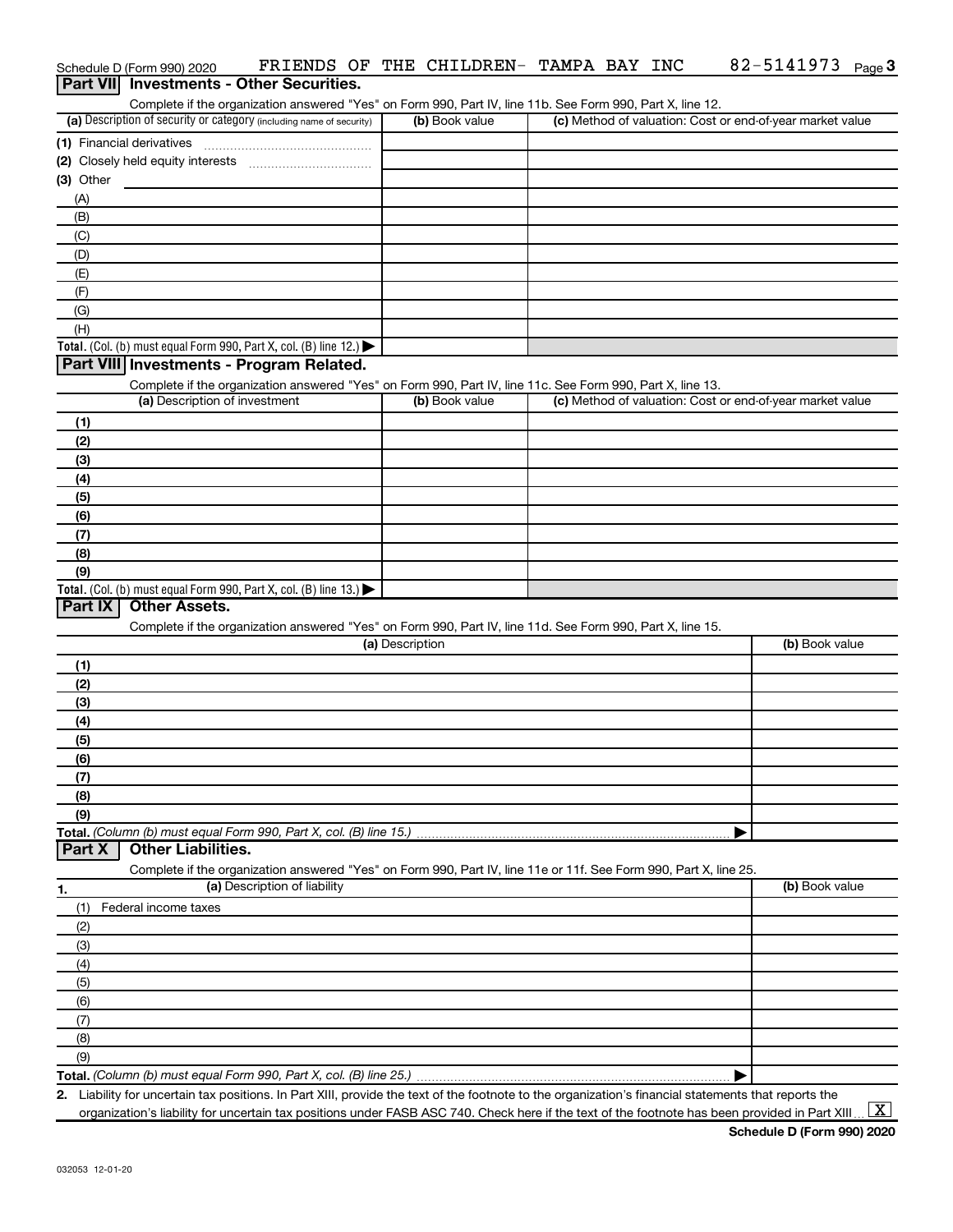|    | FRIENDS OF THE CHILDREN- TAMPA BAY INC<br>Schedule D (Form 990) 2020                                                    |                |           |                | 82-5141973 $_{Page 4}$ |
|----|-------------------------------------------------------------------------------------------------------------------------|----------------|-----------|----------------|------------------------|
|    | Reconciliation of Revenue per Audited Financial Statements With Revenue per Return.<br>Part XI                          |                |           |                |                        |
|    | Complete if the organization answered "Yes" on Form 990, Part IV, line 12a.                                             |                |           |                |                        |
| 1  | Total revenue, gains, and other support per audited financial statements                                                |                |           | $\blacksquare$ | 600, 240.              |
| 2  | Amounts included on line 1 but not on Form 990, Part VIII, line 12:                                                     |                |           |                |                        |
| a  |                                                                                                                         | 2a             |           |                |                        |
|    |                                                                                                                         | 2 <sub>b</sub> | 10, 200.  |                |                        |
|    |                                                                                                                         | 2 <sub>c</sub> |           |                |                        |
| d  |                                                                                                                         | 2d             | $-6,600.$ |                |                        |
| е  | Add lines 2a through 2d                                                                                                 |                |           | <b>2e</b>      | 3,600.                 |
| З  |                                                                                                                         |                |           | $\mathbf{3}$   | 596,640.               |
| 4  | Amounts included on Form 990, Part VIII, line 12, but not on line 1:                                                    |                |           |                |                        |
|    |                                                                                                                         |                |           |                |                        |
|    |                                                                                                                         | 4 <sub>b</sub> |           |                |                        |
|    | c Add lines 4a and 4b                                                                                                   |                |           | 4c             | 0.                     |
|    |                                                                                                                         | $5\phantom{1}$ | 596,640.  |                |                        |
|    |                                                                                                                         |                |           |                |                        |
|    | Part XII   Reconciliation of Expenses per Audited Financial Statements With Expenses per Return.                        |                |           |                |                        |
|    | Complete if the organization answered "Yes" on Form 990, Part IV, line 12a.                                             |                |           |                |                        |
| 1  |                                                                                                                         |                |           | $\blacksquare$ | 773,453.               |
| 2  | Amounts included on line 1 but not on Form 990, Part IX, line 25:                                                       |                |           |                |                        |
| a  |                                                                                                                         | 2a             | 10, 200.  |                |                        |
| b  |                                                                                                                         | 2 <sub>b</sub> |           |                |                        |
|    | Other losses                                                                                                            | 2c             |           |                |                        |
| d  |                                                                                                                         | 2d             |           |                |                        |
| e  | Add lines 2a through 2d <b>continuum contract and all contract and all contract and all contract and all contract a</b> |                |           | 2e             | 10, 200.               |
| з  |                                                                                                                         |                |           | 3              | 763, 253.              |
| 4  | Amounts included on Form 990, Part IX, line 25, but not on line 1:                                                      |                |           |                |                        |
| a  |                                                                                                                         | 4a             |           |                |                        |
|    | Other (Describe in Part XIII.)                                                                                          | 4 <sub>b</sub> |           |                |                        |
|    | Add lines 4a and 4b                                                                                                     |                |           | 4c             | 0.                     |
| 5. | Part XIII Supplemental Information.                                                                                     |                |           | 5              | 763, 253.              |

Provide the descriptions required for Part II, lines 3, 5, and 9; Part III, lines 1a and 4; Part IV, lines 1b and 2b; Part V, line 4; Part X, line 2; Part XI, lines 2d and 4b; and Part XII, lines 2d and 4b. Also complete this part to provide any additional information.

## PART X, LINE 2:

THE ORGANIZATION DOES NOT HAVE ANY UNCERTAIN TAX POSITIONS.

## PART XI, LINE 2D - OTHER ADJUSTMENTS:

LOSS ON UNCOLLECTIBLE PLEDGE  $-6,600$ .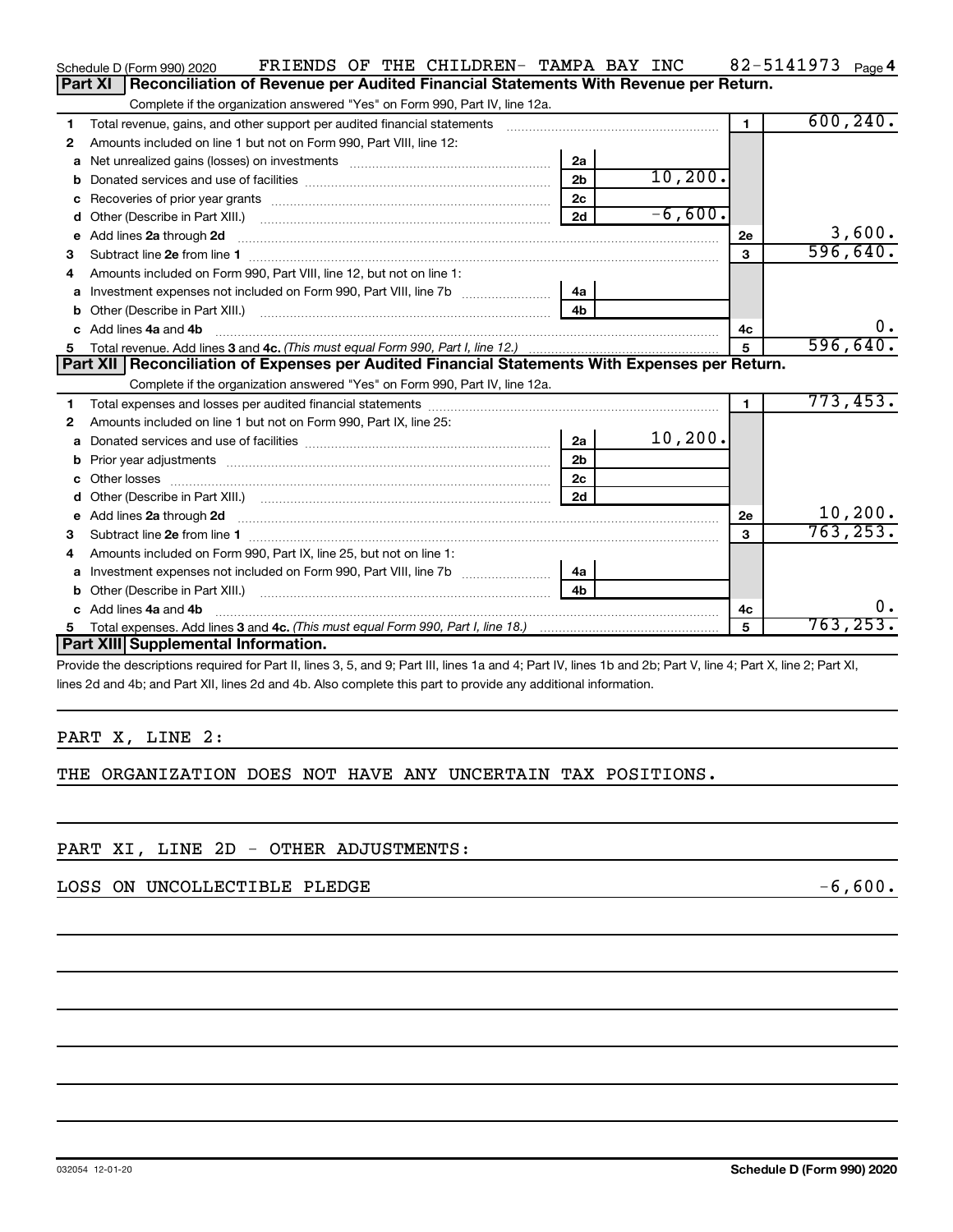| <b>SCHEDULE G</b>                                                                                                                                          |                                                                            |               | <b>Supplemental Information Regarding Fundraising or Gaming Activities</b>                                                                                          |     |                                 |                                      |                                       |  |                                   | OMB No. 1545-0047                       |
|------------------------------------------------------------------------------------------------------------------------------------------------------------|----------------------------------------------------------------------------|---------------|---------------------------------------------------------------------------------------------------------------------------------------------------------------------|-----|---------------------------------|--------------------------------------|---------------------------------------|--|-----------------------------------|-----------------------------------------|
| (Form 990 or 990-EZ)                                                                                                                                       |                                                                            |               | Complete if the organization answered "Yes" on Form 990, Part IV, line 17, 18, or 19, or if the<br>organization entered more than \$15,000 on Form 990-EZ, line 6a. |     |                                 |                                      |                                       |  |                                   |                                         |
| Department of the Treasury                                                                                                                                 |                                                                            |               | Attach to Form 990 or Form 990-EZ.                                                                                                                                  |     |                                 |                                      |                                       |  |                                   | <b>Open to Public</b>                   |
| Internal Revenue Service                                                                                                                                   |                                                                            |               | ► Go to www.irs.gov/Form990 for instructions and the latest information.                                                                                            |     |                                 |                                      |                                       |  |                                   | Inspection                              |
| Name of the organization                                                                                                                                   |                                                                            |               |                                                                                                                                                                     |     |                                 |                                      |                                       |  | 82-5141973                        | <b>Employer identification number</b>   |
| Part I                                                                                                                                                     |                                                                            |               | FRIENDS OF THE CHILDREN- TAMPA BAY INC                                                                                                                              |     |                                 |                                      |                                       |  |                                   |                                         |
|                                                                                                                                                            | required to complete this part.                                            |               | Fundraising Activities. Complete if the organization answered "Yes" on Form 990, Part IV, line 17. Form 990-EZ filers are not                                       |     |                                 |                                      |                                       |  |                                   |                                         |
| 1 Indicate whether the organization raised funds through any of the following activities. Check all that apply.                                            |                                                                            |               |                                                                                                                                                                     |     |                                 |                                      |                                       |  |                                   |                                         |
| Mail solicitations<br>a                                                                                                                                    |                                                                            |               | e                                                                                                                                                                   |     |                                 |                                      | Solicitation of non-government grants |  |                                   |                                         |
| b                                                                                                                                                          | Internet and email solicitations<br>f<br>Solicitation of government grants |               |                                                                                                                                                                     |     |                                 |                                      |                                       |  |                                   |                                         |
| c                                                                                                                                                          | Phone solicitations<br>Special fundraising events<br>g                     |               |                                                                                                                                                                     |     |                                 |                                      |                                       |  |                                   |                                         |
| In-person solicitations<br>d<br>2 a Did the organization have a written or oral agreement with any individual (including officers, directors, trustees, or |                                                                            |               |                                                                                                                                                                     |     |                                 |                                      |                                       |  |                                   |                                         |
|                                                                                                                                                            |                                                                            |               | key employees listed in Form 990, Part VII) or entity in connection with professional fundraising services?                                                         |     |                                 |                                      |                                       |  |                                   | Yes<br><b>No</b>                        |
| b If "Yes," list the 10 highest paid individuals or entities (fundraisers) pursuant to agreements under which the fundraiser is to be                      |                                                                            |               |                                                                                                                                                                     |     |                                 |                                      |                                       |  |                                   |                                         |
| compensated at least \$5,000 by the organization.                                                                                                          |                                                                            |               |                                                                                                                                                                     |     |                                 |                                      |                                       |  |                                   |                                         |
|                                                                                                                                                            |                                                                            |               |                                                                                                                                                                     |     | (iii) Did                       |                                      |                                       |  | (v) Amount paid                   |                                         |
| (i) Name and address of individual                                                                                                                         |                                                                            | (ii) Activity |                                                                                                                                                                     |     | fundraiser<br>have custody      | (iv) Gross receipts<br>from activity |                                       |  | to (or retained by)<br>fundraiser | (vi) Amount paid<br>to (or retained by) |
| or entity (fundraiser)                                                                                                                                     |                                                                            |               |                                                                                                                                                                     |     | or control of<br>?contributions |                                      |                                       |  | listed in col. (i)                | organization                            |
|                                                                                                                                                            |                                                                            |               |                                                                                                                                                                     | Yes | No                              |                                      |                                       |  |                                   |                                         |
|                                                                                                                                                            |                                                                            |               |                                                                                                                                                                     |     |                                 |                                      |                                       |  |                                   |                                         |
|                                                                                                                                                            |                                                                            |               |                                                                                                                                                                     |     |                                 |                                      |                                       |  |                                   |                                         |
|                                                                                                                                                            |                                                                            |               |                                                                                                                                                                     |     |                                 |                                      |                                       |  |                                   |                                         |
|                                                                                                                                                            |                                                                            |               |                                                                                                                                                                     |     |                                 |                                      |                                       |  |                                   |                                         |
|                                                                                                                                                            |                                                                            |               |                                                                                                                                                                     |     |                                 |                                      |                                       |  |                                   |                                         |
|                                                                                                                                                            |                                                                            |               |                                                                                                                                                                     |     |                                 |                                      |                                       |  |                                   |                                         |
|                                                                                                                                                            |                                                                            |               |                                                                                                                                                                     |     |                                 |                                      |                                       |  |                                   |                                         |
|                                                                                                                                                            |                                                                            |               |                                                                                                                                                                     |     |                                 |                                      |                                       |  |                                   |                                         |
|                                                                                                                                                            |                                                                            |               |                                                                                                                                                                     |     |                                 |                                      |                                       |  |                                   |                                         |
|                                                                                                                                                            |                                                                            |               |                                                                                                                                                                     |     |                                 |                                      |                                       |  |                                   |                                         |
|                                                                                                                                                            |                                                                            |               |                                                                                                                                                                     |     |                                 |                                      |                                       |  |                                   |                                         |
|                                                                                                                                                            |                                                                            |               |                                                                                                                                                                     |     |                                 |                                      |                                       |  |                                   |                                         |
|                                                                                                                                                            |                                                                            |               |                                                                                                                                                                     |     |                                 |                                      |                                       |  |                                   |                                         |
| Total                                                                                                                                                      |                                                                            |               |                                                                                                                                                                     |     |                                 |                                      |                                       |  |                                   |                                         |
| 3 List all states in which the organization is registered or licensed to solicit contributions or has been notified it is exempt from registration         |                                                                            |               |                                                                                                                                                                     |     |                                 |                                      |                                       |  |                                   |                                         |
| or licensing.                                                                                                                                              |                                                                            |               |                                                                                                                                                                     |     |                                 |                                      |                                       |  |                                   |                                         |
|                                                                                                                                                            |                                                                            |               |                                                                                                                                                                     |     |                                 |                                      |                                       |  |                                   |                                         |
|                                                                                                                                                            |                                                                            |               |                                                                                                                                                                     |     |                                 |                                      |                                       |  |                                   |                                         |

**For Paperwork Reduction Act Notice, see the Instructions for Form 990 or 990-EZ. Schedule G (Form 990 or 990-EZ) 2020** LHA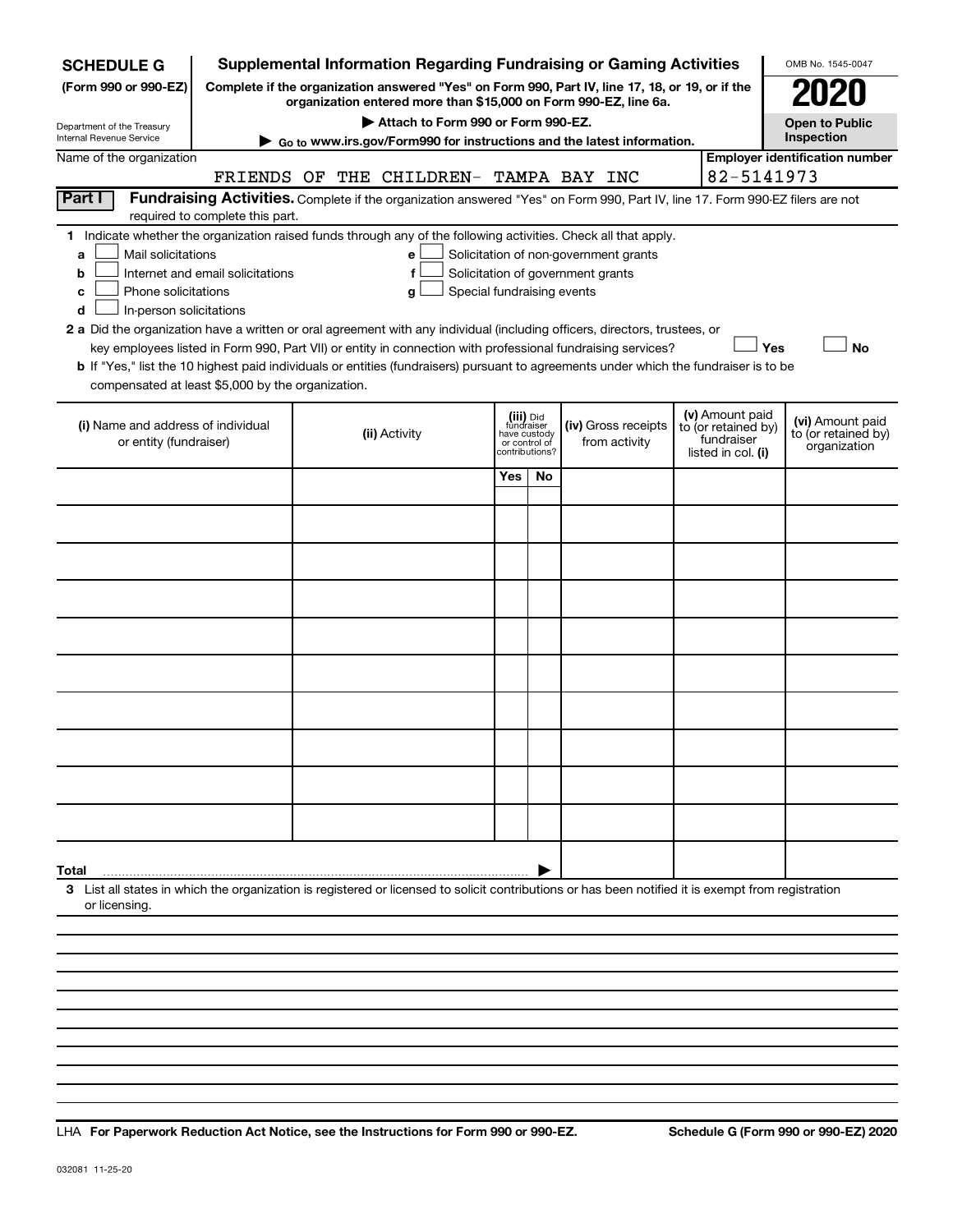82-5141973 Page 2 Schedule G (Form 990 or 990-EZ) 2020  $\verb|FRIENDS|$  OF THE CHILDREN- TAMPA BAY INC  $\>$  82-5141973  $\>$  Page

Part II | Fundraising Events. Complete if the organization answered "Yes" on Form 990, Part IV, line 18, or reported more than \$15,000 of fundraising event contributions and gross income on Form 990-EZ, lines 1 and 6b. List events with gross receipts greater than \$5,000.

|                 |    | randomy over it commutations and gross moonito on nominoco EZ, imos in and ob. Else events with gross receipts groater than \$0,000. |                |                                                  |                  |                                                     |
|-----------------|----|--------------------------------------------------------------------------------------------------------------------------------------|----------------|--------------------------------------------------|------------------|-----------------------------------------------------|
|                 |    |                                                                                                                                      | (a) Event $#1$ | (b) Event $#2$                                   | (c) Other events | (d) Total events<br>(add col. (a) through           |
|                 |    |                                                                                                                                      | RUM SOCIAL     |                                                  |                  | col. (c)                                            |
|                 |    |                                                                                                                                      | (event type)   | (event type)                                     | (total number)   |                                                     |
| Revenue         | 1. |                                                                                                                                      |                |                                                  |                  |                                                     |
|                 |    |                                                                                                                                      |                |                                                  |                  |                                                     |
|                 |    | 3 Gross income (line 1 minus line 2)                                                                                                 |                |                                                  |                  |                                                     |
|                 |    |                                                                                                                                      |                |                                                  |                  |                                                     |
|                 | 5  |                                                                                                                                      | 598.           |                                                  |                  | 598.                                                |
|                 |    |                                                                                                                                      |                |                                                  |                  |                                                     |
| Direct Expenses |    |                                                                                                                                      | 1,626.         |                                                  |                  | 1,626.                                              |
|                 | 8. |                                                                                                                                      | 900.           |                                                  |                  | 900.                                                |
|                 | 9  |                                                                                                                                      | 711.           |                                                  |                  | 711.                                                |
|                 |    | 10 Direct expense summary. Add lines 4 through 9 in column (d)                                                                       |                |                                                  |                  | $\frac{3,835}{-3,835}$                              |
|                 |    |                                                                                                                                      |                |                                                  |                  |                                                     |
| Part III        |    | Gaming. Complete if the organization answered "Yes" on Form 990, Part IV, line 19, or reported more than                             |                |                                                  |                  |                                                     |
|                 |    | \$15,000 on Form 990-EZ, line 6a.                                                                                                    |                |                                                  |                  |                                                     |
| Revenue         |    |                                                                                                                                      | (a) Bingo      | (b) Pull tabs/instant<br>bingo/progressive bingo | (c) Other gaming | (d) Total gaming (add<br>col. (a) through col. (c)) |
|                 |    |                                                                                                                                      |                |                                                  |                  |                                                     |
|                 |    |                                                                                                                                      |                |                                                  |                  |                                                     |
|                 |    |                                                                                                                                      |                |                                                  |                  |                                                     |
|                 |    |                                                                                                                                      |                |                                                  |                  |                                                     |
| Direct Expenses | 4  |                                                                                                                                      |                |                                                  |                  |                                                     |
|                 |    |                                                                                                                                      |                |                                                  |                  |                                                     |
|                 |    |                                                                                                                                      | Yes<br>%       | Yes<br>%                                         | Yes<br>%         |                                                     |
|                 |    | 6 Volunteer labor                                                                                                                    | No             | No                                               | No               |                                                     |
|                 | 7  | Direct expense summary. Add lines 2 through 5 in column (d)                                                                          |                |                                                  |                  |                                                     |
|                 | 8  |                                                                                                                                      |                |                                                  |                  |                                                     |
|                 |    | 9 Enter the state(s) in which the organization conducts gaming activities:                                                           |                |                                                  |                  |                                                     |
|                 |    |                                                                                                                                      |                |                                                  |                  | Yes<br><b>No</b>                                    |
|                 |    | <b>b</b> If "No," explain:                                                                                                           |                |                                                  |                  |                                                     |
|                 |    |                                                                                                                                      |                |                                                  |                  |                                                     |
|                 |    |                                                                                                                                      |                |                                                  |                  |                                                     |
|                 |    | <b>b</b> If "Yes," explain:                                                                                                          |                |                                                  |                  | Yes<br>No                                           |
|                 |    |                                                                                                                                      |                |                                                  |                  |                                                     |

032082 11-25-20

**Schedule G (Form 990 or 990-EZ) 2020**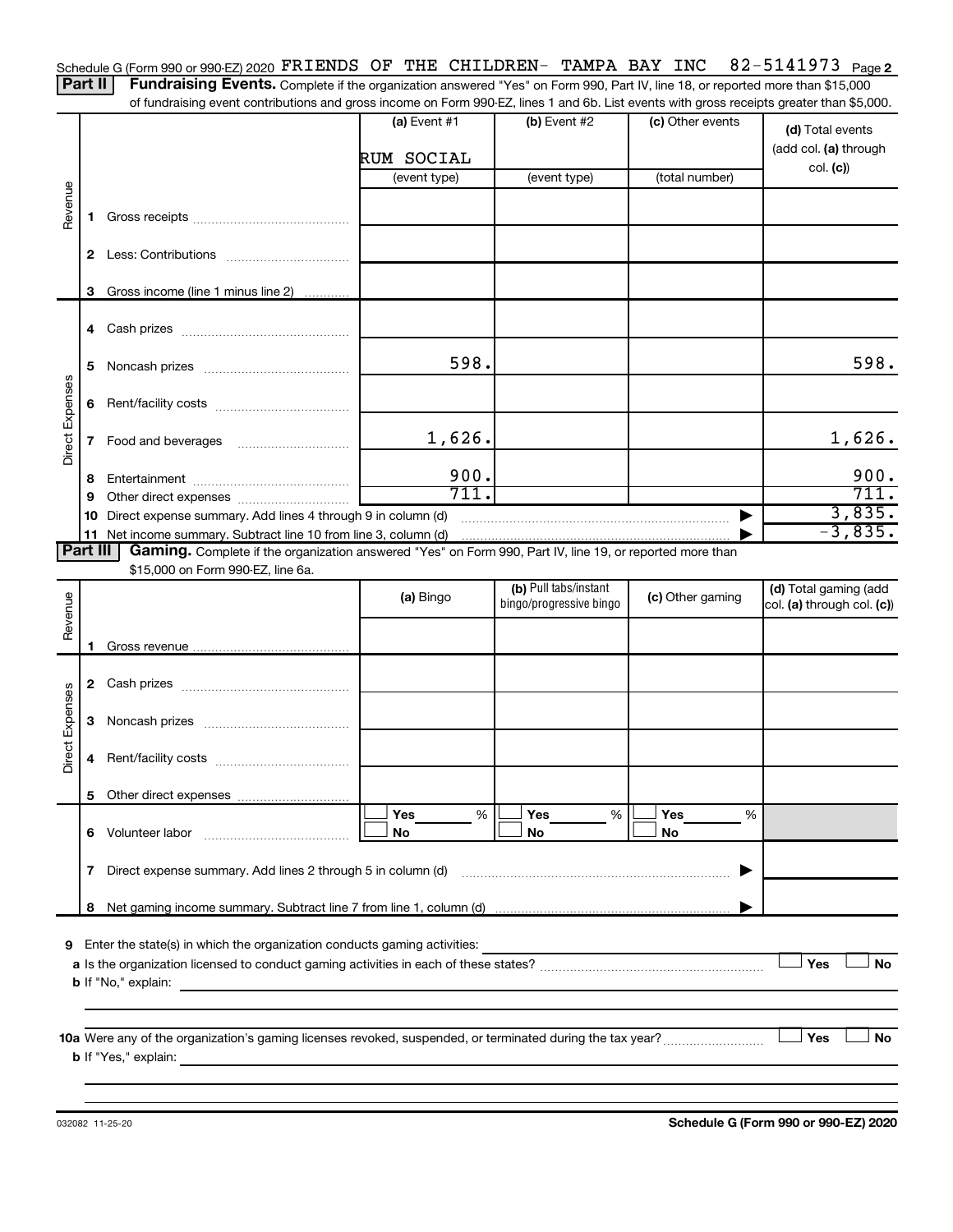|    | Schedule G (Form 990 or 990-EZ) 2020 FRIENDS OF THE CHILDREN- TAMPA BAY INC 82-5141973                                                                        |                 | Page 3               |
|----|---------------------------------------------------------------------------------------------------------------------------------------------------------------|-----------------|----------------------|
| 11 |                                                                                                                                                               |                 | Yes<br><b>No</b>     |
|    | 12 Is the organization a grantor, beneficiary or trustee of a trust, or a member of a partnership or other entity formed                                      |                 |                      |
|    |                                                                                                                                                               | Yes             | <b>No</b>            |
|    | 13 Indicate the percentage of gaming activity conducted in:                                                                                                   |                 |                      |
|    |                                                                                                                                                               | 13a             | %                    |
|    | <b>b</b> An outside facility <i>www.communicality www.communicality.communicality www.communicality www.communicality.communicality www.communicality.com</i> | 13 <sub>b</sub> | %                    |
|    | 14 Enter the name and address of the person who prepares the organization's gaming/special events books and records:                                          |                 |                      |
|    |                                                                                                                                                               |                 |                      |
|    | Name $\blacktriangleright$<br><u>and the contract of the contract of the contract of the contract of the contract of the contract of</u>                      |                 |                      |
|    |                                                                                                                                                               |                 |                      |
|    | 15a Does the organization have a contract with a third party from whom the organization receives gaming revenue?                                              | Yes             | <b>No</b>            |
|    |                                                                                                                                                               |                 |                      |
|    | of gaming revenue retained by the third party $\triangleright$ \$                                                                                             |                 |                      |
|    | c If "Yes," enter name and address of the third party:                                                                                                        |                 |                      |
|    |                                                                                                                                                               |                 |                      |
|    | Name $\blacktriangleright$ $\blacksquare$                                                                                                                     |                 |                      |
|    |                                                                                                                                                               |                 |                      |
|    | <b>16</b> Gaming manager information:                                                                                                                         |                 |                      |
|    | <u> 1989 - Johann Harry Harry Harry Harry Harry Harry Harry Harry Harry Harry Harry Harry Harry Harry Harry Harry</u><br>Name $\blacktriangleright$           |                 |                      |
|    | Gaming manager compensation > \$                                                                                                                              |                 |                      |
|    |                                                                                                                                                               |                 |                      |
|    | Description of services provided > example and the contract of the contract of the contract of the contract of                                                |                 |                      |
|    |                                                                                                                                                               |                 |                      |
|    |                                                                                                                                                               |                 |                      |
|    | Director/officer<br>Employee<br>Independent contractor                                                                                                        |                 |                      |
|    | <b>17</b> Mandatory distributions:                                                                                                                            |                 |                      |
|    | a Is the organization required under state law to make charitable distributions from the gaming proceeds to                                                   |                 |                      |
|    |                                                                                                                                                               |                 | $\Box$ Yes $\Box$ No |
|    | <b>b</b> Enter the amount of distributions required under state law to be distributed to other exempt organizations or spent in the                           |                 |                      |
|    | organization's own exempt activities during the tax year $\triangleright$ \$                                                                                  |                 |                      |
|    | Part IV<br>Supplemental Information. Provide the explanations required by Part I, line 2b, columns (iii) and (v); and Part III, lines 9, 9b, 10b,             |                 |                      |
|    | 15b, 15c, 16, and 17b, as applicable. Also provide any additional information. See instructions.                                                              |                 |                      |
|    |                                                                                                                                                               |                 |                      |
|    |                                                                                                                                                               |                 |                      |
|    |                                                                                                                                                               |                 |                      |
|    |                                                                                                                                                               |                 |                      |
|    |                                                                                                                                                               |                 |                      |
|    |                                                                                                                                                               |                 |                      |
|    |                                                                                                                                                               |                 |                      |
|    |                                                                                                                                                               |                 |                      |
|    |                                                                                                                                                               |                 |                      |
|    |                                                                                                                                                               |                 |                      |
|    |                                                                                                                                                               |                 |                      |
|    |                                                                                                                                                               |                 |                      |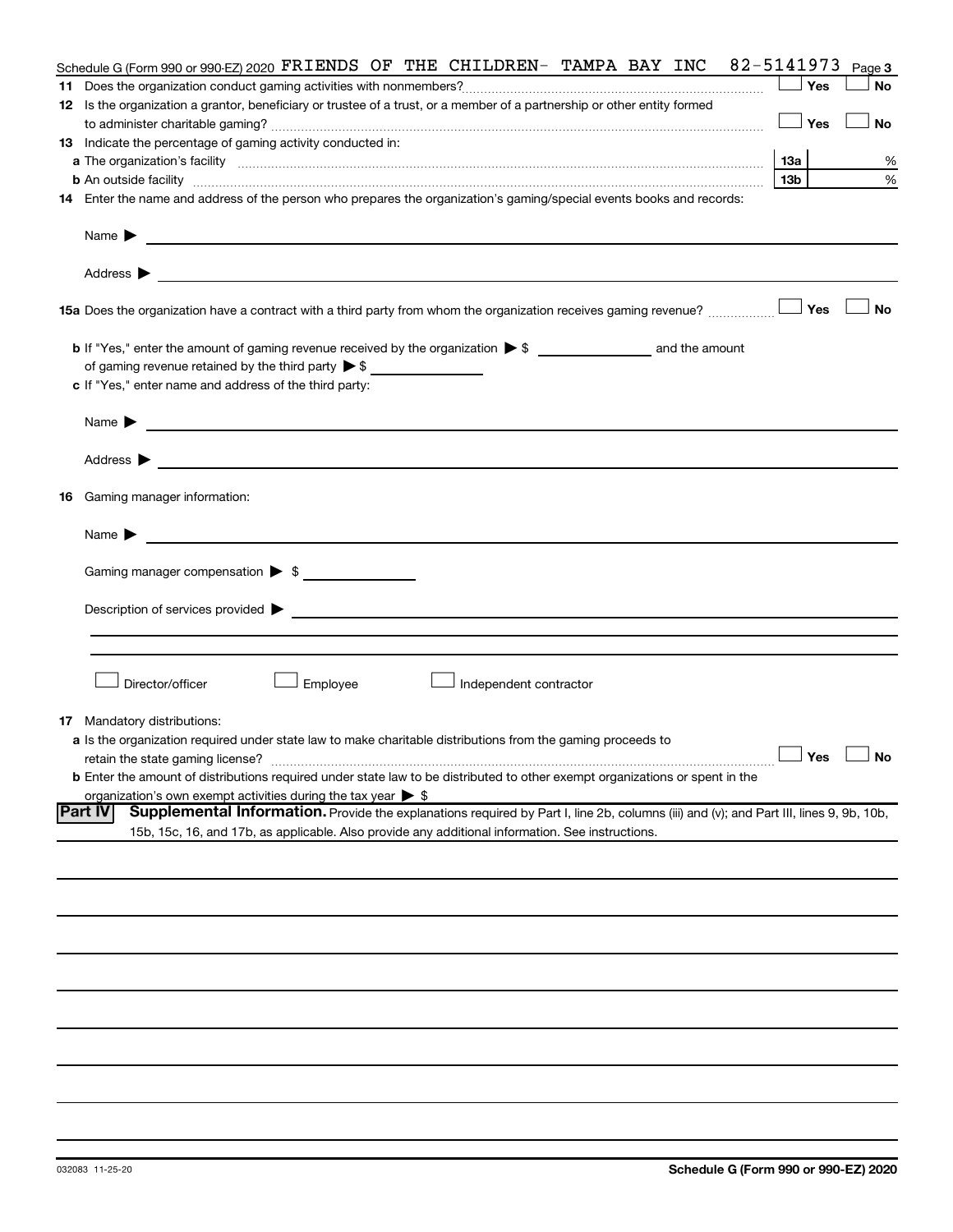|                                                                                                     |  | FRIENDS OF THE CHILDREN- TAMPA BAY INC |  | 82-5141973 Page 4 |  |
|-----------------------------------------------------------------------------------------------------|--|----------------------------------------|--|-------------------|--|
| Schedule G (Form 990 or 990-EZ) FRIENDS OF<br><b>Part IV   Supplemental Information</b> (continued) |  |                                        |  |                   |  |
|                                                                                                     |  |                                        |  |                   |  |
|                                                                                                     |  |                                        |  |                   |  |
|                                                                                                     |  |                                        |  |                   |  |
|                                                                                                     |  |                                        |  |                   |  |
|                                                                                                     |  |                                        |  |                   |  |
|                                                                                                     |  |                                        |  |                   |  |
|                                                                                                     |  |                                        |  |                   |  |
|                                                                                                     |  |                                        |  |                   |  |
|                                                                                                     |  |                                        |  |                   |  |
|                                                                                                     |  |                                        |  |                   |  |
|                                                                                                     |  |                                        |  |                   |  |
|                                                                                                     |  |                                        |  |                   |  |
|                                                                                                     |  |                                        |  |                   |  |
|                                                                                                     |  |                                        |  |                   |  |
|                                                                                                     |  |                                        |  |                   |  |
|                                                                                                     |  |                                        |  |                   |  |
|                                                                                                     |  |                                        |  |                   |  |
|                                                                                                     |  |                                        |  |                   |  |
|                                                                                                     |  |                                        |  |                   |  |
|                                                                                                     |  |                                        |  |                   |  |
|                                                                                                     |  |                                        |  |                   |  |
|                                                                                                     |  |                                        |  |                   |  |
|                                                                                                     |  |                                        |  |                   |  |
|                                                                                                     |  |                                        |  |                   |  |
|                                                                                                     |  |                                        |  |                   |  |
|                                                                                                     |  |                                        |  |                   |  |
|                                                                                                     |  |                                        |  |                   |  |
|                                                                                                     |  |                                        |  |                   |  |
|                                                                                                     |  |                                        |  |                   |  |
|                                                                                                     |  |                                        |  |                   |  |
|                                                                                                     |  |                                        |  |                   |  |
|                                                                                                     |  |                                        |  |                   |  |
|                                                                                                     |  |                                        |  |                   |  |
|                                                                                                     |  |                                        |  |                   |  |
|                                                                                                     |  |                                        |  |                   |  |
|                                                                                                     |  |                                        |  |                   |  |
|                                                                                                     |  |                                        |  |                   |  |
|                                                                                                     |  |                                        |  |                   |  |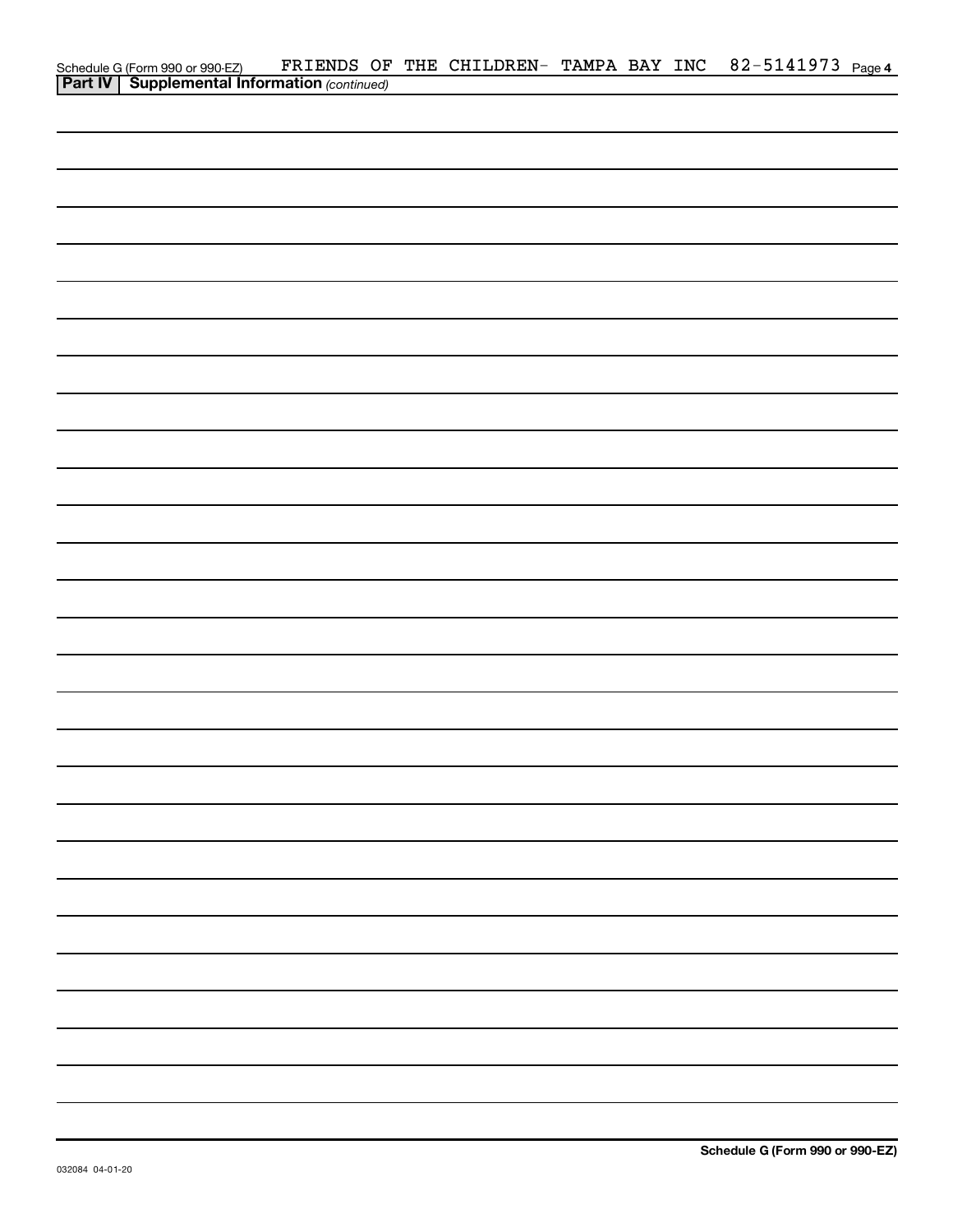**(Form 990 or 990-EZ)**

Department of the Treasury

**Complete to provide information for responses to specific questions on Form 990 or 990-EZ or to provide any additional information. | Attach to Form 990 or 990-EZ. | Go to www.irs.gov/Form990 for the latest information. SCHEDULE O Supplemental Information to Form 990 or 990-EZ 2020**<br>(Form 990 or 990-EZ) Complete to provide information for responses to specific questions on



Internal Revenue Service Name of the organization

FRIENDS OF THE CHILDREN- TAMPA BAY INC | 82-5141973

**Employer identification number**

FORM 990, PART I, LINE 1, DESCRIPTION OF ORGANIZATION MISSION:

GENERATIONAL CHANGE BY EMPOWERING YOUTH WHO ARE FACING THE GREATEST

OBSTACLES THROUGH RELATIONSHIPS WITH PROFESSIONAL MENTORS - 12+ YEARS,

NO MATTER WHAT. 83% OF OUR YOUTH RECEIVE A HIGH SCHOOL DIPLOMA OR GED,

98% OF OUR YOUTH WAIT TO BECOME PARENTS UNTIL AFTER THEIR TEENS, 93% OF

OUR YOUTH REMAIN FREE FROM JUVENILE JUSTICE SYSTEM INVOLVEMENT, AND 92%

OF OUR YOUTH GO ON TO ENROLL IN POST-SECONDARY EDUCATION, SERVE OUR

COUNTRY OR ENTER THE WORKFORCE.

FORM 990, PART III, LINE 1, DESCRIPTION OF ORGANIZATION MISSION: RECEIVE A HIGH SCHOOL DIPLOMA OR GED, 98% OF OUR YOUTH WAIT TO BECOME PARENTS UNTIL AFTER THEIR TEENS, 93% OF OUR YOUTH REMAIN FREE FROM JUVENILE JUSTICE SYSTEM INVOLVEMENT, AND 92% OF OUR YOUTH GO ON TO ENROLL IN POST-SECONDARY EDUCATION, SERVE OUR COUNTRY OR ENTER THE WORKFORCE.

FORM 990, PART VI, SECTION B, LINE 11B:

THE EXECUTIVE DIRECTOR REVIEWS THE 990 PRIOR TO FILING THE TAX RETURN. A

COPY OF THE APPROVED 990 IS PROVIDED TO ALL BOARD MEMBERS PRIOR TO FILING.

FORM 990, PART VI, SECTION B, LINE 12C:

THE MEMBERS OF THE BOARD REVIEW AND SIGN A CONFLICT OF INTEREST POLICY ANNUALLY.

FORM 990, PART VI, SECTION B, LINE 15:

THE BOARD REVIEWS AND APPROVES COMPENSATION FOR THE EXECUTIVE DIRECTOR. NO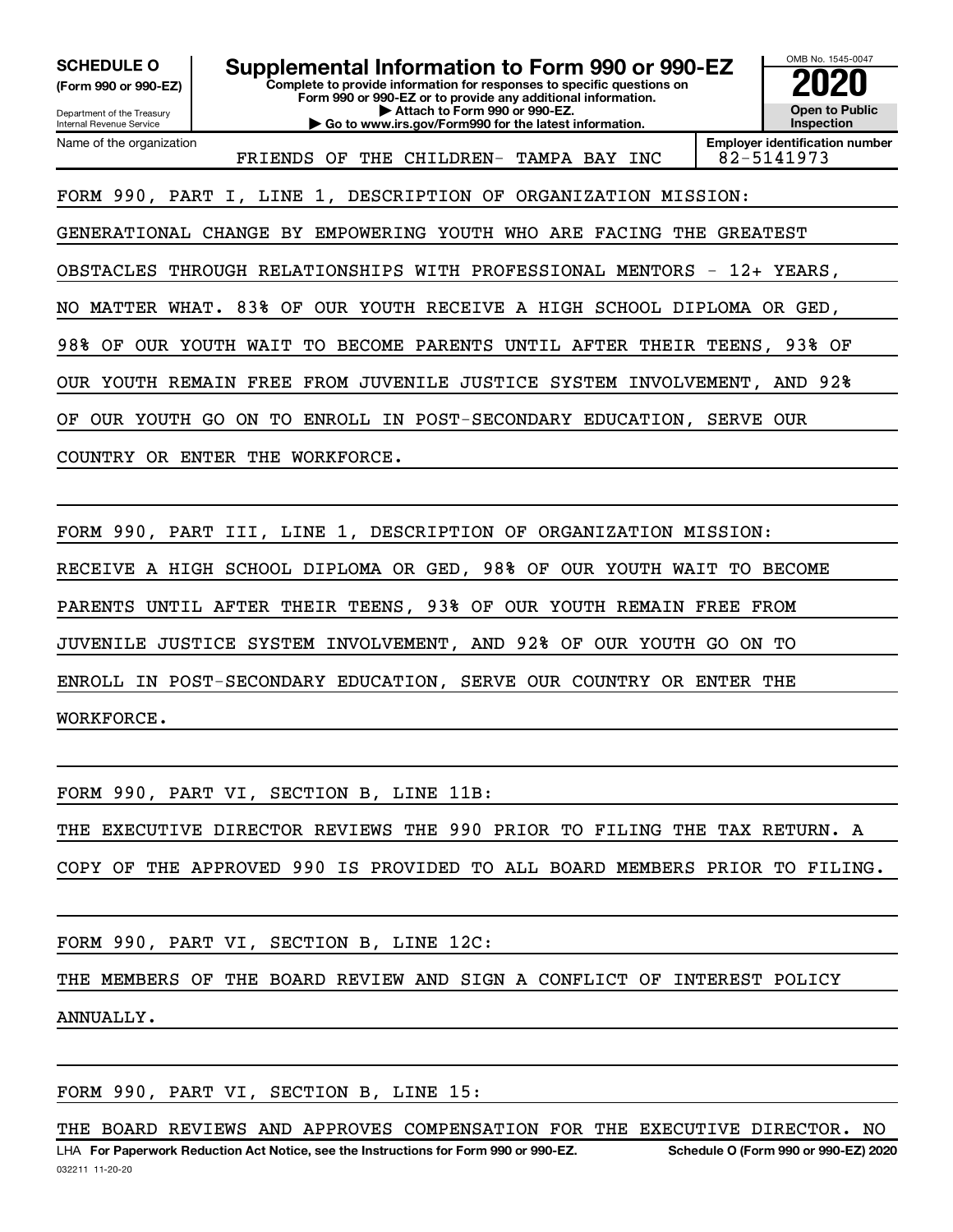| ADJUSTMENTS CAN BE MADE WITHOUT BOARD APPROVAL.                                                                        |  |  |  |  |  |  |
|------------------------------------------------------------------------------------------------------------------------|--|--|--|--|--|--|
|                                                                                                                        |  |  |  |  |  |  |
| FORM 990, PART VI, SECTION C, LINE 19:                                                                                 |  |  |  |  |  |  |
| THE ORGANIZATION'S DOCUMENTS ARE AVAILABLE UPON REQUEST.                                                               |  |  |  |  |  |  |
| <u> 1989 - Andrea Andrew Maria (h. 1989).</u>                                                                          |  |  |  |  |  |  |
| FORM 990, PART XI, LINE 9, CHANGES IN NET ASSETS:                                                                      |  |  |  |  |  |  |
| WRITE OFF UNCOLLECTABLE PLEDGES<br>$-6,599.$                                                                           |  |  |  |  |  |  |
|                                                                                                                        |  |  |  |  |  |  |
| FORM 990, PART XII, LINE 2C:                                                                                           |  |  |  |  |  |  |
| THIS IS THE FIRST YEAR THE ORGANIZATION HAS HAD AN AUDIT.<br><u> 1980 - Johann Barn, mars eta bainar eta idazlea (</u> |  |  |  |  |  |  |
| <u> 1989 - Andrea Andrew Maria (h. 1989).</u>                                                                          |  |  |  |  |  |  |
|                                                                                                                        |  |  |  |  |  |  |
|                                                                                                                        |  |  |  |  |  |  |
|                                                                                                                        |  |  |  |  |  |  |
|                                                                                                                        |  |  |  |  |  |  |
|                                                                                                                        |  |  |  |  |  |  |
|                                                                                                                        |  |  |  |  |  |  |
|                                                                                                                        |  |  |  |  |  |  |
|                                                                                                                        |  |  |  |  |  |  |
|                                                                                                                        |  |  |  |  |  |  |
|                                                                                                                        |  |  |  |  |  |  |
|                                                                                                                        |  |  |  |  |  |  |
|                                                                                                                        |  |  |  |  |  |  |
|                                                                                                                        |  |  |  |  |  |  |
|                                                                                                                        |  |  |  |  |  |  |
|                                                                                                                        |  |  |  |  |  |  |
|                                                                                                                        |  |  |  |  |  |  |
|                                                                                                                        |  |  |  |  |  |  |
|                                                                                                                        |  |  |  |  |  |  |

FRIENDS OF THE CHILDREN- TAMPA BAY INC

**2**

Employer identification number<br>82-5141973

Schedule O (Form 990 or 990-EZ) 2020

Name of the organization